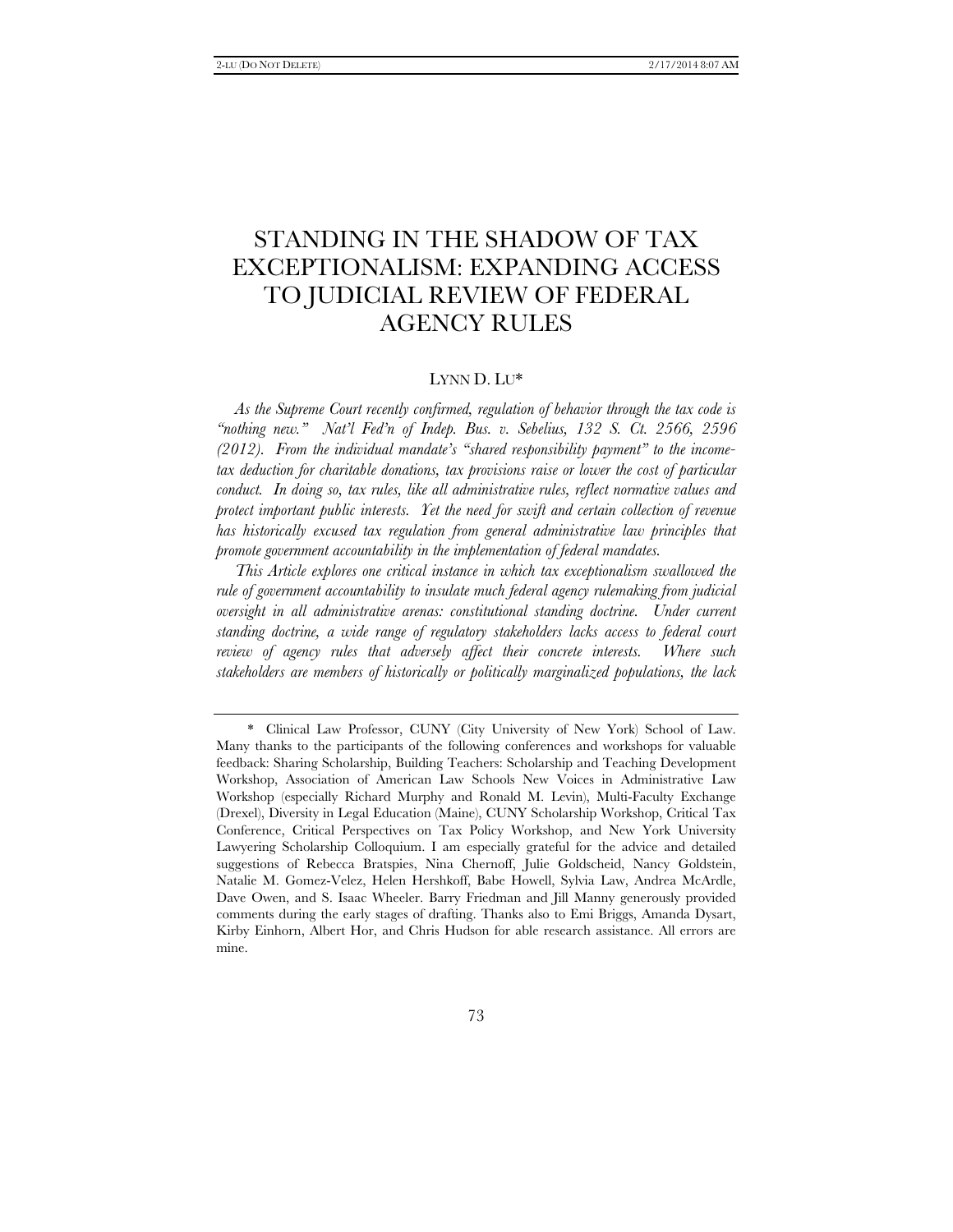*of access to judicial review exacerbates process defects that limit their participation in rulemaking decisions. The result is an imbalance in regulatory influence between entities subject to the burdens of regulation and those who stand to benefit from the enforcement of regulatory mandates.* 

*This Article reexamines two central cases that restricted standing in the context of tax exemption for public charities under section 501(c)(3) of the Internal Revenue Code: Simon v. Eastern Kentucky Welfare Rights Organization, 426 U.S. 26 (1976), a poor people's challenge to an Internal Revenue Service (IRS) rule eliminating the requirement that tax-exempt hospitals provide charity care; and Allen v. Wright, 468 U.S. 737 (1984), a challenge by black families to an IRS rule facilitating white flight from desegregated public schools to segregated, tax-exempt private schools. In both cases, the Supreme Court failed to treat tax administration as a full-fledged regulatory scheme that governs the behavior of regulated entities with consequences for a wide range of regulatory stakeholders. The Court's implicit embrace of tax exceptionalism in both cases facilitated its explicit invocation of the separation of powers to restrict standing in Allen v. Wright--- a rationale that now applies broadly to limit constitutional standing in all administrative contexts.* 

*Today, federal courts increasingly reject tax exceptionalism and recognize the need for judicial review in all administrative contexts to check arbitrary agency decisionmaking albeit under deferential standards that respect agency expertise. See Mayo Found. for Med. Educ. & Research v. United States, 131 S. Ct. 704 (2011). This Article concludes that the erosion of tax exceptionalism exposes additional cracks in standing doctrine's already flawed foundation and lends further support for the expansion of federal court access to a wider range of regulatory stakeholders to challenge agency rules.* 

# TABLE OF CONTENTS

| В.                                                     | Regulating Public Charities and Defining Public Benefit82 |  |
|--------------------------------------------------------|-----------------------------------------------------------|--|
|                                                        | C. The Examples of Health Care and Education in Public    |  |
|                                                        |                                                           |  |
| II. Regulation of Tax-Exempt Public Charities and the  |                                                           |  |
| Transformation of Standing to Challenge Federal Agency |                                                           |  |
|                                                        |                                                           |  |
|                                                        | A. Standing Doctrine and the Limits of Federal Court      |  |
|                                                        |                                                           |  |
| B.                                                     |                                                           |  |
| C.                                                     | Tax Exemption for Public Charities as Regulation in       |  |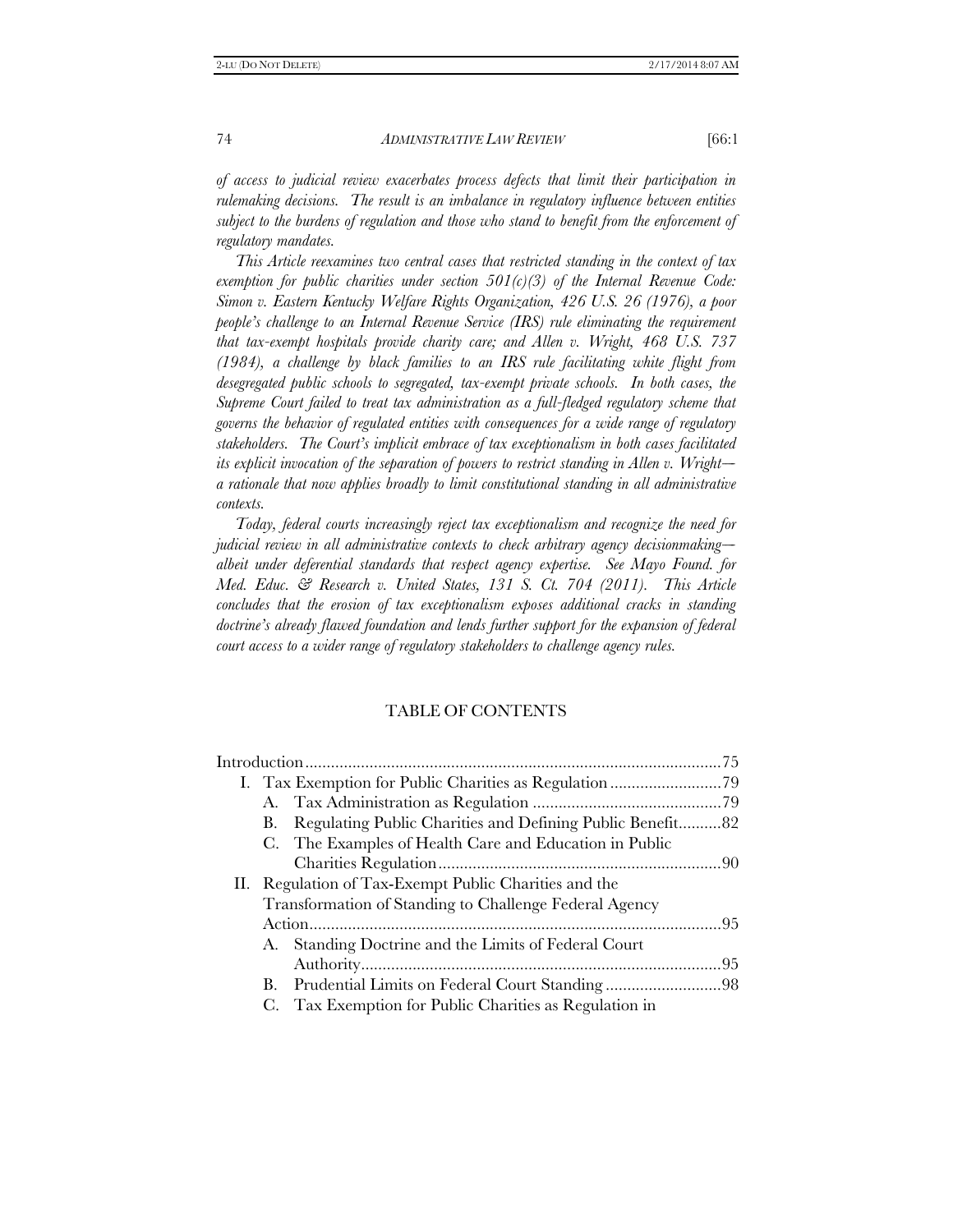| 2014] | <b>STANDING IN THE SHADOW OF TAX EXCEPTIONALISM</b>              | 75 |  |
|-------|------------------------------------------------------------------|----|--|
|       |                                                                  |    |  |
|       |                                                                  |    |  |
|       |                                                                  |    |  |
|       |                                                                  |    |  |
|       |                                                                  |    |  |
|       | III. The Erosion of Tax Exceptionalism in Judicial Review of Tax |    |  |
|       |                                                                  |    |  |
|       |                                                                  |    |  |
| В.    | Balancing Judicial Review and Deference to Agency                |    |  |
|       |                                                                  |    |  |
|       |                                                                  |    |  |
|       | 2. Delegation and Deference to Agency Interpretations of         |    |  |
|       |                                                                  |    |  |
|       |                                                                  |    |  |

# INTRODUCTION

In a pair of federal class-action lawsuits filed in the 1970s, private individuals sought to compel the Internal Revenue Service (IRS)<sup>1</sup> to impose greater obligations on hospitals and schools as conditions of federal tax exemption for public charities under section  $501(c)(3)$  of the Internal Revenue Code (IRC). In *Eastern Kentucky Welfare Rights Organization v. Simon*,2 people unable to pay the costs of health care challenged an IRS decision to stop requiring tax-exempt hospitals to provide free medical treatment.3 In Allen v. Wright,<sup>4</sup> black families seeking fully desegregated public schools

 <sup>1.</sup> IRC § 7801(a) (2012) authorizes the Secretary of the Treasury to administer the Internal Revenue Code (IRC). The Secretary appoints the Commissioner of the Internal Revenue Service (IRS) pursuant to IRC § 7803 to supervise the IRS as a bureau of the Treasury Department. The Treasury Secretary is authorized under IRC § 7805(a) to promulgate "all needful rules and regulations for the enforcement" of the IRC. However, because IRS attorneys play a role in drafting Treasury regulations as well as informal internal revenue guidance documents governing tax exemption for public charities, for convenience this Article refers solely to IRS decisionmaking.

 <sup>2.</sup> E. Ky. Welfare Rights Org. v. Shultz, 370 F. Supp. 325 (D.D.C. 1973) (raising an Administrative Procedure Act (APA) challenge to revenue ruling as contrary to IRC § 501(c)(3) and invalidly promulgated without notice-and-comment procedures), *rev'd sub nom.* E. Ky. Welfare Rights Org. v. Simon, 506 F.2d 1278 (D.C. Cir. 1974), *vacated*, 426 U.S. 26 (1976).

 <sup>3.</sup> *See* Rev. Rul. 69-545, 1969-2 C.B. 117 (superseding Rev. Rul. 56-185, 1956-1 C.B. 202).

 <sup>4.</sup> Wright v. Miller, 480 F. Supp. 790 (D.D.C. 1979) (challenging IRS regulation as violation of the Fifth and Fourteenth Amendments, Title VII of the Civil Rights Act of 1964, and IRC § 501(c)(3)), *rev'd sub nom.* Wright v. Regan, 656 F.2d 820 (D.C. Cir. 1981), *rev'd sub nom.* Allen v. Wright, 468 U.S. 737 (1984).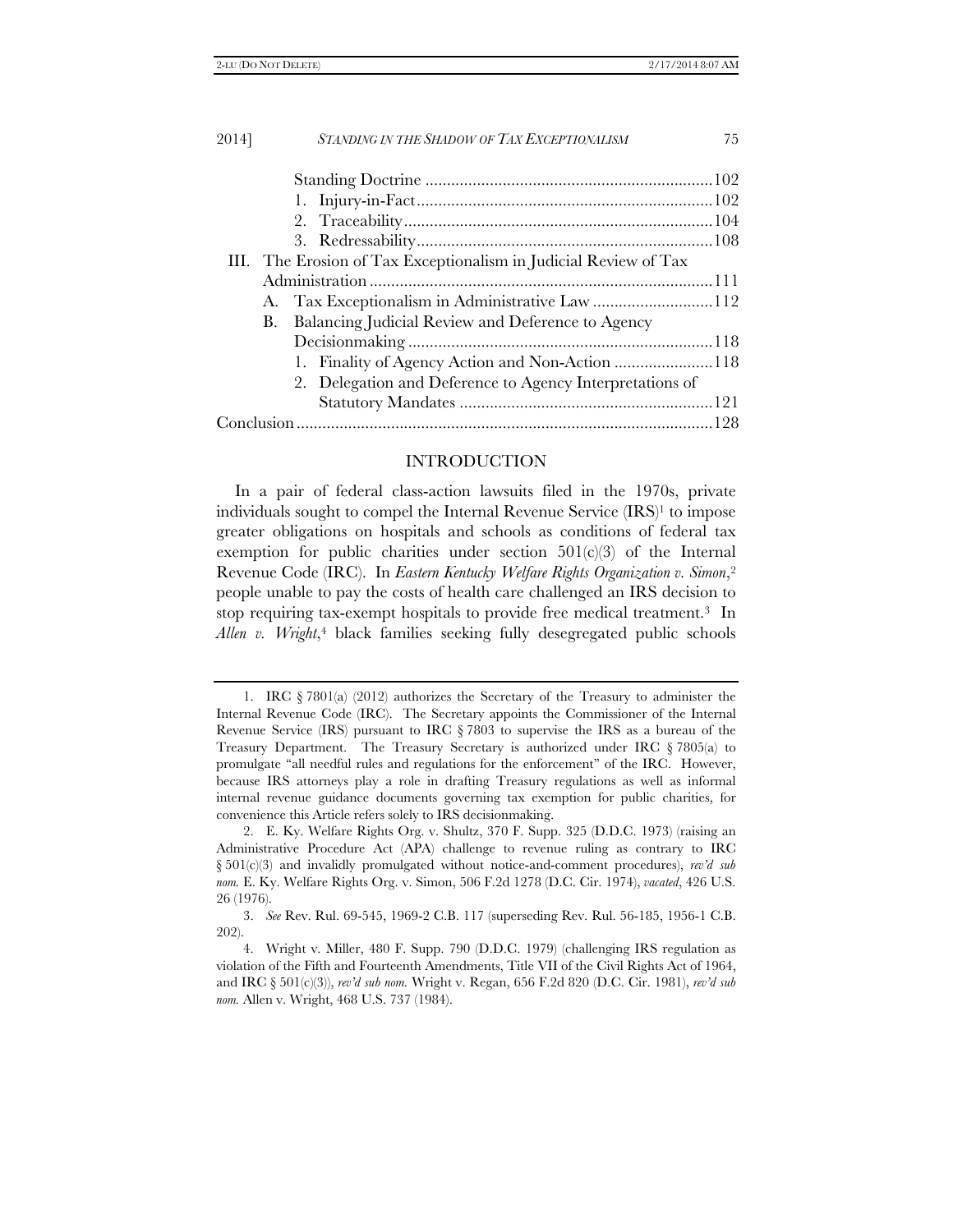contested IRS policies facilitating white flight to segregated, tax-exempt private schools.5 In each case, plaintiffs highlighted the IRS's crucial role in regulating social institutions serving the public interest by setting the terms of eligibility for favorable federal tax status as mandated by federal law.

By demanding changes to federal revenue rules that assertedly furthered economic and racial inequality, both sets of plaintiffs recognized IRS regulation of public charities to be a powerful tool for social justice reform. On the one hand, the plaintiffs faced an uphill battle simply by litigating a tax matter. Justice Stewart wrote separately in *Eastern Kentucky* only to observe: ''I cannot now imagine a case . . . where a person whose own tax liability was not affected ever could have standing to litigate the federal tax liability of someone else."<sup>6</sup> On the other hand, Justice Stewart's characterization of the case as a third-party attempt to initiate an individual tax enforcement action misconstrued plaintiffs' challenges to broadly applicable IRS rules governing important social institutions and implicating persistent social injustices. The IRS, like other federal agencies, does more than make enforcement decisions in individual cases of noncompliance. As the federal agency tasked with implementing the statutory tax-exemption scheme through its revenue-defining and border-drawing authority, the IRS also sets the rules that govern exempt public charities' behavior and determines the minimum standards for compliance in the first place.<sup>7</sup> Viewed in this light, the plaintiffs in *Eastern Kentucky* and *Wright* legitimately sought to hold federal revenue officials accountable for ongoing violations of duties and "norms imposed by federal law"<sup>8</sup>—including the IRC.

When the Supreme Court ultimately ruled that both plaintiff classes lacked federal court standing to sue the IRS for redress of concrete, particularized injuries,<sup>9</sup> the courthouse doors swung closed to a wide range of would-be litigants seeking judicial oversight of federal agency action.10

9. *Wright*, 468 U.S. at 766; *E. Ky.*, 426 U.S. at 44--45.

 10. *See, e.g.*, Karl S. Coplan, *Ideological Plaintiffs, Administrative Lawmaking, Standing, and the Petition Clause*, 61 ME. L. REV. 377, 379-81 (2009); Oliver A. Houck, *On the Limits of Charity: Lobbying, Litigation, and Electoral Politics by Charitable Organizations Under the Internal Revenue Code and Related Laws*, 69 BROOK. L. REV. 1, 29 (2003); Elizabeth Magill, *Standing for the Public: A*  Lost History, 95 VA. L. REV. 1131, 1183-95 (2009).

 <sup>5.</sup> *See* Rev. Proc. 72-54, 1972-2 C.B. 834; *see also* Rev. Proc. 75-50, 1975-2 C.B. 587 (superseding Rev. Proc. 72-54, 1972-2 C.B. 834).

 <sup>6.</sup> *E. Ky.*, 426 U.S. at 46 (Stewart, J., concurring) (allowing exception for ''the First Amendment area'').

 <sup>7.</sup> *See* Leslie Book, *Increasing Participation in the Rulemaking Process*, 135 TAX NOTES 765, 767 (2012) (referring to the IRS's ''quasi-legislative role'').

 <sup>8.</sup> Henry Paul Monaghan, *Federal Statutory Review Under Section 1983 and the APA*, 91 COLUM. L. REV. 233, 250, 258 (1991).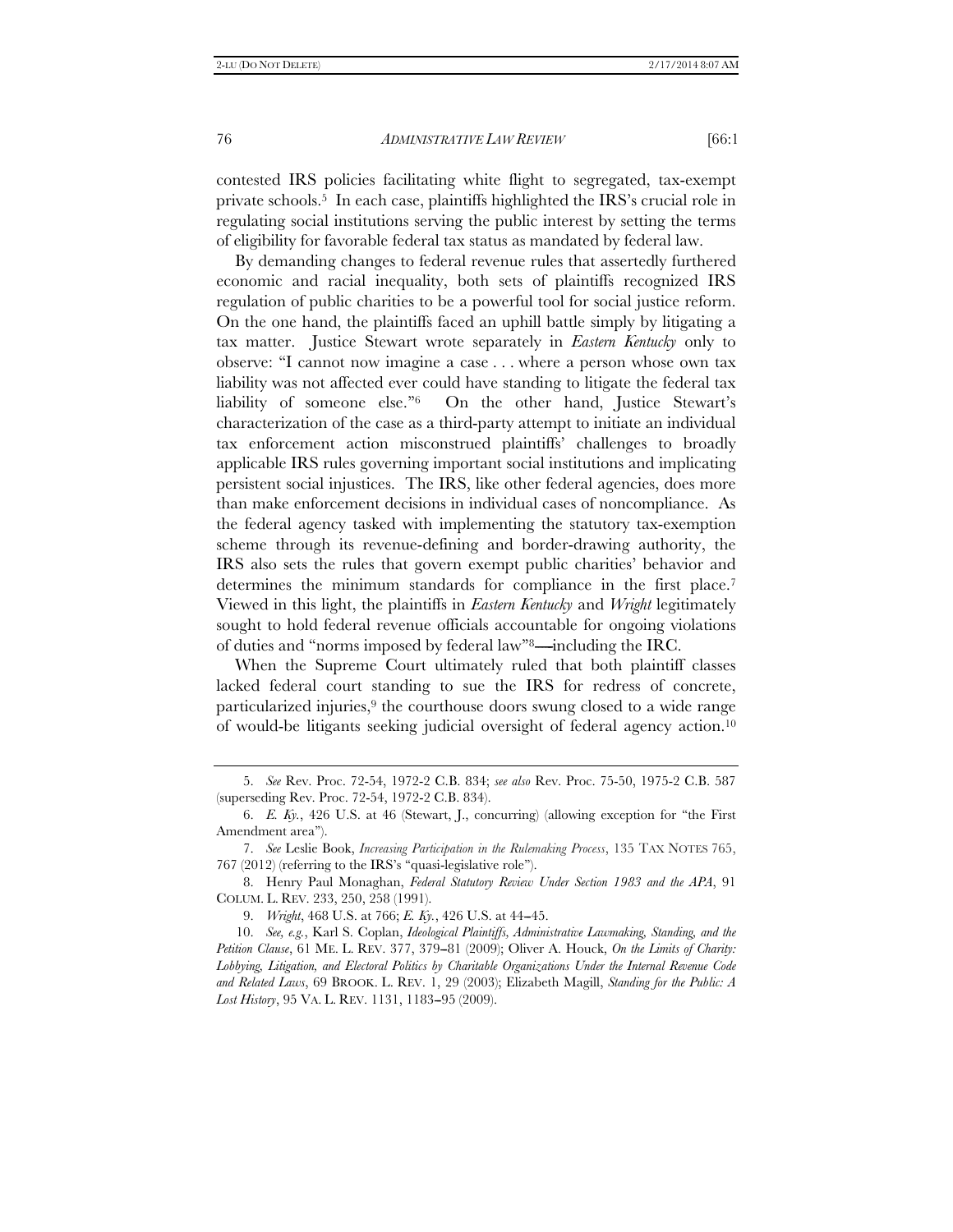While regulated entities—including taxpayers challenging their "own tax liability"<sup>11</sup>—remain entitled to judicial review of federal agency decisions imposing regulatory burdens, other stakeholders who may stand to benefit the most from regulatory safeguards—often members of historically subordinated or politically marginalized populations<sup>12</sup>—lack judicial recourse to hold federal agencies accountable for violations of constitutional or congressional mandates in effectuating a regulatory scheme's intended protections.13

The Supreme Court explicitly based its decisions on prudential concerns regarding plaintiffs' status as outsiders to the agency's regulatory relationship with tax-exempt public charities, $14$  which it later recast as constitutional concerns about court authority to intrude into executive affairs under the separation of powers.15 Yet the Court's stated rationale obscures a deeper—and potentially more vulnerable—basis for restricting judicial review of agency action: tax exceptionalism,<sup>16</sup> or the view that the enforcement of revenue collection excuses tax administration from general administrative law principles promoting accountability in agency decisionmaking. First, the Court's reasoning ignored the regulatory impact of tax rules on a wide range of regulatory stakeholders—impact that should justify access to judicial review of such rules. The rejection of taxexemption administration as an effective regulatory scheme then freed the Court to resort to broad prudential and constitutional grounds to restrict standing in ways applicable to all administrative contexts.

Constitutional standing doctrine thus rests in part on tax-exceptionalist foundations that are both hidden from view and unstable. Federal courts increasingly recognize tax administration as regulation of behavior subject

 <sup>11.</sup> *E. Ky.*, 426 U.S. at 46 (Stewart, J., concurring).

 <sup>12.</sup> *See* Bruce A. Ackerman, *Beyond* Carolene Products, 98 HARV. L. REV. 713, 742 (1985) (describing the need for protection of ''groups that are discrete and diffuse (like women), or anonymous and somewhat insular (like homosexuals), or *both* diffuse and anonymous (like the victims of poverty)'').

 <sup>13.</sup> Additional barriers may also foreclose federal court review of action by state government officials under 42 U.S.C. § 1983, see Monaghan, *supra* note 8, at 256-57, or federal agency inaction, see Lisa Schultz Bressman, *Judicial Review of Agency Inaction: An Arbitrariness Approach*, 79 N.Y.U. L. REV. 1657, 1675 (2004).

<sup>14.</sup> *E. Ky.*, 426 U.S. at 42–43.

 <sup>15.</sup> Allen v. Wright, 468 U.S. 737, 761 (1984).

 <sup>16.</sup> *See, e.g.*, Paul L. Caron, *Tax Myopia, or Mamas Don't Let Your Babies Grow Up to Be Tax Lawyers*, 13 VA. TAX REV. 517 (1994) (identifying tax administration departures from general administrative law principles); Kristin E. Hickman, *Agency-Specific Precedents: Rational Ignorance or Deliberate Strategy?*, 89 TEX. L. REV. SEE ALSO 89, 92--93, 111 (2010) (exploring reasons for lack of cross-pollination in administrative law through example of tax administration).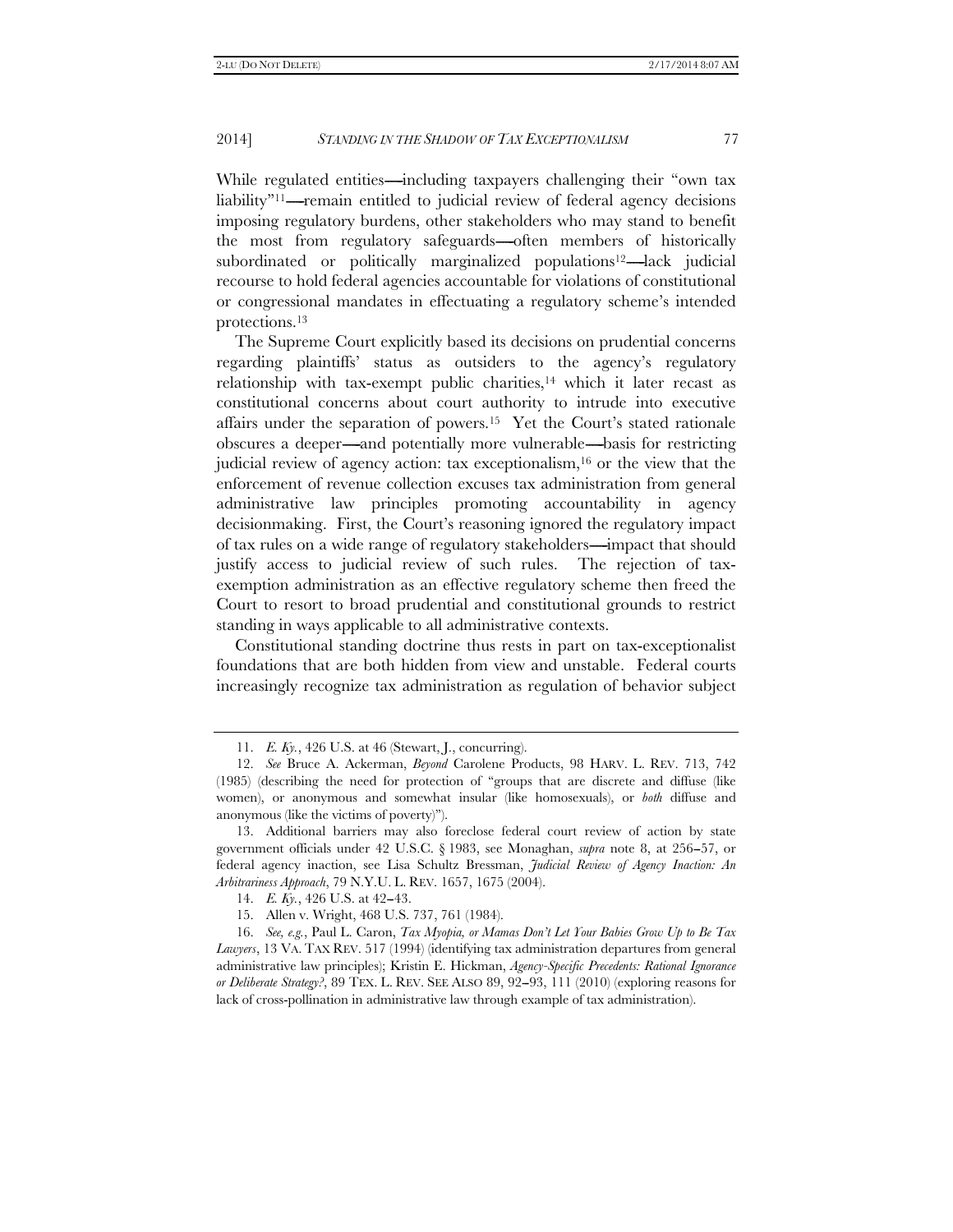to general administrative law principles that promote both accountability and autonomy in federal agency action without offending the separation of powers. While the current Court is unlikely to overrule *Eastern Kentucky* and *Wright* to permit broader standing for suits against agency officials by regulatory stakeholders alleging concrete, particularized injuries,17 it is nonetheless possible to reopen a vital discussion about how to expand access to judicial review of agency rules, as well as restore greater influence in administrative decisionmaking, to a wider range of regulatory stakeholders in public charities and other administrative contexts.

This Article is divided into four parts. Part I describes tax administration as a form of social regulation that deters and promotes particular behavior through the IRC. Regulation of tax-exempt public charities offers one rich example of the importance of federal agency rules in promoting a diverse range of societal benefits, such as access to education and health care, to complement market-driven and governmental services. Part I concludes by showing why poor people and people of color with a stake in the regulation of private hospitals and schools turned to the federal courts as a means of overseeing government agency decisionmaking affecting their interests.

Part II describes the gatekeeping function of standing doctrine in limiting access to federal court to enjoin government agency action. In particular, standing doctrine as developed in the tax-exemption context imposes obstacles to federal court access by regulatory stakeholders alleging constitutionally sufficient injuries. Part II shows how the Court's decisions in *Eastern Kentucky* and *Wright* implicitly reflect a tax-exceptionalist view of tax exemption for public charities that ignores the palpable coercive and incentive effects of broad, prospective revenue rules on the behavior and choices of tax-exempt public charities. By characterizing tax administration as exclusively concerned with individual actions to enforce the collection of revenue, the Court could reject general administrative law principles supporting judicial review of agency action and instead resort to unduly broad prudential and constitutional rationales to deny standing. As a result, standing doctrine illegitimately insulates the IRS—and, by extension, other federal agencies—from accountability for the harmful consequences of their rulemaking decisions.

Part III argues that the Supreme Court's decisions in *Eastern Kentucky* and *Wright* cannot be distinguished or limited in application as exceptional tax

 <sup>17.</sup> *See* Heather Elliott, *Congress's Inability to Solve Standing Problems*, 91 B.U. L. REV. 159, 167 (2011) (''[O]ur only resort [for expanding standing] is in the Court: the hope of persuading a majority to expand the existing doctrine slightly at the margins and the possibility that future changes in personnel might make deeper revisions of the doctrine feasible.'').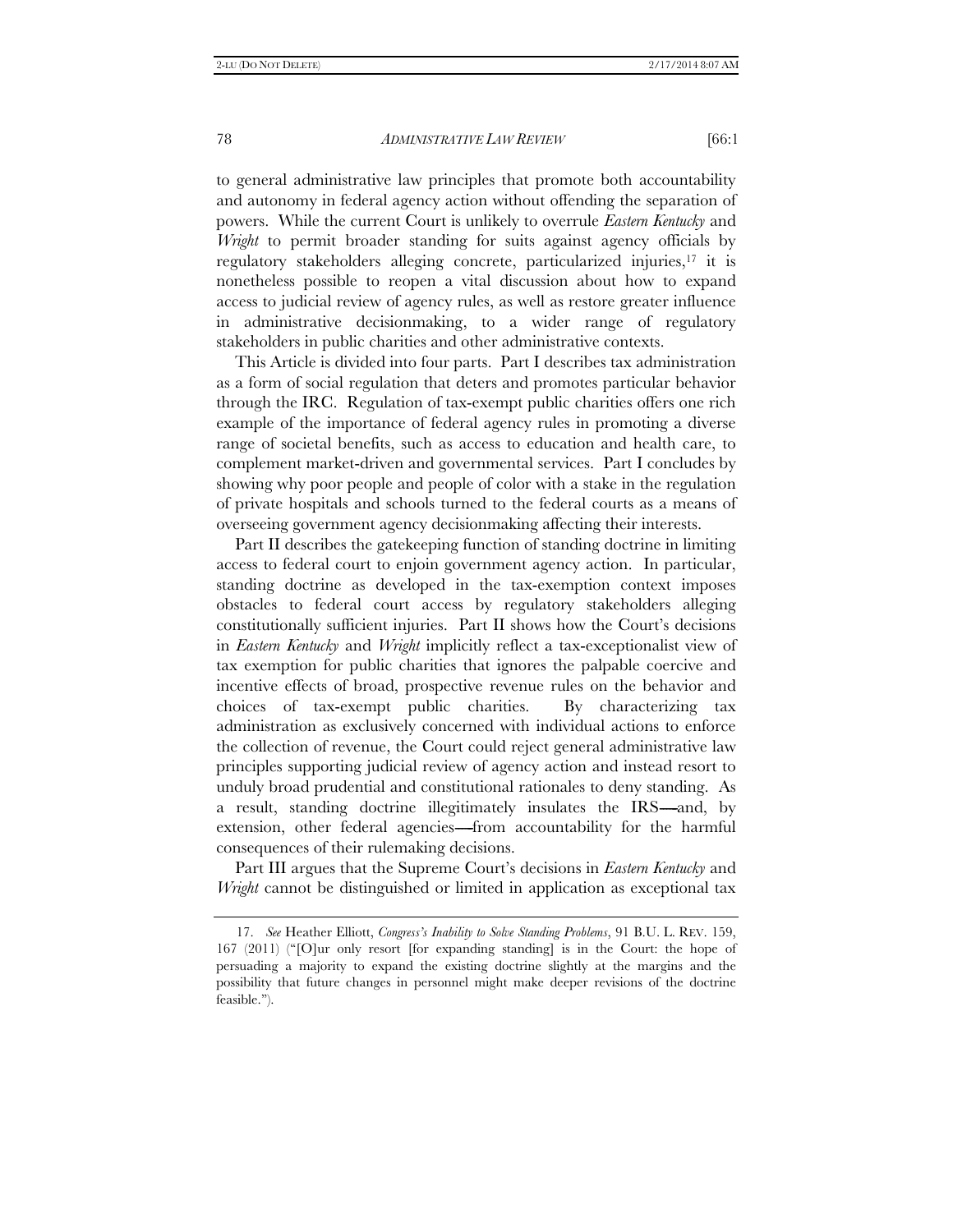cases. While specific procedural rules promote administrative flexibility and efficiency in the collection and redistribution of revenue, tax administration also reflects public values and norms that, as in other administrative contexts, require protection of the interests of politically disempowered or historically marginalized stakeholders. Federal courts increasingly recognize IRS regulation of taxpayer behavior as subject to general administrative law principles that maintain the separation of powers by ensuring agency accountability through judicial review while also according due respect to agency expertise on the merits---albeit in cases in which taxpayers challenging their own tax liability have clear standing.18 Part III argues that the demise of tax exceptionalism eliminates the only remaining explanation for the dubious reasoning of *Eastern Kentucky* and *Wright*. Accordingly, there is room to relax standing for stakeholders alleging harm to concrete interests protected by federal regulatory schemes to seek judicial review of agency action in federal court in the tax context as in other administrative law contexts.

This Article concludes by arguing that the changing landscape of tax administration warrants new consideration of the role of regulatory stakeholders in challenging federal agency action in federal court as one additional tool of government oversight, particularly in the context of public charities regulation. Renewed attention to this issue may, at a minimum, enrich future discussions of broad stakeholder influence in tax administration and generate a fuller debate about whose interests matter in the regulation of tax-exempt public charities and beyond. Such an outcome alone would amount to a partial vindication of the principles first advanced in *Eastern Kentucky* and *Wright* nearly forty years ago.

#### I. TAX EXEMPTION FOR PUBLIC CHARITIES AS REGULATION

#### *A. Tax Administration as Regulation*

As the Supreme Court recently confirmed, regulation of behavior through the tax code is "nothing new."<sup>19</sup> By raising the cost of certain

 <sup>18.</sup> *See* Mayo Found. for Med. Educ. & Research v. United States, 131 S. Ct. 704 (2011) (rejecting tax exception to application of *Chevron* deference); Cohen v. United States, 650 F.3d 717 (D.C. Cir. 2011) (upholding the reviewability of the procedure for refunding tax proceeds despite tax-specific barriers).

<sup>19.</sup> *See* Nat'l Fed'n of Indep. Bus. v. Sebelius, 132 S. Ct. 2566, 2595-96 (2012) (upholding, as a permissible exercise of the congressional power to tax, an imposition of a ''shared responsibility payment'' on qualifying individuals who fail to purchase minimal health insurance coverage); *see also* JOSEPH STORY, COMMENTARIES ON THE CONSTITUTION OF THE UNITED STATES § 962 (Cambridge, Metcalf & Co. 1833) (''[T]he taxing power is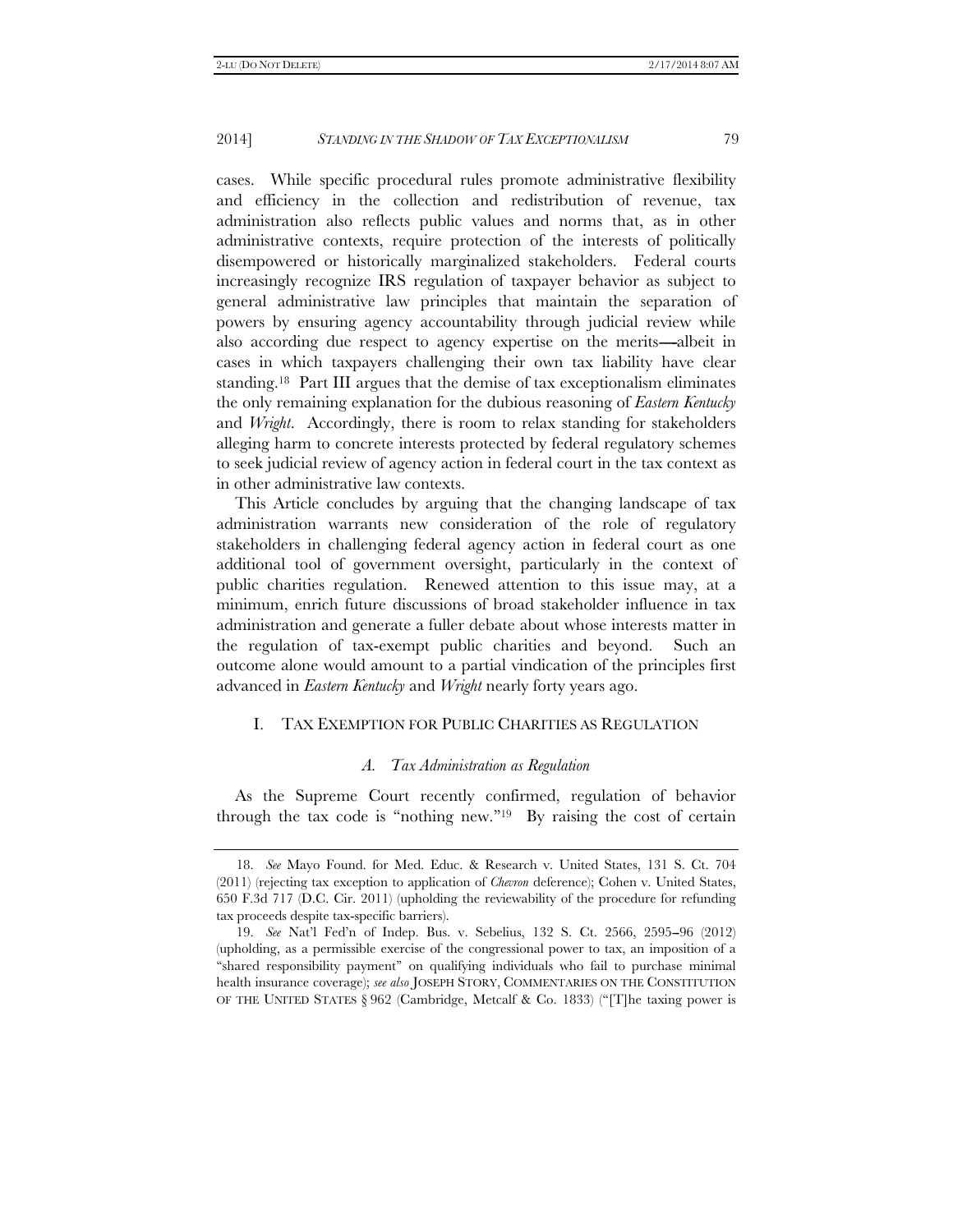activities through a tax—or, conversely, by lowering the cost through a tax exclusion—tax rules provide economic deterrents or incentives for behavior in much the same way as direct prohibitions or subsidies. Stanley Surrey famously characterized tax exemptions, deductions, credits, and other ''tax expenditures'' that are ''deliberate departures from accepted concepts of net income'' as the functional equivalents of direct spending to promote particular behavior.20 More fundamentally, scholars have long recognized that all revenue rules reflect normative decisions and promote public values according to legislative design. Even to define basic terms such as "income"<sup>21</sup> subject to taxation----or "charitable" purposes that are not--requires a determination of social values. Indeed, ''the basis on which we choose to raise revenue and the people from whom we choose to raise it reflects some conception of fairness and justice.''22

Professor Sugin argues that it is appropriate that "[t]he tax law [generally] should be a tool for achieving substantive equality because it is powerful, its effects are widespread, and its medium is money, the root of so much social inequality."<sup>23</sup> Because tax administration allocates revenue among entities-----for example, by encouraging transfers among taxpayers or, conversely, conservation of funds otherwise payable as tax—it operates like direct government spending and plays a key role in redistributing societal resources for the provision of public goods.<sup>24</sup>

Social justice advocates historically have targeted a broad range of public finance mechanisms to ensure government accountability in the allocation of resources on behalf of the least politically and financially influential sectors of the public. For example, in cases challenging government

often, very often, applied for other purposes, than revenue.''); Linda Sugin, *Tax Expenditure Analysis and Constitutional Decisions*, 50 HASTINGS L.J. 407, 472 (1999) (''[T]he tax law is not simply a revenue raising tool.").

 <sup>20.</sup> *See* STANLEY S. SURREY, PATHWAYS TO TAX REFORM: THE CONCEPT OF TAX EXPENDITURES 3 (1973); *see also* Stanley S. Surrey, *Tax Incentives as a Device for Implementing Government Policy: A Comparison with Direct Government Expenditures*, 83 HARV. L. REV 705, 706, 711 (1970).

 <sup>21.</sup> *See* Boris I. Bittker, *Accounting for Federal ''Tax Subsidies'' in the National Budget*, 22 NAT'L TAX J. 244, 250 (1969) (noting that the scope of a normative tax base from which the definition of ''expenditures'' derives depends on ''debatable lines''); *see also* Sugin, *supra* note 19, at 474 (arguing against ''limiting the legal consequences of different tax provisions depending on their categorization as income-defining or not'').

 <sup>22.</sup> Sugin, *supra* note 19, at 472.

 <sup>23.</sup> *Id.* at 474.

 <sup>24.</sup> *See* Linda Sugin, *Tax Expenditures, Reform, and Distributive Justice*, 3 COLUM. J. TAX L. 1, 42 (2011) (''The most distinctive role for tax policy is in distributive justice, and tax expenditures are a crucial mechanism for achieving fairness in the allocation of government benefits and burdens among individuals.'').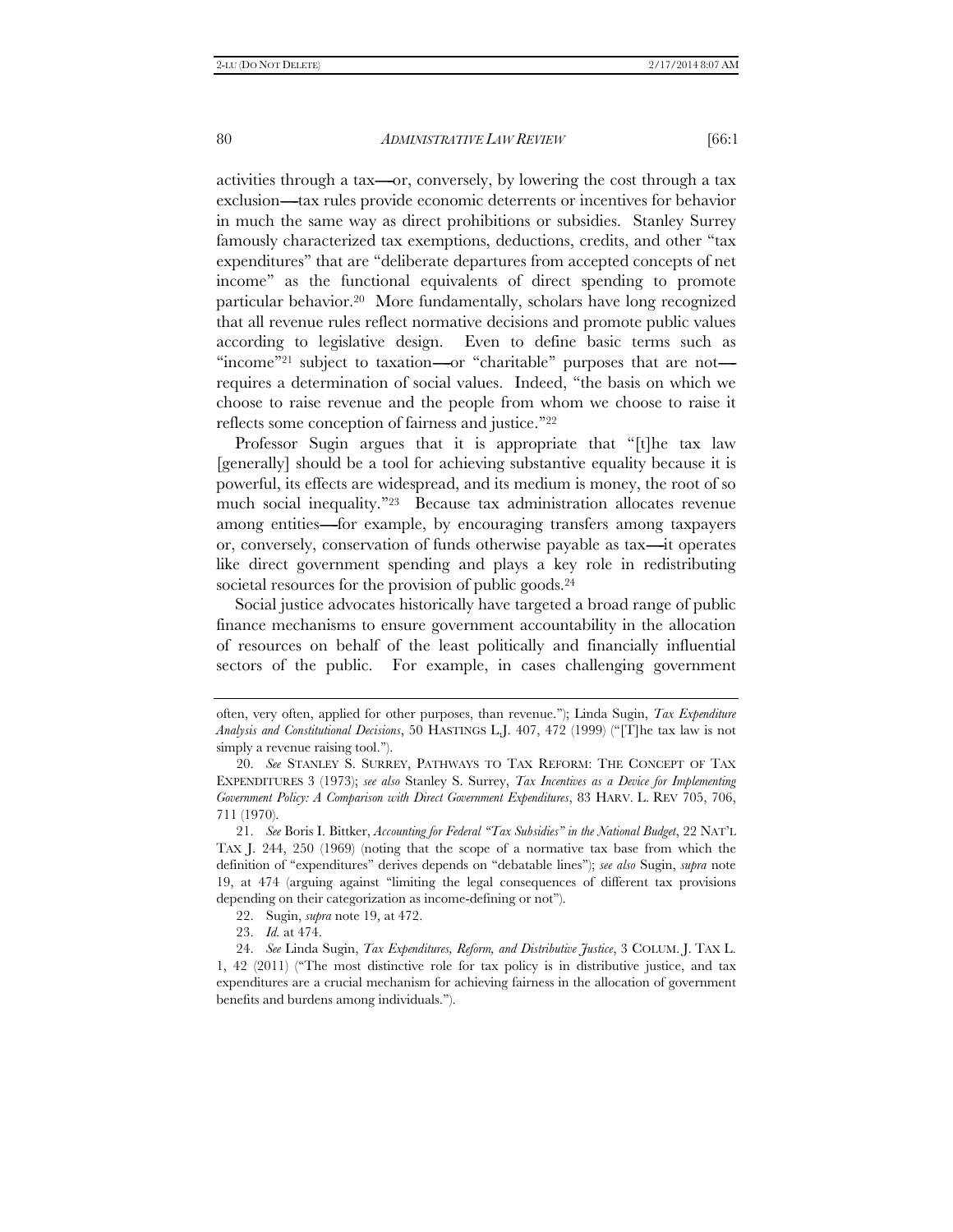funding for private religious activity, public interest litigants have enforced the Establishment Clause's prohibition on the diversion of state aid to religion.25 In cases challenging state provision of resources to private actors who discriminated on the basis of race, litigants have similarly enforced the Equal Protection Clause's command to government officials to ''steer clear . . . of giving significant aid to institutions that practice racial or other invidious discrimination.''26 Broad conditions in federal spending legislation prohibit certain uses of federal funds by recipients in a range of contexts, from Title VI, which prohibits racial discrimination by any recipient of "federal financial assistance,"<sup>27</sup> to the Rehabilitation Act<sup>28</sup> and Title IX,29 which prohibit discrimination by recipients on the basis of disability and sex, respectively. Accordingly, to the extent that tax exemption or deductions effectively amount to the provision of federal financial assistance to, $30$  if not state encouragement of, the policies and practices of private entities that violate federal norms, the IRS should likewise be accountable to the public.

While tax exemptions or tax deductions share similarities with direct government spending programs, however, they differ in significant respects, particularly in the nature and degree of ''joint public and private decisionmaking'' involved and the level of autonomy granted to private actors in determining the activities in which to engage or invest.31 Nonetheless, Professor Sugin points out, ''[t]he creation of the legal regime itself—the statutes, regulations, and administrative practice $[s]$ " governing taxpayer behavior—"is undeniably state action" subject to constitutional mandates, although ''whether that action violates the substantive

27. Title VI of the Civil Rights Act of 1964, 42 U.S.C. § 2000d *et seq*. (2006).

29. Title IX of the Education Amendments of 1972, 20 U.S.C. § 1681, *et seq.* (2012).

 <sup>25.</sup> *See, e.g.*, Lemon v. Kurtzman, 403 U.S. 602, 609 (1971) (quoting district court opinions) (affirming injunctions prohibiting state school programs that ''fostered 'excessive entanglement' between government and religion'' and ''had the impermissible effect of giving 'significant aid to a religious enterprise'''). *But see* Walz v. Tax Comm'n of N.Y., 397 U.S. 664 (1970) (holding that state property tax exemption for churches does not violate the Establishment Clause).

 <sup>26.</sup> Norwood v. Harrison, 413 U.S. 455, 467 (1973) (enjoining a state provision of free textbooks to segregated private schools).

 <sup>28.</sup> Section 504 of the Rehabilitation Act of 1973, 29 U.S.C. § 701 (2012).

 <sup>30.</sup> *See, e.g.*, McGlotten v. Connally, 338 F. Supp. 448 (D.D.C. 1972) (recognition of tax exemption amounted to ''federal financial assistance'' subject to the antidiscrimination provisions as a condition of receipt). *But see* EVELYN BRODY & JOHN TYLER, HOW PUBLIC IS PRIVATE PHILANTHROPY? SEPARATING REALITY FROM MYTH (2d ed. 2012) (rejecting characterization of tax exemptions and tax-deductible donations as government subsidies).

 <sup>31.</sup> Sugin, *supra* note 19, at 433.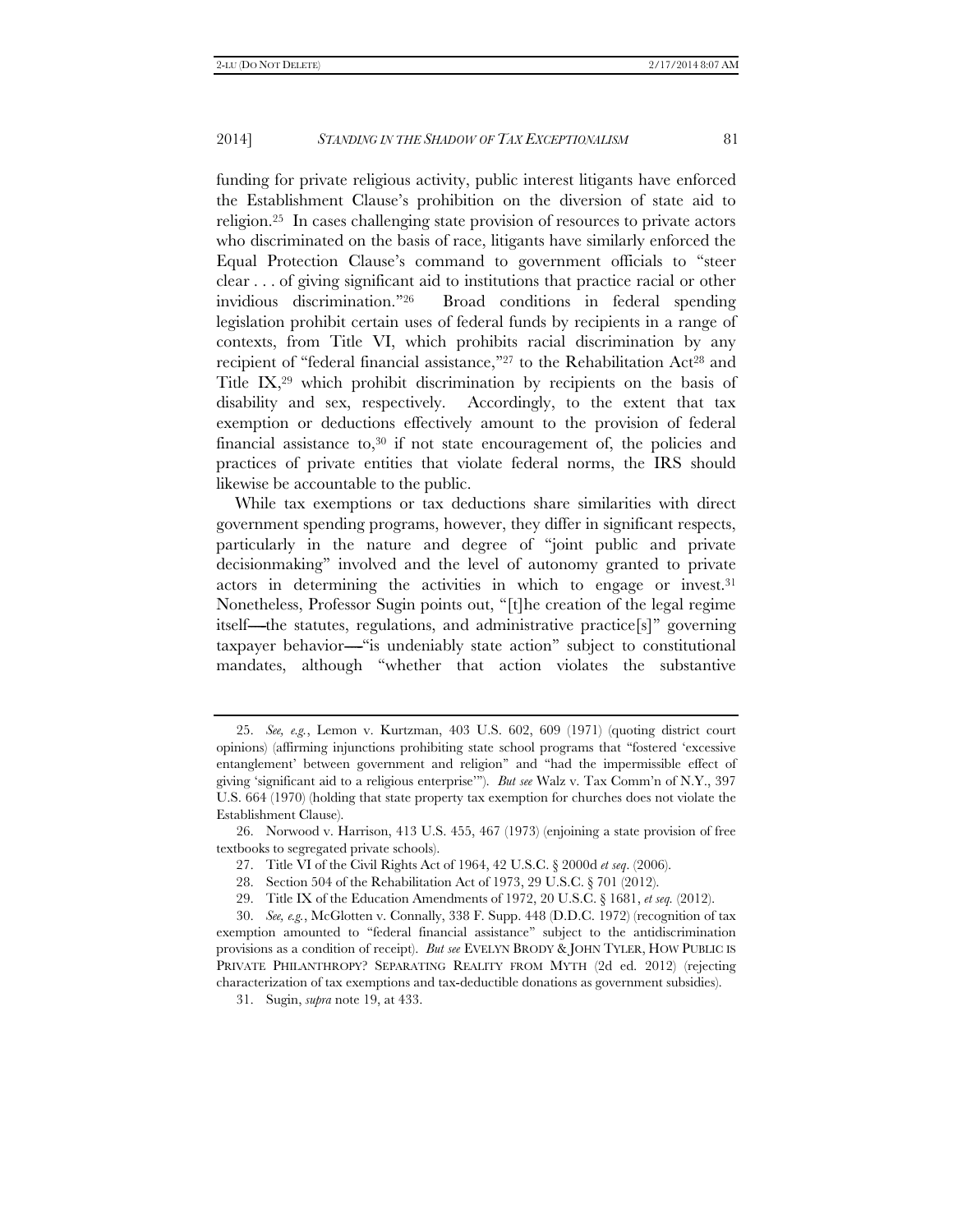protections of the Constitution is a separate question.''32 Agency implementation of a legal regulatory regime, too, is undeniably government agency action subject to the requirements of the Administrative Procedure Act (APA) and other governing federal laws that promote transparency and fairness in federal regulation. Such statutory mandates to protect the public interest in the regulation of private entities may well require more of federal agency officials than the Constitution.33 Indeed, by enacting broad statutory rights to seek judicial review of agency actions under the APA and other citizen-suit provisions, Congress has contemplated that '''public interest' litigants . . . would prod [an] agency to go further in implementing its statutory mandate.''34

Federal regulation of tax-exempt public charities provides a particularly rich example of a regulatory scheme that invites such agency "prodding" because it requires determinations of what collective goods and services are of sufficient public value to merit favorable tax treatment. As the site of contested value judgments with substantial social ramifications, public charities regulation also raises concerns about judicial authority to intervene in a sensitive regulatory arena. IRS regulation of public charities thus implicates important questions regarding which public values should matter for purposes of tax exemption and, ultimately, for federal court intervention.

# *B. Regulating Public Charities and Defining Public Benefit*

IRC  $\S 501(c)(3)$  exempts from federal income and other taxes entities ''organized and operated exclusively for religious, charitable, . . . educational,'' or other enumerated purposes.35 So-called "public charities"<sup>36</sup> play a vital role in the provision of public goods and

36. *See* IRC § 509(a) (distinguishing private foundations from other IRC § 501(c)(3)

 <sup>32.</sup> *Id.* at 434. *But see* Linda Sugin, *The Great and Mighty Tax Law: How the Roberts Court Has Reduced Constitutional Scrutiny of Taxes and Tax Expenditures*, 78 BROOK. L. REV. 777, 795 (2013) (showing how "tax expenditures . . . [have] become essentially unreviewable as a constitutional matter because the Court's characterization denies the presence of any reviewable state action'').

 <sup>33.</sup> *See* Sugin, *supra* note 19, at 474.

<sup>34.</sup> *See* Magill, *supra* note 10, at 1189-90 (discussing the rapid growth from 1965 to 1970 of federal agencies and regulation that led to the rapid development of organizations devoted to impact litigation in the public interest).

 <sup>35.</sup> *See* IRC § 501(c)(3) (2012); *see also* IRC § 170(c) (listing similar entities eligible for tax-deductible charitable contributions). Public charities may qualify for additional exemptions under federal, state, or local law—such as low postage rates, state income or property tax exemption, or eligibility for private or government grants----either independent of or by virtue of their status as federally tax-exempt entities.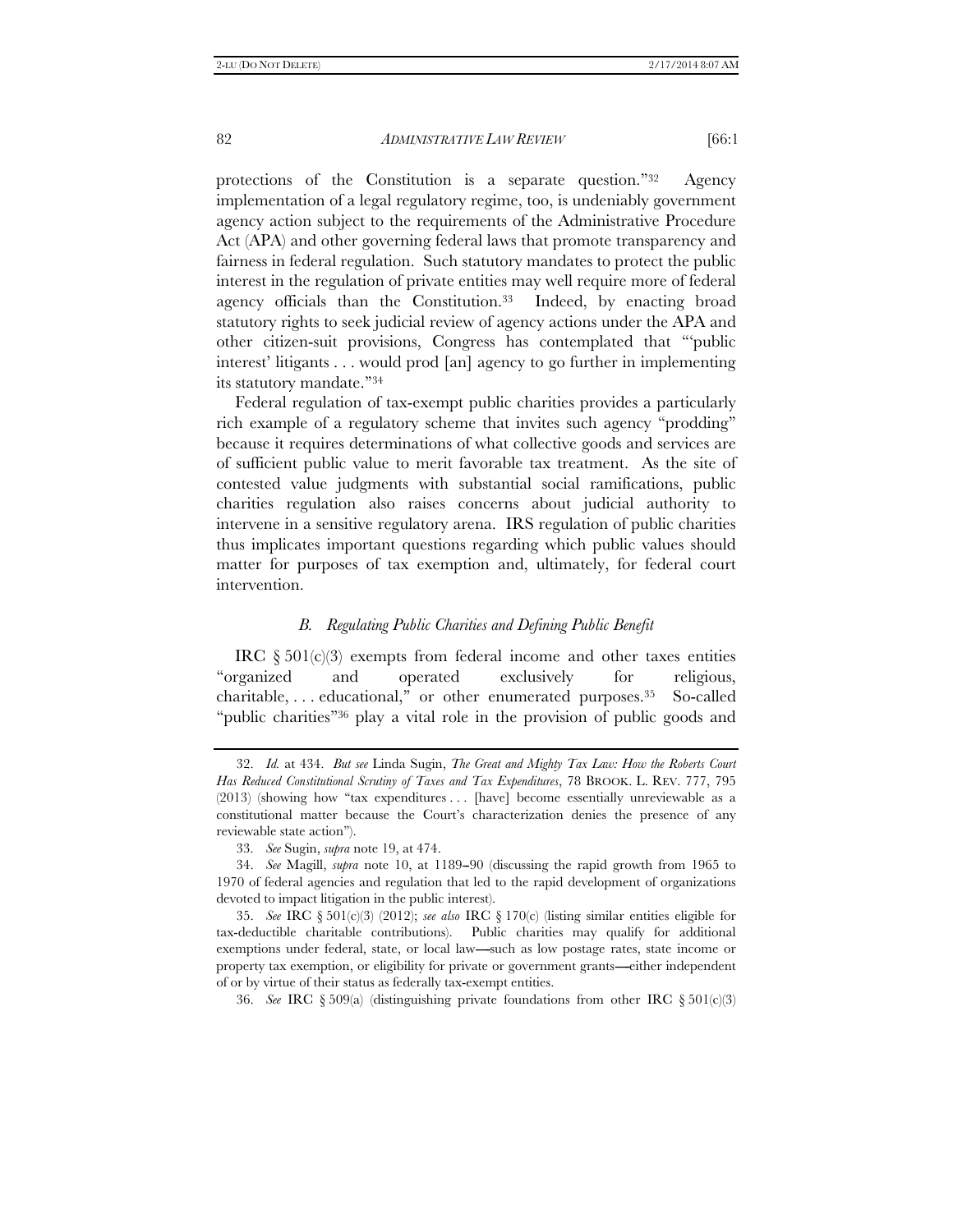encompass some of the most highly visible and influential institutions in society, including churches, universities, hospitals, social-service providers, and educational advocacy organizations of all stripes. Federal tax-exempt status for public charities has been described as a federal ''stamp of approval''37 bestowed on qualifying organizations, which hold coveted status as entities not only exempt from federal income taxation but also generally eligible to receive donations deductible from the taxable income of donors who itemize.38

In 2009, the IRS recorded nearly one million exempt public charities collectively reporting over \$1 trillion in revenue and expenses, as well as \$2.5 trillion in assets.<sup>39</sup> While the public benefits provided by such entities are difficult to quantify,40 observers generally credit the ''independent'' sector with providing particular public goods and services that marketdriven and governmental entities cannot or will not offer.<sup>41</sup> Prohibited by

 37. *See, e.g.*, Elizabeth MacDonald, *Former White House Counsel to IRS: Pull Media Matters' Tax-Exempt Status*, FOX BUS. (Aug. 4, 2011), http://www.foxbusiness.com/markets/2011/ 08/04/former-white-house-counsel-to-irs-yank-media-matters-tax-exempt-status/ (quoting complaint filed with the IRS by C. Boyden Gray, former White House counsel to President George H.W. Bush) (last visited Jan. 31, 2014); *see also* Sugin, *supra* note 19, at 452 (referring to placement of exempt organizations eligible for deductible donations ''on the official and public list of approved organizations'' in Publication 78, now superseded by an online database at Exempt Organizations Select Check, http://www.irs.gov/Charities-&-Non-Profits/Search-for-Charities).

 38. *See* IRC § 170(c). Stanley Surrey recognized the deduction as an ''upside-down'' subsidy that gives a greater tax break to taxpayers in higher income brackets. Surrey, PATHWAYS TO TAX REFORM, *supra* note 20, at 70.

 39. STAFF OF J. COMM. ON TAXATION, PRESENT LAW AND BACKGROUND RELATING TO THE FEDERAL TAX TREATMENT OF CHARITABLE CONTRIBUTIONS, JCX-55-111, 2 (2011), *available at* http://www.jct.gov/publications.html?func=startdown&id=4371.

 40. While economists have estimated the magnitude of the deduction scheme's "subsidy" for charitable donations, projections of individual behavior are notoriously imprecise. *See* Sugin, *supra* note 24, at 11.

41. ''The exemption from taxation of money or property devoted to charitable and

entities colloquially called ''public charities'' based on diversity of funding sources); *see also*  IRC  $\S 507(b)$ ; Treas. Reg.  $\S 1.509(a)$ -1 (2012) ("Organizations which fall into the categories excluded from the definition of *private foundation* are generally those which either have broad public support or actively function in a supporting relationship to such organizations.''). Public charities are also distinguishable from social welfare organizations exempt under IRC  $\S 501(c)(4)$ , which are not eligible to receive deductible donations (and are permitted to engage in insubstantial political-campaign activity as well as unlimited lobbying and voluntary disclosure of donors). *See* Treas. Reg. § 1.501(c)(4)-1(a)(2)(i) (2012) (''An organization is operated exclusively for the promotion of social welfare if it is primarily engaged in promoting . . . the common good and general welfare of the people of the community" and "civic betterments and social improvements."). Other entities are both exempt and eligible for deductible donations on very different grounds. *See* IRC § 501.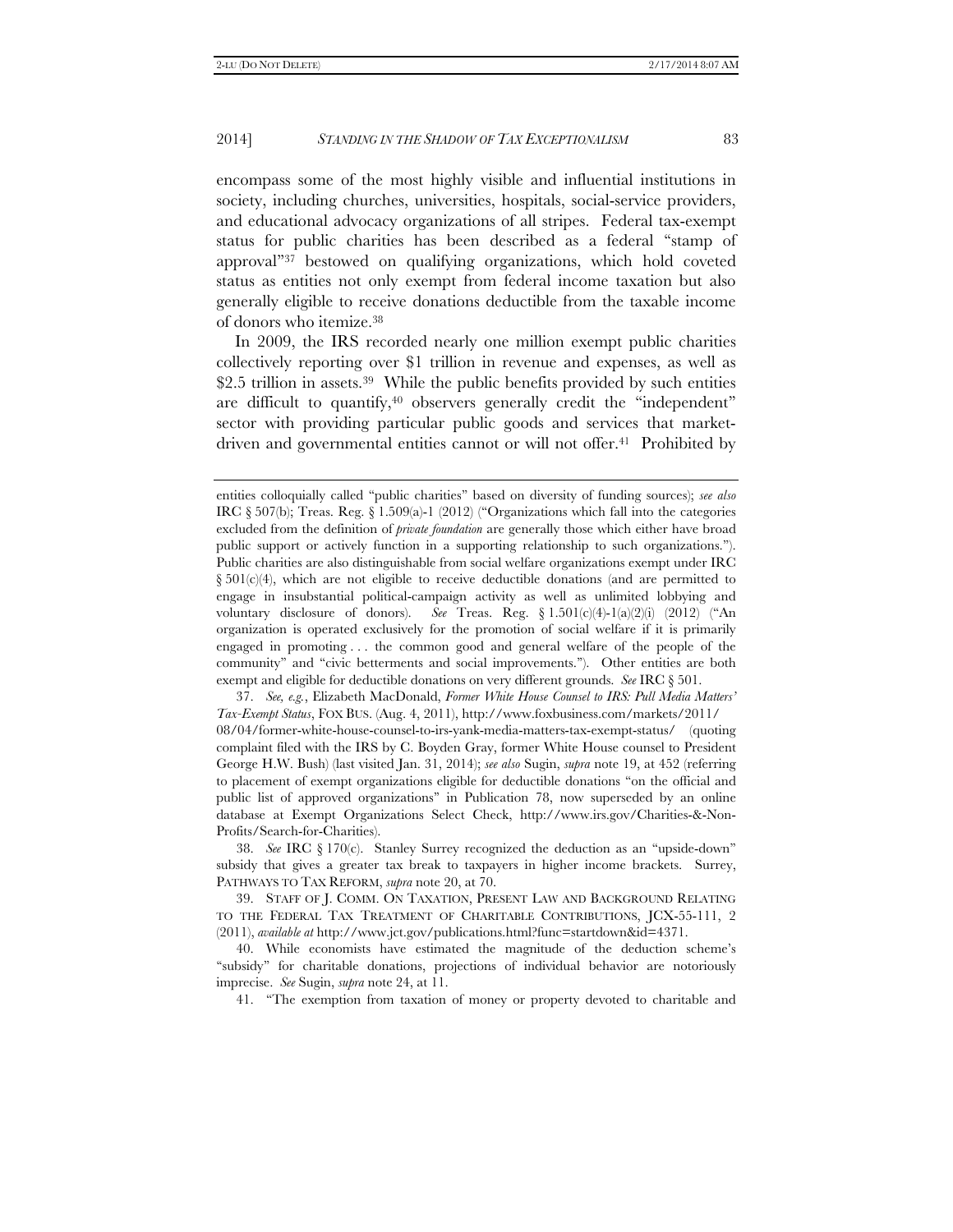statute from distributing net profits to ''any private shareholder or individual,''42 public charities may devote their resources to missions that government or investors of for-profit entities do not find to be politically or financially feasible to support, such as providing assistance to poor people ineligible for government benefits, supporting the arts, or engaging in advocacy of unpopular or even fringe viewpoints. While public charities are restricted from engaging in ''substantial'' amounts of lobbying or "propaganda" and any level of political campaign activity,<sup>43</sup> courts have recognized ''the important role played by tax exemptions in encouraging diverse, indeed often sharply conflicting, activities and viewpoints.''44

Some consider the resulting variety of exempt public charities to be enriching to U.S. society;<sup>45</sup> others view the range of exempt public charities as an embarrassment of ''wildly diverse and indeed eccentric associations.''46 More significantly, critics charge that a combination of

42. IRC  $\S 501(c)(3)$  (exemption permitted only to entity "no part of the net earnings of which inures to the benefit of any private shareholder or individual''). *See* Henry B. Hansmann, *The Role of Nonprofit Enterprise*, 89 YALE L.J. 835, 897 (1980) (discussing ''nondistribution constraint''). Professors Reiser and Rodrigues suggest that the nondistribution constraint alone operates as an internal governance mechanism that can focus priorities on the provision of public over private benefits. *See* Dana Brakman Reiser, *Charity Law's Essentials*, 86 NOTRE DAME L. REV. 1, 63 (2011); Usha Rodrigues, *Entity and Identity*, 60 EMORY L.J. 1257, 1322 (2011).

43. IRC § 501(c)(3).

44. Bob Jones Univ. v. United States, 461 U.S. 574, 609 (1983).

other purposes is based upon the theory that the Government is compensated for the loss of revenue by its relief from financial burden which would otherwise have to be met by appropriations from public funds, and by the benefits resulting from the promotion of the general welfare.'' ROBERT L. DOUGHTON, THE REVENUE BILL OF 1938, H.R. REP. NO. 75- 1860, 19 (1938), *reprinted in* 1939-1 C.B. 728, 742. *See* Evelyn Brody & John Tyler, *Respecting Foundation and Charity Autonomy: How Public is Private Philanthropy?*, 85 CHI.-KENT L. REV. 571, 571-72 (2010) (discussing justifications for government regulation of charities); Brian Galle, *The Role of Charity in a Federal System,* 53 WM. & MARY L. REV. 777, 781-82 (2012) (discussing limits of market and government failure theories); *see also* Rob Atkinson, *Keeping Republics Republican*, 88 TEX. L. REV. SEE ALSO 235, 235--36 (2011) (questioning whether nonprofits are always better qualified than government (or markets) to perform certain tasks for the public good).

 <sup>45.</sup> The independent sector may uniquely ''facilitate[] democracy by providing a forum for free discussions and a proving ground for social innovation.'' Iris J. Goodwin, *Donor Standing to Enforce Charitable Gifts: Civil Society vs. Donor Empowerment*, 58 VAND. L. REV. 1093, 1118 (2005).

 <sup>46.</sup> ROB REICH ET AL., STANFORD UNIVERSITY CENTER ON PHILANTHROPY AND CIVIL SOCIETY, ANYTHING GOES: APPROVAL OF NONPROFIT STATUS BY THE IRS 2, 4 (draft report Oct. 25, 2009) *available at* http://www.stanford.edu/group/reichresearch/cgi-bin/site/wpcontent/uploads/2009/11/Anything-Goes-PACS-11-09.pdf (''Obtaining recognition by the IRS as a public charity is an embarrassingly easy thing to do.'').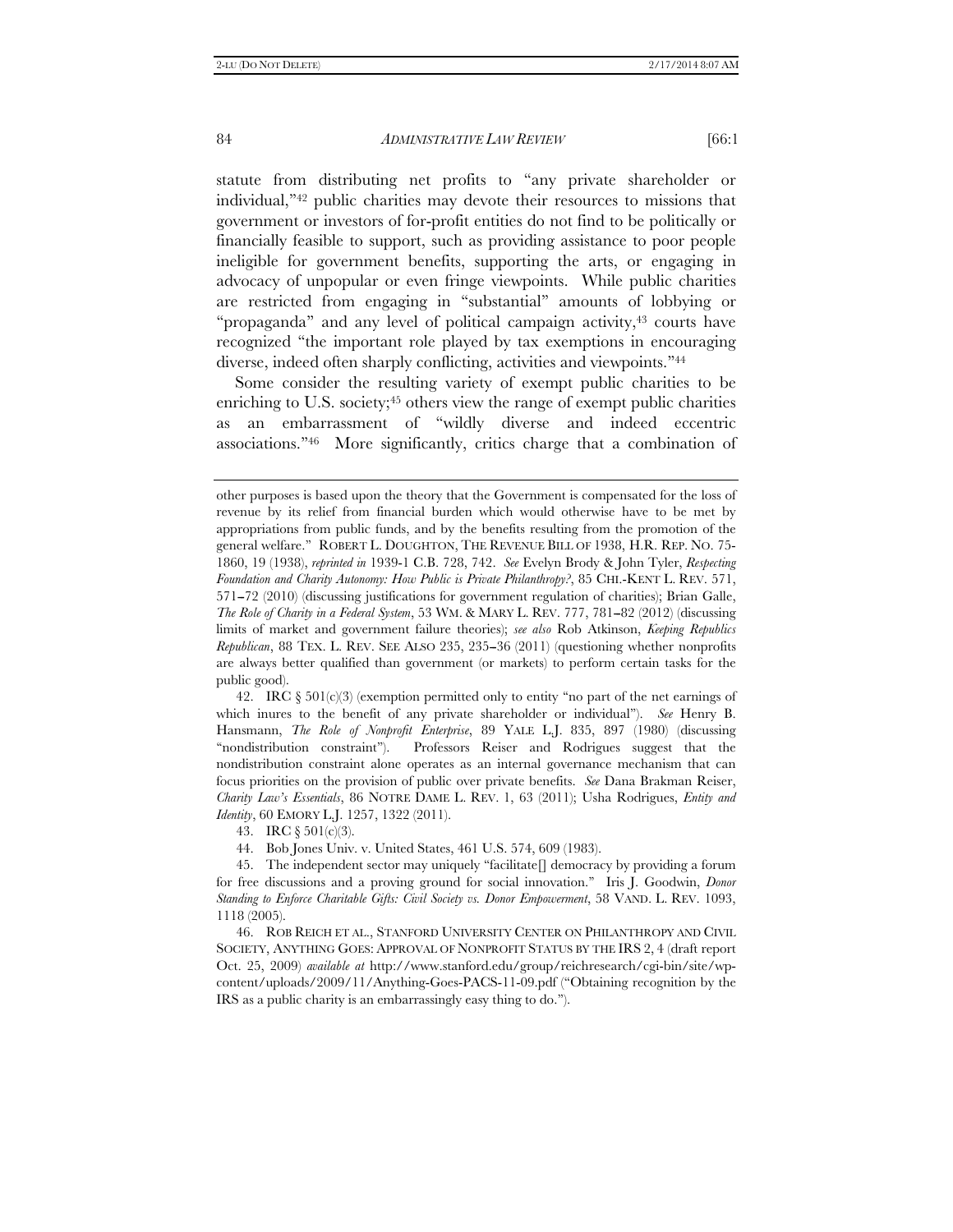loose standards and lax enforcement results in the IRS foregoing millions of dollars in uncollected revenue from possibly undeserving entities inappropriately recognized as tax-exempt public charities and their donors.47

But collection of revenue is only one of the many purposes of tax administration; tax exemption for public charities may also promote democratic principles by permitting qualifying entities to play an important "mediating role between the individual and the state."<sup>48</sup> Crucially, to qualify for tax exemption, public charities must provide a benefit to a sufficiently broad class to serve a "public rather than a private interest."<sup>49</sup> Professor Goodwin explains that public charities facilitate civil society by fostering the ''pursuit of common ground and consensus'' whereby ''private interests stretch to encompass the interests of others.''50 It is therefore appropriate for public charities regulation to ensure that the use of charitable resources achieves collective rather than unshared gains.

Historically, in the U.S., as under English law, certain categories of entities have enjoyed exemption from taxation based on their presumed provision of public benefits. Lord Macnaghten's 1891 decision in *Pemsel's Case* famously designated four primary purposes of charitable trusts: ''trusts for the relief of poverty; trusts for the advancement of education; trusts for the advancement of religion; and trusts for other purposes beneficial to the community not falling under any of the preceding heads."<sup>51</sup> The federal tax-exemption statute for public charities-not limited to trusts-lists similar categories that have undergone little change in over a century.<sup>52</sup>

50. Goodwin, *supra* note 45, at 1102-03, 1159 (observing "activity through extrapolitical [voluntary, nongovernmental] associations'' that ''encourages activity that is purely political'') (citing ALEXIS DE TOCQUEVILLE, DEMOCRACY IN AMERICA, 517 (Penguin Books 1956)).

 51. Comm'rs v. Pemsel, [1891] UKHL 1, [1891] A.C. 531 (H.L.) 583 (appeal taken from Eng.); *see also* Statute of Charitable Uses Act, 1601, 43 Eliz., c. 4 (also known as the Charitable Uses Act or Statute of Elizabeth I).

 52. Initially codified in the Tariff Act of 1894, the list of qualifying purposes has undergone little change. Since 1913, the statutory-exemption language has taken substantially the form of the current exemption. *See* Leslie Carol Bender, Note, *Has the Supreme Court Laid Fertile Ground for Invalidating the Regulatory Interpretation of Internal Revenue Code* 

 <sup>47.</sup> *Id.* at 3.

 <sup>48.</sup> Goodwin, *supra* note 45, at 1118.

<sup>49.</sup> Treas. Reg.  $\S 1.501(c)(3)-1(d)(1)(ii)$  ("An organization is not organized or operated exclusively for one or more of the purposes specified . . . unless it serves a public rather than a private interest.''). *See* Am. Campaign Acad. v. Comm'r, 92 T.C. 1053, 1065--67 (1989) (showing that organizations do not operate exclusively for exempt purposes within the meaning of  $\S$  501(c)(3) when more than an insubstantial part of its activities further nonexempt purposes and, in turn, confer non-incidental private benefits).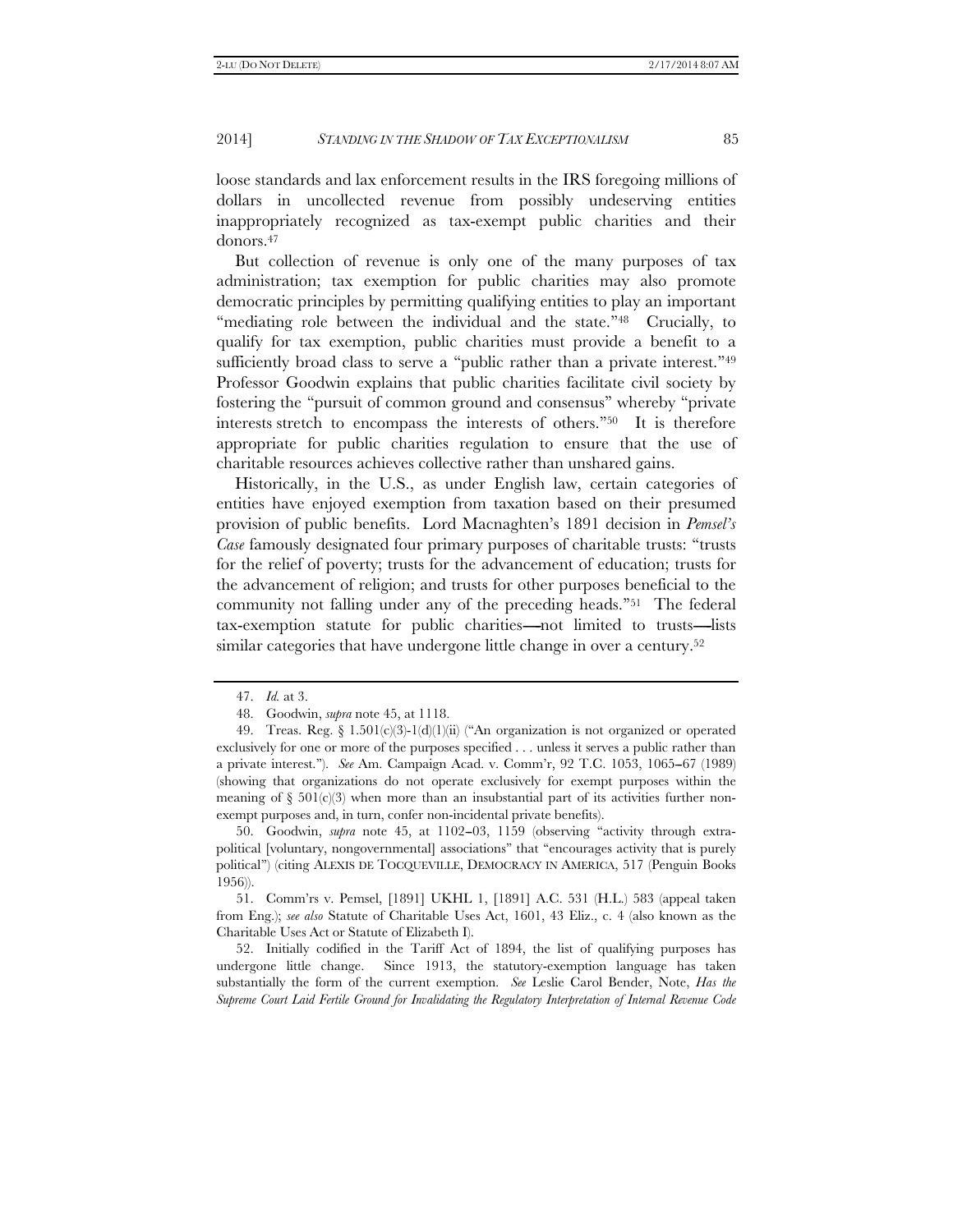Congress has left to the Treasury and IRS the task of further fleshing out the substantive meaning and scope of ''religious, charitable, . . . or educational" purposes eligible for the public charities exemption.<sup>53</sup> Although "relief of poverty" is not explicitly included among the enumerated categories in IRC  $\S 501(c)(3)$ ,<sup>54</sup> its implementing regulation lists "relief of the poor and distressed" as one possible purpose eligible for exemption, along with advancement of ''human and civil rights secured by law," "lessen[ing of] neighborhood tensions," and other purposes.<sup>55</sup> Beyond these general and categorical pronouncements, the IRS has done little to announce minimum requirements that *all* public charities *must* exhibit.56

Indeed, the role of the federal agency tasked with administering tax exemption for public charities is characterized by minimal oversight of a highly autonomous and influential social sphere.<sup>57</sup> The public charities exemption scheme thus accommodates a wide range of interests, including the agency's own needs for flexibility and ease of administration, as well as the needs of public charities and their donors for autonomy and predictability in structuring their conduct to comply with agency rules. In particular, sensitivity to First Amendment principles supporting equitable treatment of all viewpoints may counsel particular caution in implementing restrictions on advocacy by public charities.

What may not be fully accounted for in the existing scheme, however, are the interests of a broad spectrum of other stakeholders affected by the

*Section 501(c)(3)?*, 58 NOTRE DAME L. REV. 564, 569 n.29 (1983) (collecting statutes).

<sup>53.</sup> IRC  $\S$  501(c)(3). Professor Colinvaux argues that Congress has consistently relied on the existing tax-exemption standard to continue ''passively accommodat[ing] significant growth of the charitable sector without demanding any rigor of the sector in the form of positive requirements or quantitative measures.'' Roger Colinvaux, *Charity in the 21st Century: Trending Toward Decay*, 11 FLA. TAX REV. 1, 7-8 (2011).

 <sup>54.</sup> In 1969, a House Report relying on charitable trust law explained that exempt public charities are statutorily permitted to carry out a broad range of purposes not limited to ''the ordinary and popular sense'' of the word ''charity.'' *See* Paul Valentine, *A Lay Word for a Legal Term: How the Popular Definition of Charity Has Muddled the Perception of the Charitable Deduction*, 89 NEB. L. REV. 997, 1005 (2011). Today, ''[t]he term *charitable* is used . . . in its generally accepted legal sense'' to permit purposes ''as developed by judicial decisions.'' Treas. Reg.  $\S 1.501(c)(3)-1(d)(2)$ .

 <sup>55.</sup> Treas. Reg. § 1.501(c)(3)-1(d)(2).

 <sup>56.</sup> Specific rules may apply to particular kinds of public charities. *See, e.g.*, Rev. Rul. 75-198, 1975-1 C.B. 157 (senior citizen center); Rev. Rul. 79-17, 1979-1 C.B. 193 (hospice); Rev. Rul. 75-472, 1975-2 C.B. 208 (substance abuse halfway house).

 <sup>57.</sup> *See* Colinvaux, *supra* note 53, at 14. At the very least, Professor Colinvaux notes that the public charities regulatory regime is marked primarily by negative rather than positive regulation.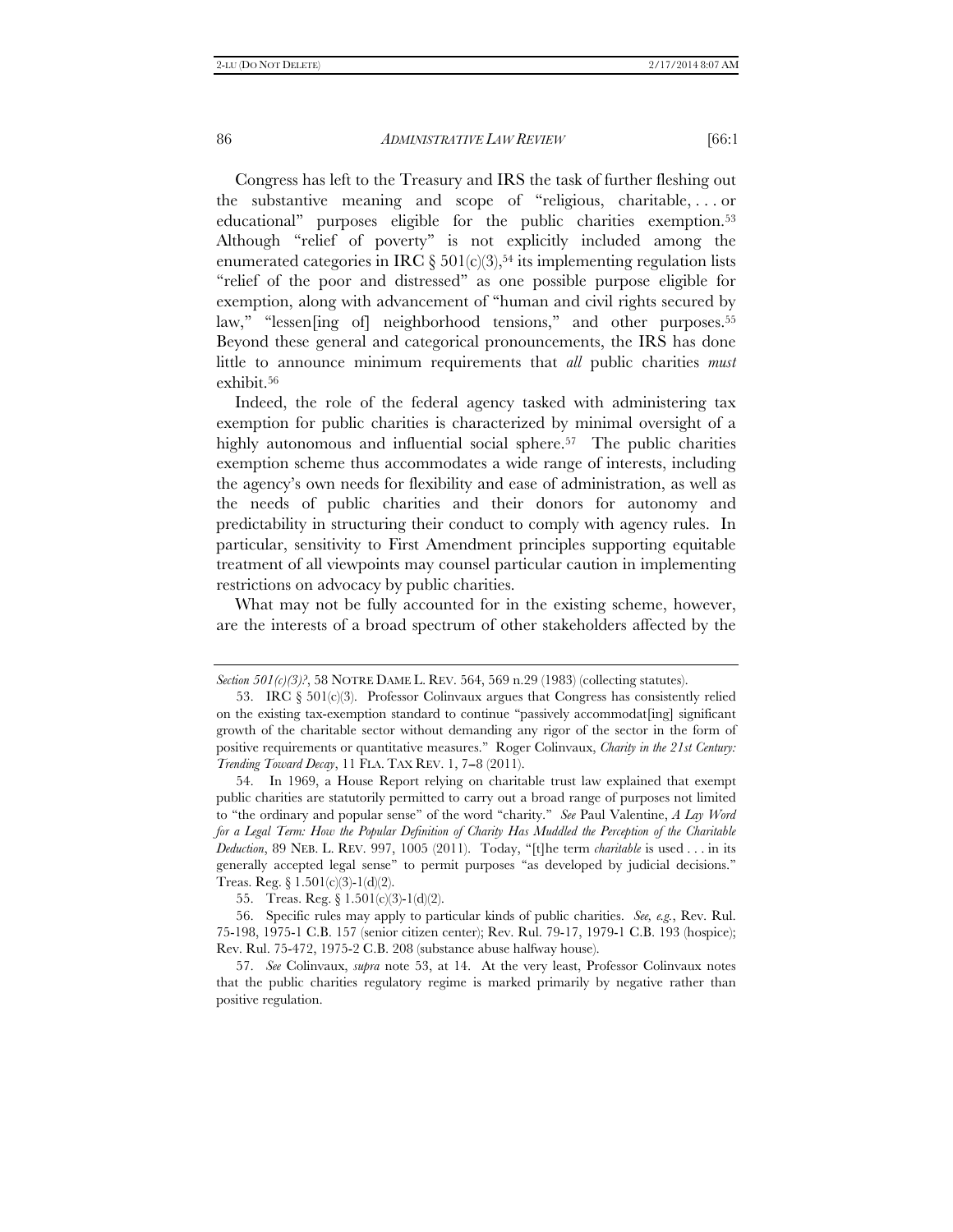public charities regulatory scheme. Such stakeholders may harbor diverse motives for overseeing revenue rules, ranging from the self-interested to the civic-minded: some members of the general public may wish to micromanage the public fisc by eliminating ''tax leniency'' towards public charities engaged in particular activities, potential donors may wish to ensure the appropriate use of their charitable gifts, and other public charities may seek to level the playing field of competition for deductible donations or other forms of support.58 The intended beneficiaries of public charities also have concrete interests that warrant central consideration in the implementation of tax-exemption rules. As clarified by Treasury regulation, such beneficiaries include, among others, ''the poor and distressed or . . . the underprivileged," residents in need of "lessen[ing of] neighborhood tensions,'' and those in need of vindication of ''human and civil rights secured by law.''59 As populations whose needs may not be fully met by the majority-controlled governmental or market-driven private sectors, those residents are particularly likely to comprise members of historically underrepresented or marginalized groups lacking the expertise, financial resources, and political power to influence agency decisionmaking.

Sound reasons, however, may exist to curb private individuals' efforts to steer IRS enforcement action against particular public charities; such limitations may preserve the prosecutorial discretion of the IRS while reducing vindictive scapegoating of unpopular organizations.<sup>60</sup> Where regulatory stakeholders instead challenge the substance of broadly applicable rules, they seek to ensure that the agency is in fact exercising its enforcement discretion rather than misinterpreting its federal obligations.<sup>61</sup> Rather than usurping the IRS's role as rule-enforcer,  $62$  they seek to hold the IRS accountable in its independent role as rulemaker tasked with fully implementing protections mandated by federal law.

When the IRS brings its own individual enforcement actions against

 <sup>58.</sup> *See, e.g.*, *In re* U.S. Catholic Conference, 885 F.2d 1020, 1021, 1031 (2d Cir. 1989) (denying ''competitive advocate'' standing to an organization alleging discriminatory enforcement of tax-exemption rules prohibiting political campaign activity).

 <sup>59.</sup> Treas. Reg. § 1.501(c)(3)-1(d)(2) (2012).

 <sup>60.</sup> *See* Tara Leigh Grove, *Standing as an Article II Nondelegation Doctrine*, 11 U. PA. J. CONST. L. 781, 783-84, 807-08, 814-19 (2009); Barton H. Thompson, Jr., *The Continuing Innovation of Citizen Enforcement*, 2000 U. ILL. L. REV. 185, 201, 234 (2000) (identifying concern that citizen enforcement will result in ''zealousness error'' and raising concern that reliance on citizen-informants may increase civic participation at the cost of violating anti-snitching norms).

 <sup>61.</sup> *See* Cass R. Sunstein, *Informational Regulation and Informational Standing:* Akins *and Beyond*, 147 U. PA. L. REV. 613, 636 (1999).

 <sup>62.</sup> Margaret H. Lemos, *State Enforcement of Federal Law*, 86 N.Y.U. L. REV. 698 (2011).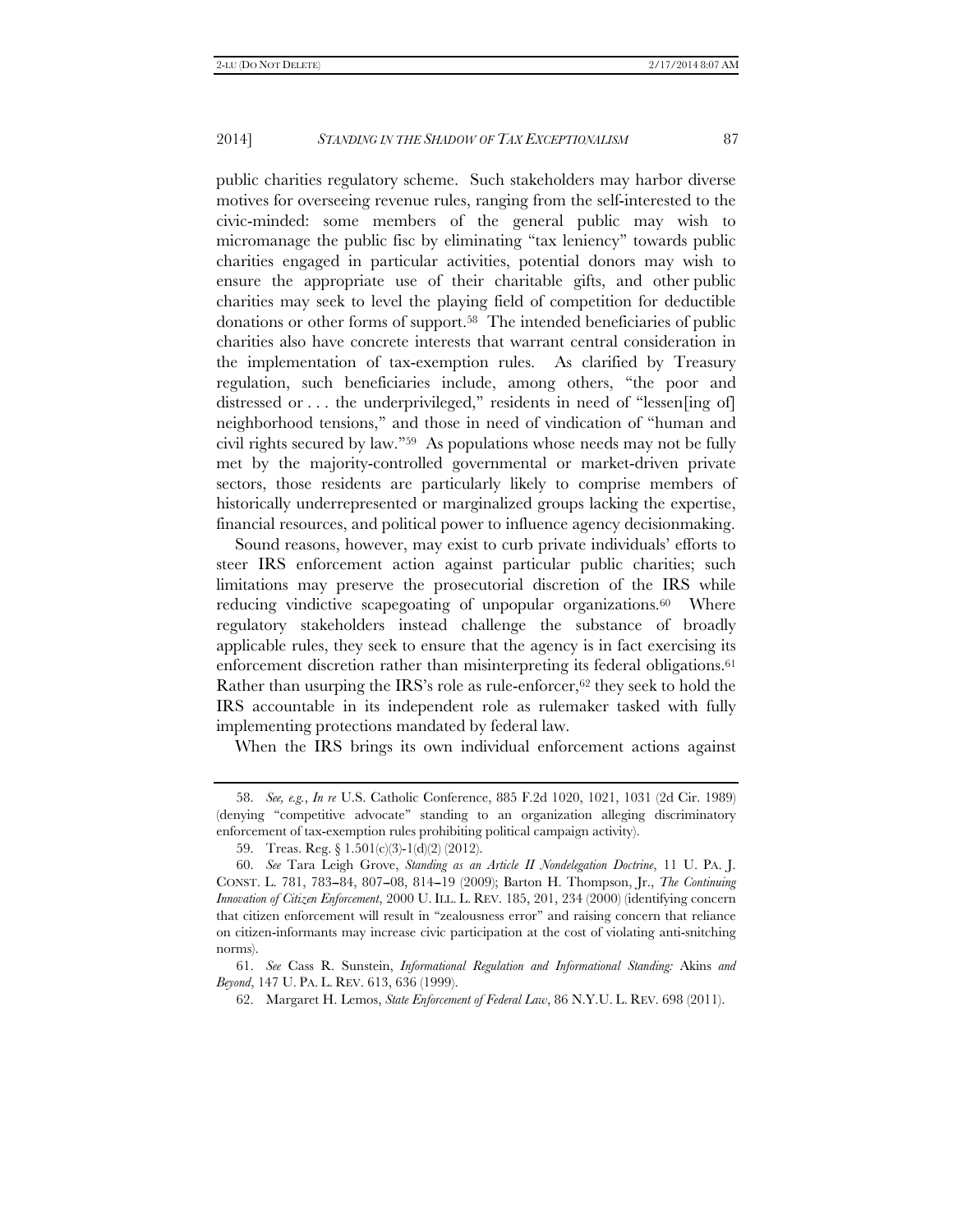particular public charities, it effectively establishes standards applicable in future cases, but only indirectly and on a piecemeal basis. In setting such enforcement standards, the agency still may not fully represent the interests of regulatory stakeholders who challenge the agency's own interpretation of its federal obligations. In the only Supreme Court decision to explore the boundaries of permissible exempt purposes under IRC § 501(c)(3), *Bob Jones University v. United States*, the Court upheld the IRS's revocation of taxexempt status from private religious schools with racially discriminatory admissions policies against a constitutional challenge under the Free Exercise Clause.<sup>63</sup> In doing so, the Court interpreted  $\S$  501(c)(3) as incorporating charitable trust law doctrine to preclude exemption for any purpose---whether religious, educational, or otherwise charitable---that contravenes ''fundamental public policy'' as expressed by the Legislative, Judicial, and Executive Branches; in the case of *Bob Jones*, the public policy against discrimination on the basis of race.64 Ironically, the public policy ground upheld by the Supreme Court in *Bob Jones* itself originated in *Green v. Connally*, the precursor to *Wright*, which arose not as an IRS enforcement action but a class action lawsuit by black families of Mississippi public schoolchildren who challenged IRS rules permitting tax exemption for private schools with racially discriminatory policies.65 When the nationwide class of plaintiffs in *Wright* later sought to expand the prohibition on tax exemption to private schools that remained racially segregated despite their adoption of nondiscrimination policies, they failed for lack of standing.66 In practice, then, even the Agency's own view of fundamental public policy may fail to fully protect important stakeholder interests under either federal statutes or the Constitution.

The recognition of racial nondiscrimination as a fundamental public policy in *Bob Jones* establishes a minimum standard for public benefits and values that merit tax exemption for public charities. Yet the Court's strict test for demonstrating fundamental national public policy ensures that only those policies receiving sufficient popular support for adoption by each branch of the federal government may qualify. Such a high bar is well out of reach for most policies not supported by powerful political

 <sup>63.</sup> Bob Jones Univ. v. United States, 461 U. S. 574, 603--05 (1983).

 <sup>64.</sup> *Bob Jones Univ.*, 461 U.S. at 594; *see* Olati C. Johnson, *The Story of* Bob Jones University v. United States*: Race, Religion, and Congress' Extraordinary Acquiescence* (Columbia Law Sch. Pub. Law & Legal Theory Working Paper Grp., Paper No. 10-229).

 <sup>65.</sup> Green v. Connally, 330 F. Supp. 1150, 1155 (D.D.C. 1971), *summarily aff'd sub nom.*, Coit v. Green, 404 U.S. 997 (1971) (mem.) (standing argument raised on appeal but not decided).

 <sup>66.</sup> Allen v. Wright, 468 U.S. 737, 755--56, 766 (1984).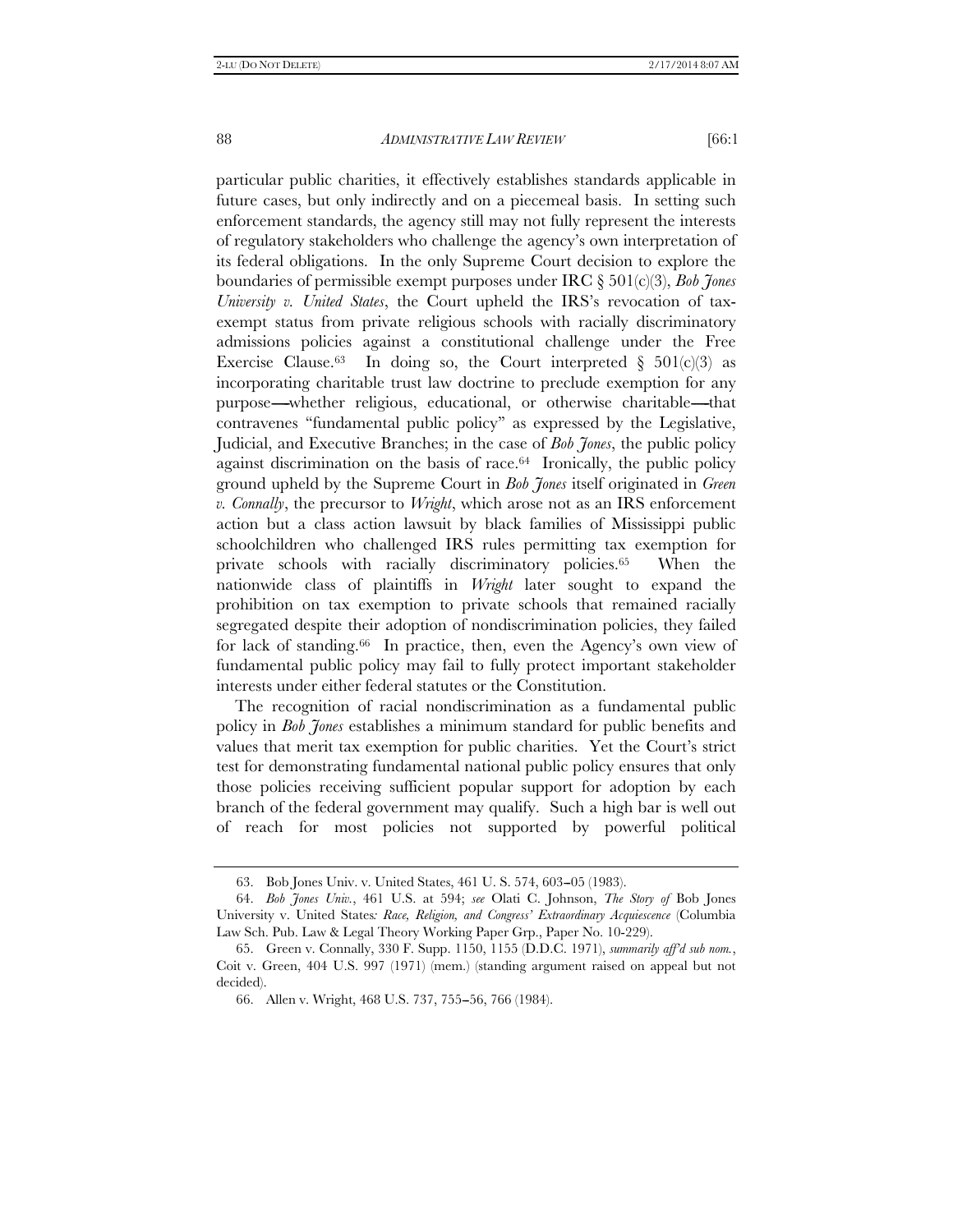constituencies. Most importantly, without standing to seek judicial review of agency action, regulatory stakeholders cannot advance public policy arguments before one of the federal branches of government. Ultimately, in the absence of standing for regulatory beneficiaries and other affected stakeholders to challenge agency decisionmaking, judicial-branch determinations of national public policy questions bearing on public charities exemption-for example, whether all exempt public charities must provide "relief of the poor" or any other minimum benefit—are unlikely to develop outside the rare IRS enforcement action.

Judicial review of agency rulemaking provides a much-needed check on agency discretion and arbitrary decisionmaking.67 Under current standing doctrine, however, only certain regulatory stakeholders may seek judicial scrutiny of agency decisions that affect their concrete interests. The lack of standing for all regulatory stakeholders to challenge agency action exacerbates existing risks of agency capture by regulated entities that alone wield the threat of judicial review.<sup>68</sup> For sectors of the public who lack the political power to influence the rulemaking process,69 access to judicial review may provide the only means for effective and meaningful oversight of agency regulation on important matters in which they have a direct stake.<sup>70</sup> Yet many regulatory stakeholders---particularly members of

 69. *See* Thomas F. Field, *Who Needs the Public Interest Movement?*, 27 MAJOR TAX PLAN. 415, 436 (1975) (describing challenges faced by members of the general public in exerting the necessary power to influence the tax rulemaking process); *see also* Book, *supra* note 7, at 771 (''Some taxpayers may not have the resources or expertise to participate in the process, and even if they did, the IRS may not be attuned to weigh those interests properly.'').

 70. *See* Helen Hershkoff, *State Courts and the ''Passive Virtues'': Rethinking the Judicial Function*, 114 HARV. L. REV. 1833, 1842 (2001) (supporting broader access to judicial review to ''encourag[e] self-governance and public participation'' and ''filter[] faction-dominated policymaking,'' among other reasons); *see also* Helen Hershkoff, *Positive Rights and State Constitutions: The Limits of Federal Rationality Review*, 112 HARV. L. REV. 1131, 1173--74 (1999) (supporting judicial review by state courts to allow marginalized groups, such as the poor,

 <sup>67.</sup> *See generally* Kristin E. Hickman, *IRB Guidance: The No Man's Land of Tax Code Interpretation*, 2009 MICH. ST. L. REV. 239, 269–70 (2009) (identifying the potential need to rein in IRS discretion in the issuance of informal guidance documents).

 <sup>68.</sup> Agencies threatened with judicial review of regulatory decisions may more readily capitulate to the interests of regulated entities than to other stakeholders who cannot activate the court's oversight authority. *See* Heather Elliott, *Standing Lessons: What We Can Learn When Conservative Plaintiffs Lose Under Article III Standing Doctrine*, 87 IND. L. J. 551, 561–62 (2012) (discussing risks of agency capture ''by regulated industry'' where ''standing doctrine makes it harder for regulatory beneficiaries to get into court," leading "agencies [to] try to please those who *can* sue: the regulated industry''); *see also* Rachel E. Barkow, *Insulating Agencies: Avoiding Capture Through Institutional Design*, 89 TEX. L. REV. 15, 17 (2010) (describing process of agency capture through which ''well-financed and politically influential special interests'' outweigh ''the diffuse interest of the general public'' in agency decisionmaking).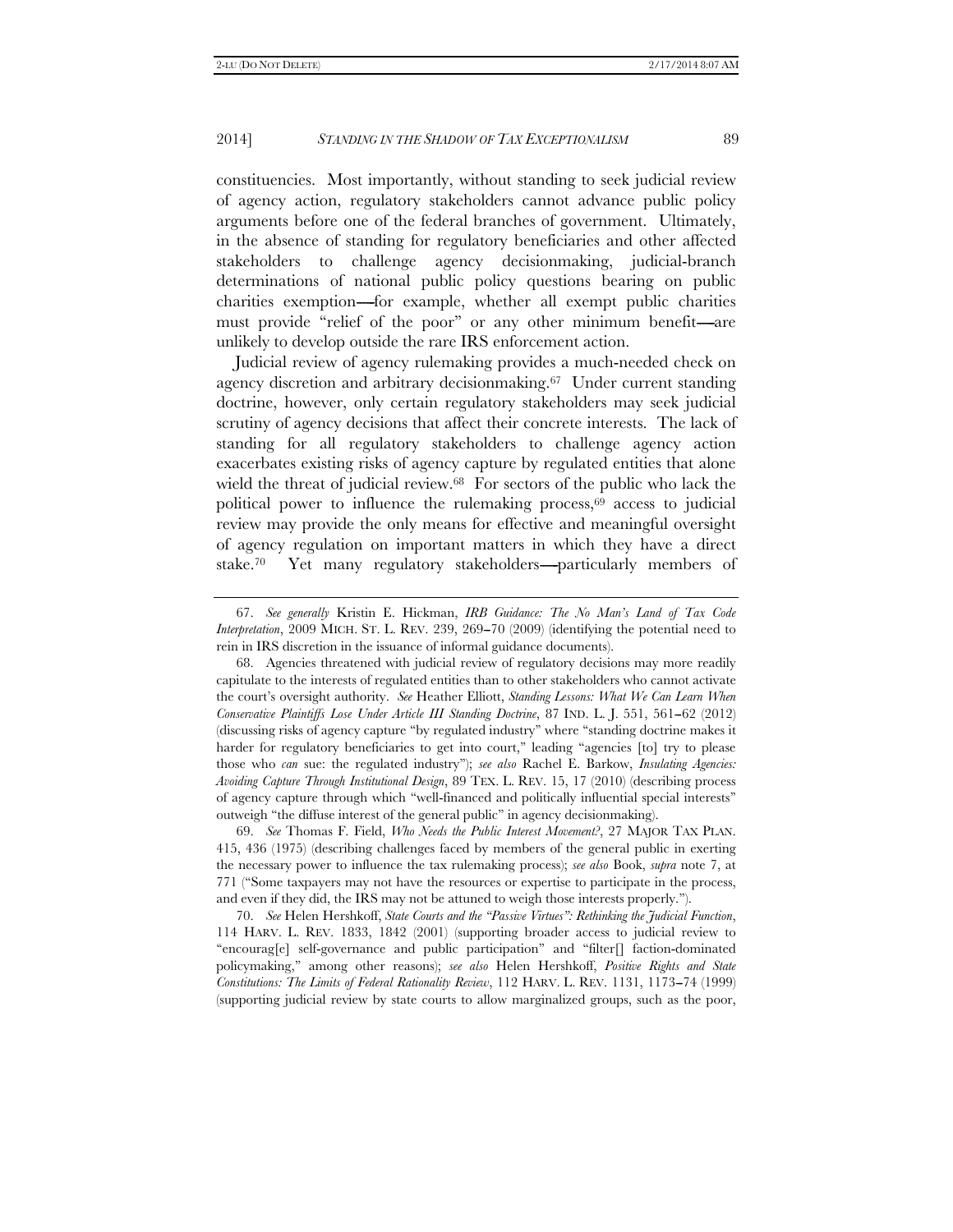historically or politically marginalized social groups—face substantial limits in their ability to play a role of consequence in IRS decisionmaking that affects their interests.71 These concerns are amply illustrated by IRS regulation of private hospitals and schools as tax-exempt public charities that led to the legal challenges in *Eastern Kentucky* and *Wright*.

## *C. The Examples of Health Care and Education in Public Charities Regulation*

Soon after the codification of the current version of  $\S$  501(c)(3) in the IRC in 1954, the IRS issued Revenue Ruling 56-185 clarifying that, to qualify for exemption, health facilities must operate ''to the extent of [their] financial ability for those not able to pay for the services rendered and not exclusively for those who are able and expected to pay.<sup>"72</sup> The ruling reflected the status quo, as the IRS and reviewing courts had for decades directed hospitals to provide relief to the poor as a condition of tax exemption.

In the early 1960s, while Congress considered legislation that would become the Medicare and Medicaid Act, hospital lobbyists anticipating a future in which everyone had the means to pay for health care reportedly pressed the IRS for new rules eliminating the ''charity care'' requirement for tax exemption.73 By 1965, Congress had passed the Medicare and Medicaid Act to provide financial coverage for qualifying elderly, disabled, and low-income individuals to pay health costs. Although financial

72. Rev. Rul. 56-185, 1956-1 C.B. 202-03.

 73. They also sought categorical exemption for entities engaged in the promotion of health. *See* Mark A. Hall & John D. Colombo, *The Charitable Status of Nonprofit Hospitals: Toward a Donative Theory of Tax Exemption*, 66 WASH. L. REV. 307, 320 (1991) (describing ''the hospital industry's complaint that . . . public programs had greatly reduced the demand for charity care and rendered the existing standard for exemption an anachronism'').

<sup>&#</sup>x27;'to leverage legal activity into political power,'' ''change political discourse,'' and otherwise ''facilitate[] productive political activity''); *see generally* Helen Hershkoff & Stephen Loffredo, *State Courts and Constitutional Socio-Economic Rights: Exploring the Underutilization Thesis*, 115 PENN. ST. L. REV. 923, 937 (2011) (criticizing lack of court access to enforce socioeconomic rights where "those whose interests are most at stake . . . (typically people of limited means) lack equal or meaningful access to democratic processes'').

 <sup>71.</sup> *See* Michael Asimow, *Public Participation in the Adoption of Interpretive Rules and Policy Statements*, 75 MICH. L. REV. 520, 530 (1977) (criticizing federal agencies' ''exclu[sion of] the interested and affected public from participation in the formulation of interpretations and policy,'' including informal IRS guidance documents); Field, *supra* note 69, at 428 (''The general public, although invited to testify, simply has no one to represent them . . . .[making it] difficult for fair-minded administrators to balance the needs of the public and of the affected special interests.''); *see also* Ira L. Tannenbaum, *Public Interest Tax Litigation Challenging Substantive IRS Decisions*, 27 NAT'L TAX J. 373, 379--80 (1974) (describing the importance of public interest tax litigation).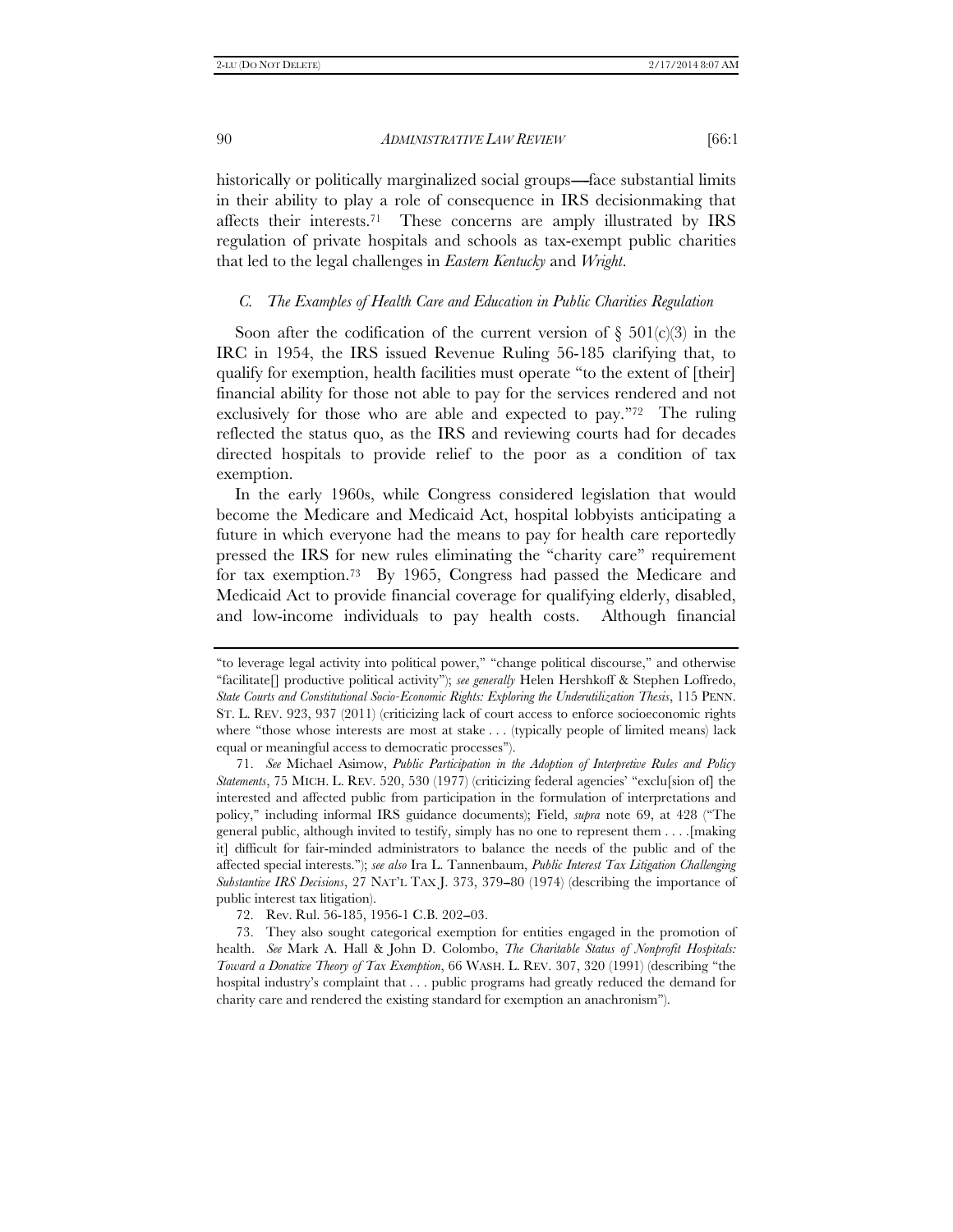coverage was far from universal, in 1969, the IRS promulgated Revenue Ruling 69-545, explicitly modifying Revenue Ruling 56-185 ''to remove therefrom the requirements relating to caring for patients without charge or at rates below cost.''74 Instead of providing a minimum level of charity care for the poor, hospitals could now demonstrate ''charitable'' purposes by meeting a broader "community benefit" standard. For example, hospitals could provide only emergency assistance to the poor and still provide a community benefit solely by ''maintain[ing] an open medical staff'' and resting ''control of the hospital . . . with [a] board of trustees . . . composed of independent civic leaders.''75

Soon after the issuance of Revenue Ruling 69-545, poor people denied health care by tax-exempt hospitals for inability to pay turned to poverty lawyers who had already been litigating similar health care access issues under the Hill-Burton Act, which conditioned the receipt of federal funds for new hospital construction on the provision of a ''reasonable volume'' of uncompensated care.76 Filed in 1971, *Eastern Kentucky* presented an APAbased challenge to the new policy set forth by Revenue Ruling 69-545, both as substantively invalid under  $\S 501(c)(3)$ 's "charitable" standard for failing to require relief for the poor and as procedurally invalid because the policy was promulgated without notice-and-comment rulemaking.<sup>77</sup>

Meanwhile, civil rights activists had already begun to challenge taxexemption rules permitting racially segregated private schools as part of the battle to desegregate public school districts.78 As historians have extensively

 <sup>74.</sup> Rev. Rul. 69-545, 1969-2 C.B. 117, 119.

 <sup>75.</sup> *Id.* at 118. Since 1986, the Emergency Medical Treatment & Labor Act (EMTALA) has required all hospitals participating in Medicare to provide emergency assistance to anyone regardless of ability to pay. *See generally* SARA ROSENBAUM ET AL., LAW AND THE AMERICAN HEALTH CARE SYSTEM  $1020-1107$  (2012) (describing protections under EMTALA).

 <sup>76.</sup> *See generally* Marilyn G. Rose, *The Internal Revenue Service's ''Contribution'' to the Health Problems of the Poor*, 21 CATH. U. L. REV. 35, 37 (1971) (describing harmful consequences of IRS tax-exemption policies on provision of health care to the indigent); Marilyn G. Rose, *The Implications of the Charitable Deduction and Exemption Provisions of the Internal Revenue Code Upon the Service Required of a Voluntary Hospital to Treat the Poor*, 4 CLEARINGHOUSE REV. 183, 183 (1970) (same).

 <sup>77.</sup> Simon v. E. Ky. Welfare Rights Org., 426 U.S. 26, 33--34 (1976).

<sup>78.</sup> *See* Simkins v. Moses H. Cone Mem'l Hosp., 323 F.2d 959, 961, 970-71 (4th Cir. 1963) (invalidating the Hill-Burton Act's separate-but-equal-facility provision because federally funded recipient hospitals are state actors subject to the Equal Protection Clause), *cert. denied*, 376 U.S. 938 (1964); *see also* Public Health Service Act of 1964, Pub. L. No. 88- 443 § 603(e), 78 Stat. 447, 451 (codified as amended at 42 U.S.C. § 291c(e) (2006)) (enacting prohibitions on separate-but-equal hospital facilities as conditions of federal funding). *But see*  Blum v. Yaretsky, 457 U.S. 991, 1011 (1982) (''That programs undertaken by the State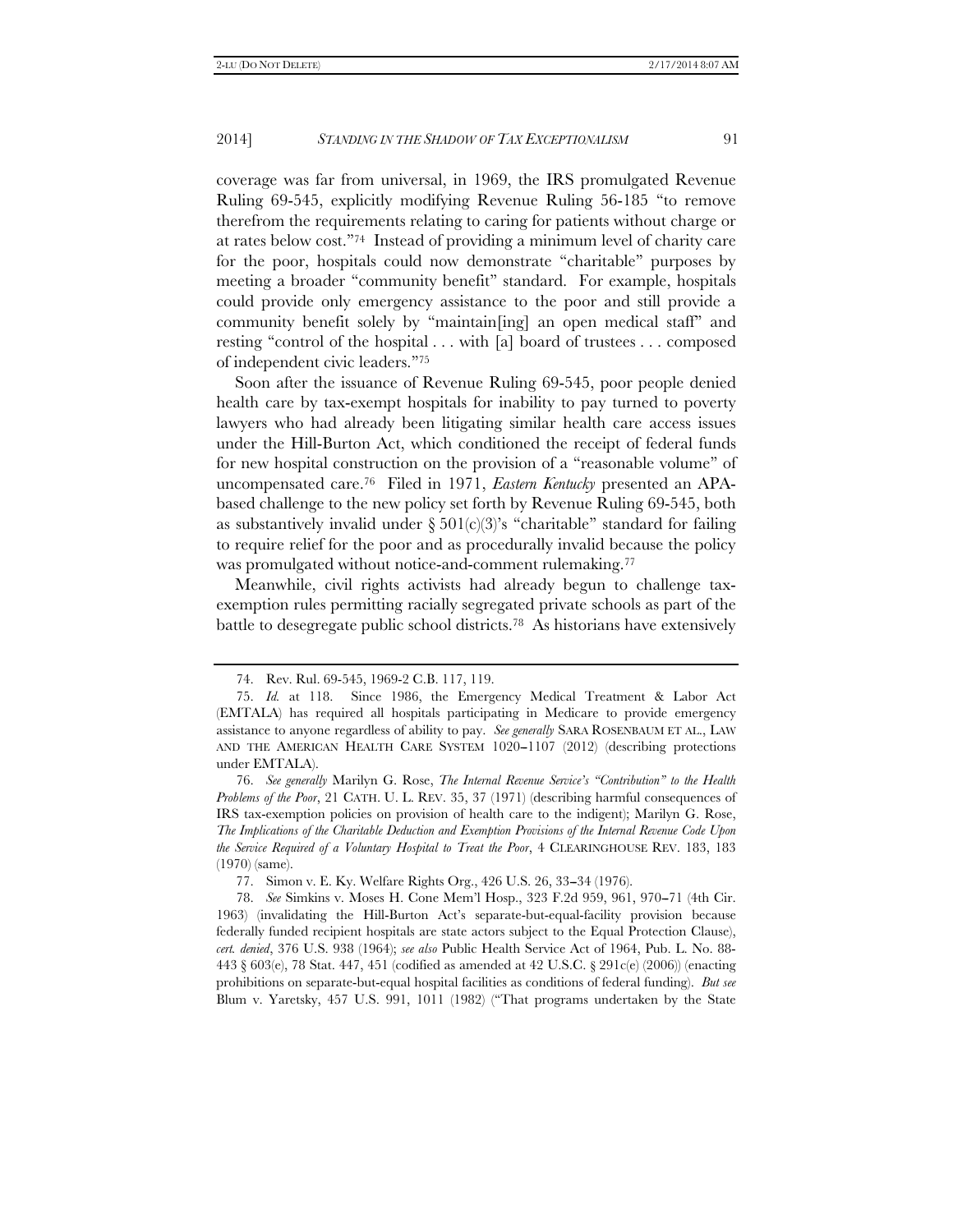documented, after the Supreme Court's 1954 decision in *Brown v. Board of Education*,79 school districts in the South engaged in ''massive resistance'' to avoid desegregating their school systems.80 As white families seeking segregated educational environments across the country increasingly turned to schools funded through private, tax-deductible donations and exempt from taxation, these schools necessarily diluted the power of court desegregation orders to integrate public schools.81

In 1970, in *Green v. Connally*,<sup>82</sup> a class of black parents in Mississippi, which fell under a federal court desegregation order, successfully enjoined the IRS ''from approving tax-exempt status for any school in Mississippi that did not publicly maintain a policy of nondiscrimination.''83 In issuing a preliminary injunction, the three-judge district court in *Green* relied heavily on evidence introduced in an earlier school-desegregation case that demonstrated the detrimental effect of segregated private schools on public school desegregation.84 In particular, the court noted the stigmatizing effect of ongoing private school segregation as well as the role of tax-exempt status as a form of federal encouragement of racial segregation.<sup>85</sup> The IRS complied with the preliminary injunction by issuing new revenue rulings requiring all tax-exempt schools nationwide to adopt, certify, and publish a nondiscrimination policy.86

 82. Green v. Connally, 330 F. Supp. 1150, 1179 (D.D.C. 1971), *summarily aff'd sub nom.*, Coit v. Green, 404 U.S. 997 (1971).

result in substantial funding of the activities of a private entity is no more persuasive than the fact of regulation of such an entity in demonstrating that the State is responsible for decisions made by the entity in the course of its business.'').

 <sup>79.</sup> *See* Brown v. Bd. of Educ. of Topeka, Kan., 347 U.S. 483 (1954).

 <sup>80.</sup> Griffin v. Cnty. Sch. Bd. of Prince Edward Cnty., 377 U.S. 218, 221--26 (1964) (observing that Prince Edward County in Virginia responded by closing its public schools to all students and instead funneling public funds to private schools reserved for white students).

 <sup>81.</sup> *See* Gene R. Nichol, Jr., *Abusing Standing: A Comment on* Allen v. Wright, 133 U. PA. L. REV. 635, 637–38 n.16 (1985) (describing the adverse impact of segregated private schools on the effort to desegregate public schools and noting that at one time Prince Edward County had sixty-four white students in public school, while 1,311 were enrolled in private schools).

 <sup>83.</sup> Bob Jones Univ. v. United States, 461 U.S. 574, 578--79 (1983) (discussing *Green*). The court further ordered the IRS to require all schools to adopt and certify a nondiscrimination policy for admissions and school-related programs as a condition of exemption. *See Green*, 330 F. Supp. at 1179.

 <sup>84.</sup> *Green*, 330 F. Supp. at 1178.

<sup>85.</sup> *See id.* at 1162, 1178-79.

 <sup>86.</sup> *See* Rev. Proc. 72-54 § 1, 1972-2 C.B. 834 (setting forth ''guidelines for determining whether . . . [tax-exempt] private schools . . . have adequately publicized their racially nondiscriminatory policies as to students''); Rev. Proc. 75-50, 1975-2 C.B. 587 (superseding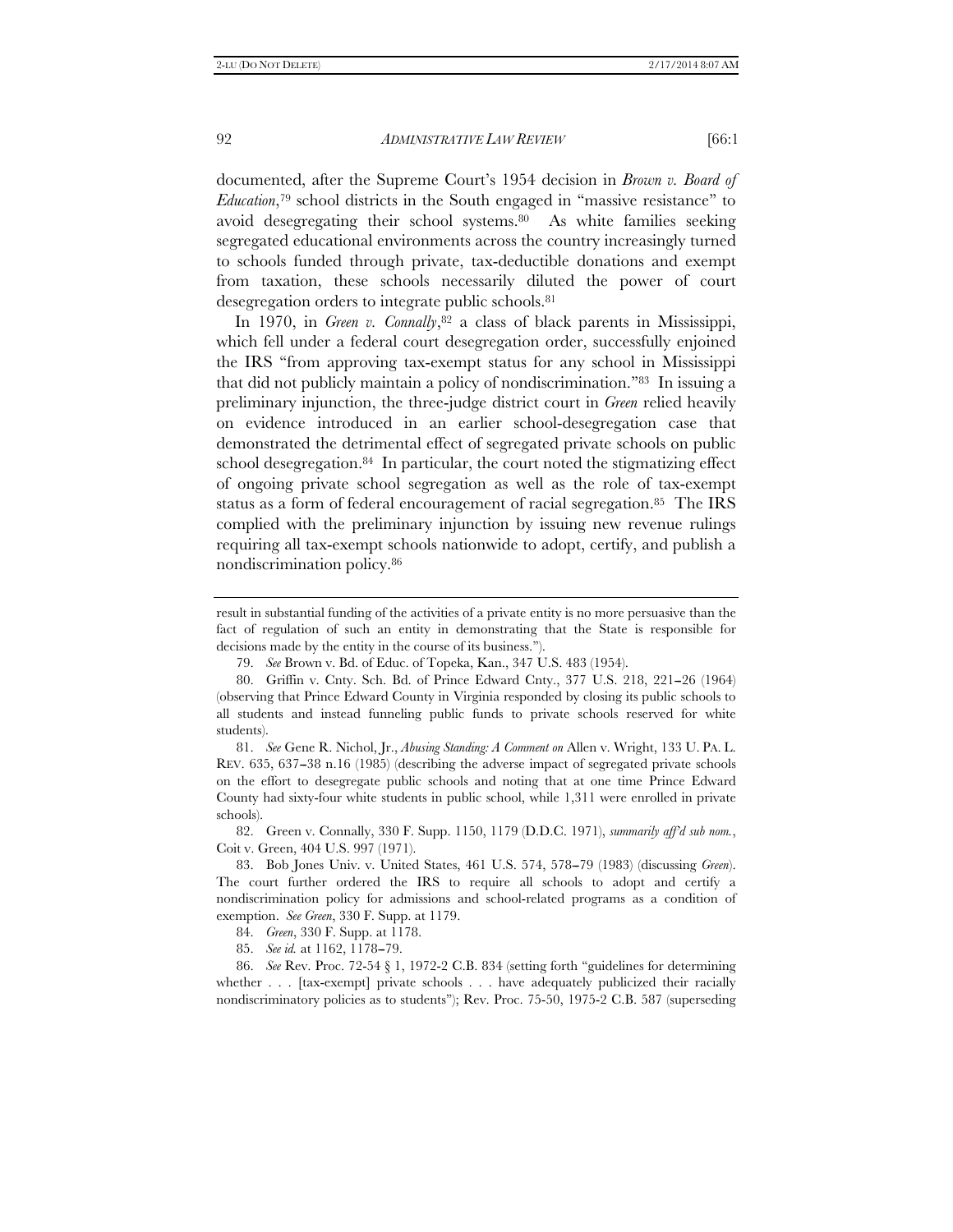The plaintiffs in *Wright*, this time a nationwide class of black parents of public schoolchildren, followed *Green* and filed suit challenging the existing IRS policies as insufficient to satisfy the Equal Protection Clause, Title VI, and  $\S$  501(c)(3), although they raised no APA claim. In particular, the *Wright* plaintiffs requested that the IRS prohibit tax exemption for schools that '''have insubstantial or nonexistent minority enrollments, which are located in or serve desegregating public school districts, and which ... cannot demonstrate that they do not provide racially segregated educational opportunities for white children avoiding attendance in desegregating public school systems""-regardless of whether they had adopted policies of nondiscrimination.<sup>87</sup> Whether  $\S$  501(c)(3) may be interpreted to require such a condition of tax exemption for public charities------or any other conditions------remains unsettled, however. In its 1984 Term, the Supreme Court dismissed *Wright* for lack of standing, foreclosing judicial review of agency action by regulatory stakeholders not themselves subject to the rules they challenge.<sup>88</sup>

Today, Professor Johnson concludes, ''as the era of formal explicit, [school] segregation recedes, the IRS's exemption policy is likely of little contemporary relevance.''89 Yet the battle to end racial segregation in education continues. Civil rights advocates confirm that public schools continue to be racially segregated at levels matching those of the desegregation era,90 while affirmative action plans that seek to redress such disparities remain open to attack in the federal courts.<sup>91</sup>

 88. The district court granted further relief to the Mississippi class in *Green*, Green v. Miller, No. 1355-69 (D.D.C. May 5, 1980) (amended June 2, 1980), but dismissed the *Wright* complaint in 1979 for lack of standing and because it held that Congress had evinced its intent to preclude the relief plaintiffs sought, Wright v. Miller, 480 F. Supp. 790 (D.D.C. 1979). In 1981, the D.C. Circuit reversed *Wright* and remanded. Wright v. Regan, 656 F.2d 820 (D.C. Cir. 1981).

89. *See* Johnson, *supra* note 64, at 158.

 90. *See* Robert A. Garda, Jr., *The White Interest in School Integration*, 63 FLA. L. REV. 599, 614--15 (2011) (listing statistics indicating increasing racial segregation in recent decades); *see also* Mildred Wigfall Robinson, *Fulfilling* Brown's *Legacy: Bearing the Costs of Realizing Equality*, 44 WASHBURN L. J. 1, 6--7 (2004) (calling ''resegregation in public education . . . an accelerating national tragedy'').

91. *See* Christian B. Sundquist, *The First Principles of Standing: Privilege, System Justification,* 

Rev. Proc. 72-54 and setting forth ''guidelines and recordkeeping requirements for determining whether [tax-exempt] private schools . . . have racially nondiscriminatory policies as to students'').

 <sup>87.</sup> Allen v. Wright, 468 U.S. 737, 747 (1984) (quoting plaintiffs' complaint); *see also*  Green v. Cnty. Sch. Bd. of New Kent Cnty., 391 U.S. 430, 441 (1968) (invalidating purportedly non-discriminatory school board plan that ''remains a dual system'' and fails to actually ''effectuate conversion . . . to a unitary, nonracial system'').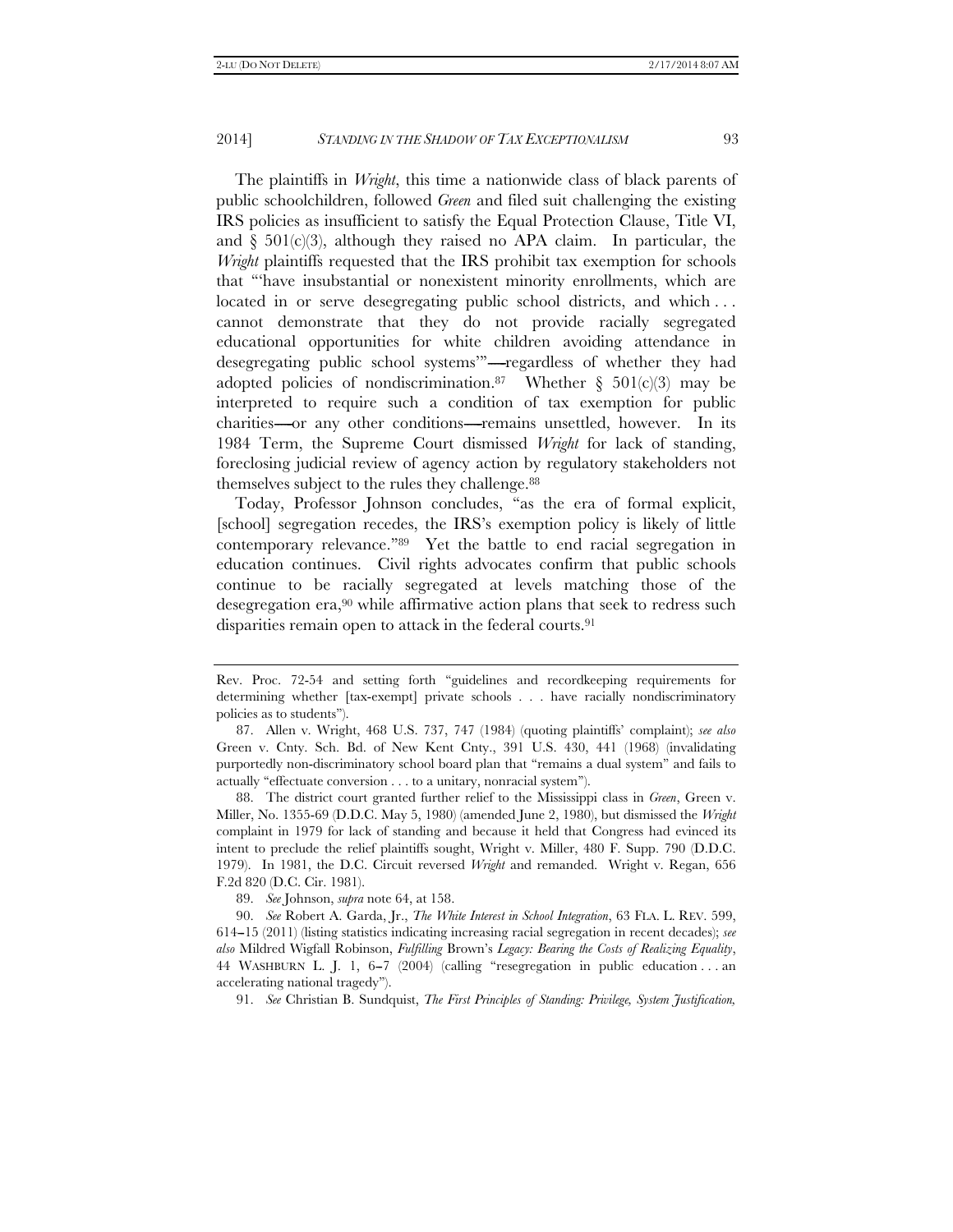In the health care context, the range of people unable to afford medical services will remain broad even under the Patient Protection and Affordable Care Act's (PPACA's) expansion of individual and Medicaid coverage,92 while dollars spent by tax-exempt hospitals on charity care remain minimal.93 Under PPACA, Congress has imposed new obligations as conditions of tax exemption for hospitals.94 Just as tax-exempt private schools must adopt and report details of their nonracially discriminatory admissions policies and programs,95 tax-exempt private hospitals must now adopt and report details of their financial assistance policies and procedures for periodically assessing and meeting community health needs.<sup>96</sup> However, just as the IRS does not require tax-exempt private schools to actually demonstrate that they are racially desegregated, the agency has not proposed any minimum requirement for the level of financial assistance or community health services that hospitals must provide in order to qualify for tax-exempt status.97 As one anti-poverty advocacy organization

 94. IRC § 501(r) (added by Patient Protection and Affordable Care Act, Pub. L. No. 111-148, § 9007(a), 124 Stat. 119, 855 (2010), *amended by* Health Care and Education Reconciliation Act, Pub. L. No. 111-152, 124 Stat. 1029 (2010)).

95. IRS Form 990, OMB No. 1545-0047.

96. *See* Colinvaux, *supra* note 53, at 51.

*and the Predictable Incoherence of Article III*, 1 COLUM. J. RACE & L. 119, 160 (2011) (observing that the Supreme Court ''denies standing routinely in cases advancing the rights of nonwhite plaintiffs" while "strain[ing] to locate 'injuries' in cases involving the racialized claims of white plaintiffs, even when such claims would seem to be insufficient for Article III review under prior case law'').

 <sup>92.</sup> Patient Protection and Affordable Care Act, Pub. L. No. 111-148, § 2704, 124 Stat. 119, 154-55 (2010).

 <sup>93.</sup> *See* Colinvaux, *supra* note 53, at 34--35 (discussing the ongoing indigent health care crisis); s*ee also* Bobby A. Courtney, *Hospital Tax-Exemption and the Community Benefit Standard: Considerations for Future Policymaking*, 8 IND. HEALTH L. REV. 365, 366--67 (2011) (noting that more than 50 million uninsured U.S. citizens depend on charity care provided by hospitals that are usually nonprofit, private, and tax-exempt, while payments from insured or directpay patients increasingly cannot subsidize charity care).

 <sup>97.</sup> *See* Community Health Needs Assessments for Charitable Hospitals, 78 Fed. Reg. 20,523 (Apr. 5, 2013) (inviting public comment on proposed regulations regarding community health needs assessments and responding to informal comments previously invited by IRS Notice 2011-52, I.R.B. 2011-30 ''Notice and Request for Comments Regarding the Community Health Needs Assessment Requirements for Tax-Exempt Hospitals"); *id.* at 20,525 (preserving "hospital facilities' flexibility to determine the best way to identify and meet the particular health needs of the specific communities they serve''); Additional Requirements for Charitable Hospitals, 77 Fed. Reg. 38,148, 38,149 (June 26, 2012) (inviting public comment on proposed regulations regarding financial assistance policies and responding to informal comments previously invited by IRS Notice 2010-39, I.R.B. 2010-24 ''Request for Comments Regarding Additional Requirements for Tax-Exempt Hospitals''), *amended by* 77 Fed. Reg. 47787 (Aug. 10, 2012); *id.* at 38149 (''Neither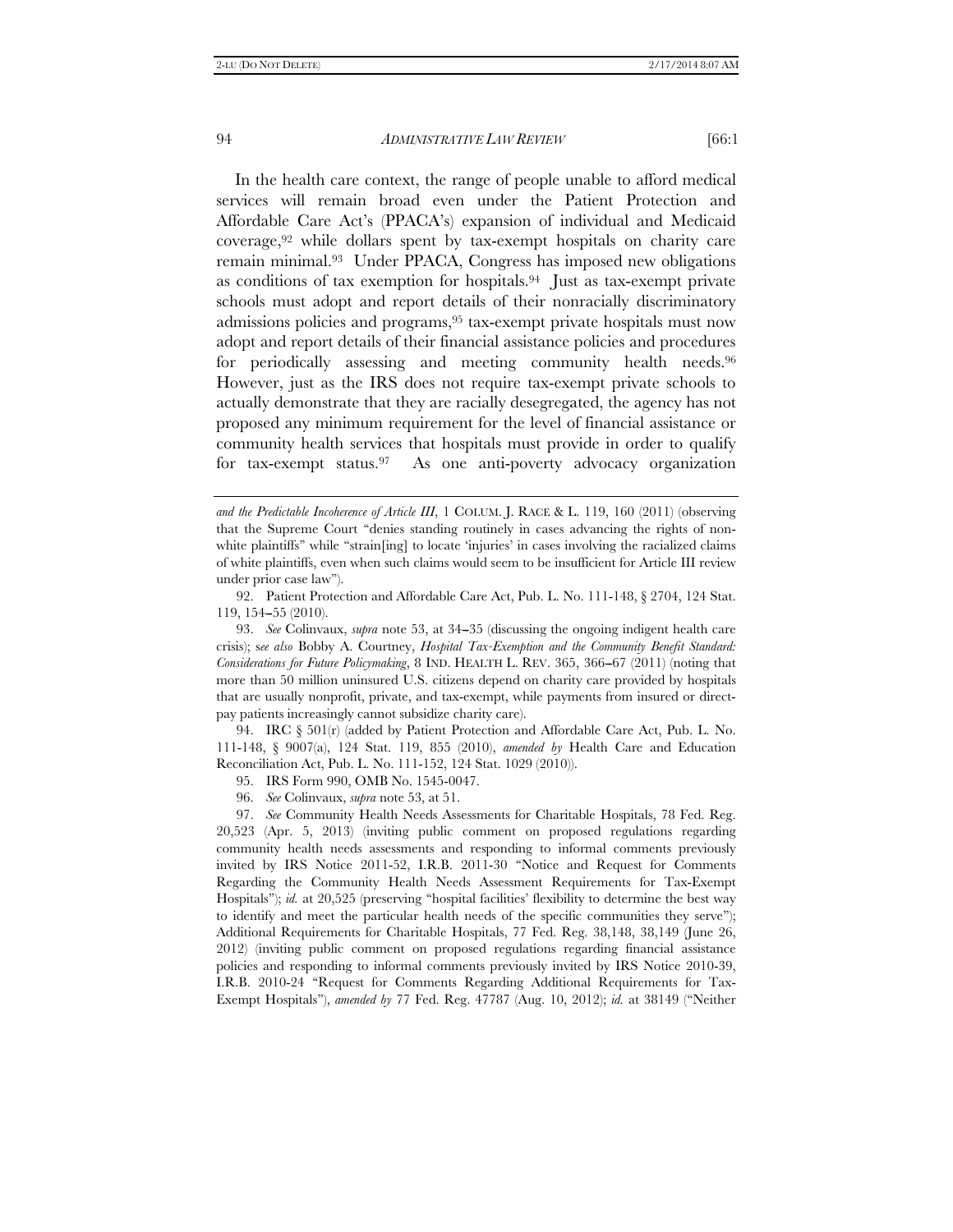observed in informal comments to the IRS, ''neither the Act nor the proposed regulations supply the Secretary with much guidance as to what hospital actions will satisfy the law."98 Accordingly, "the proposed regulations leave too much room for hospitals to follow their own prerogatives rather than those of the community.''99

Lack of access to hospital care for the poor and racial segregation in education are only two examples of how public charities' regulation may affect a broad range of stakeholders effectively excluded from the rulemaking process. The lack of standing for such regulatory stakeholders to challenge IRS rules in federal court compounds their limited influence in agency decisionmaking, particularly where they may already lack financial, political, informational, or other resources to adequately air their interests.100 Judicial review thus remains a crucial mechanism for adjudicating agency obligations to implement the public policies and values protected under federal regulatory schemes.

# II. REGULATION OF TAX-EXEMPT PUBLIC CHARITIES AND THE TRANSFORMATION OF STANDING TO CHALLENGE FEDERAL AGENCY ACTION

#### *A. Standing Doctrine and the Limits of Federal Court Authority*

Standing doctrine has played a crucial role in restricting parties' access to federal court to seek judicial review of government agency action and to enjoin violations of federal law. Early modern cases identified the purpose of assigning ''the judicial Power'' to enumerated federal ''Cases'' and

 100. Regulated entities may have greater financial, informational, and political resources than other stakeholders. *See* Nina A. Mendelson, *Rulemaking, Democracy, and Torrents of E-Mail*, 79 GEO. WASH. L. REV. 1343, 1357-58 (2011); Wendy E. Wagner, *Administrative Law*, *Filter Failure, and Information Capture*, 59 DUKE L.J. 1321 (2010) (discussing interest-group communications with agency decisionmakers prior to notice-and-comment rulemaking).

the statute nor these proposed regulations establish specific eligibility criteria that a [financial assistance policy] must contain.'').

 <sup>98.</sup> Letter from Gary A. Benjamin, Anti-Poverty Advocates, Mich. Legal Serv., to Internal Revenue Service (June 30, 2010), *available at* http://www.sitemason.com/files/ kWrQic/Michigan%20Legal%20Services%20Gary%20Benjamin.pdf (last visited Jan. 31,

<sup>2014).</sup>  99. *Id.*; *see also* Mary Crossley, *Tax-Exempt Hospitals, Community Health Needs and Addressing* 

 $Disparities$ , 55 HOW. L.J. 687, 701-02 (2012) ("[W]ithout meaningful prodding by the IRS, most hospitals may be unlikely to do more than the bare minimum identified as needed to satisfy the new requirement," and "[a] real risk exists  $\dots$  that many hospitals  $\dots$  will  $\dots$ view the [community health needs assessment] requirement simply as a new hoop to jump through with the least possible effort expended.'').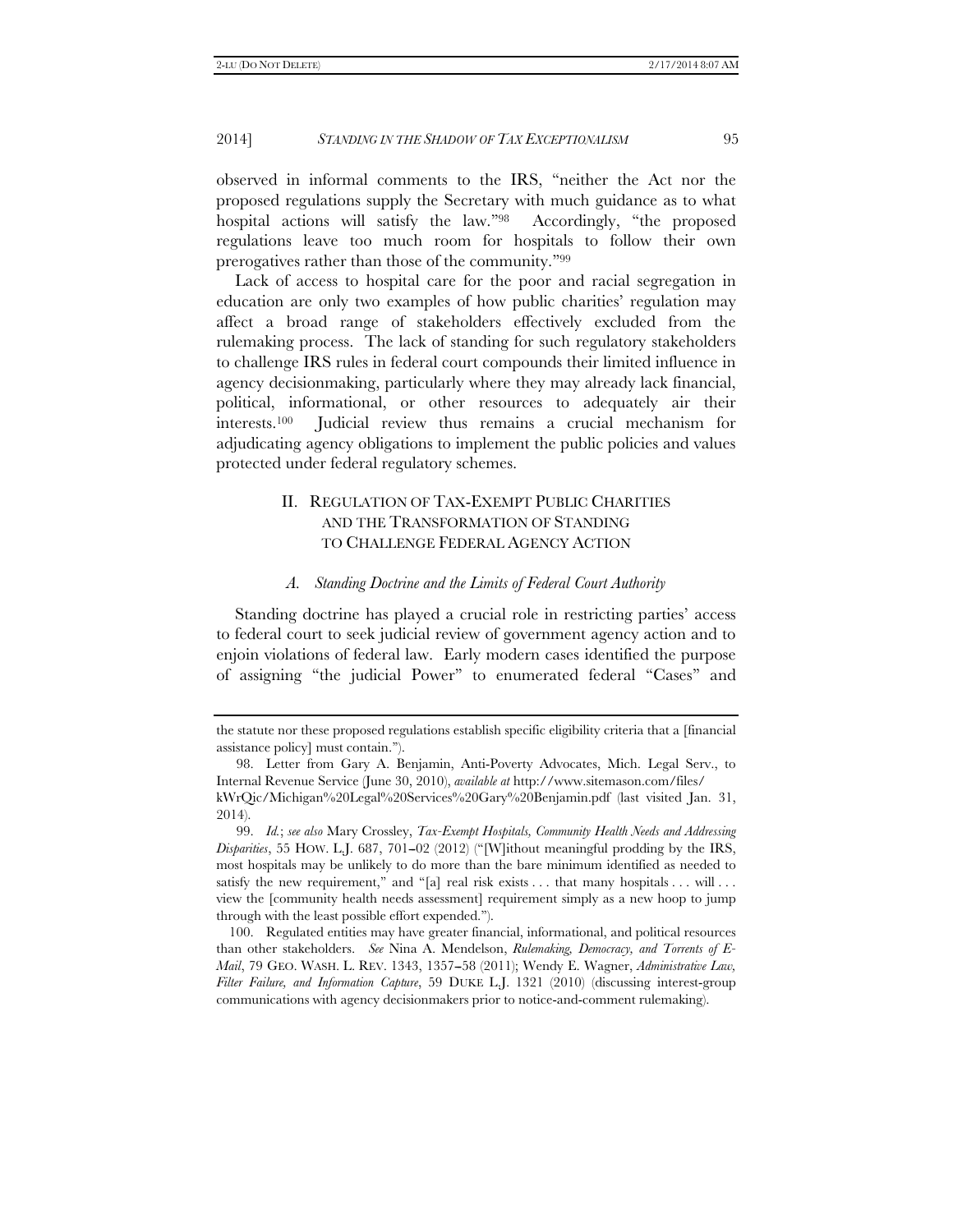"Controversies" under Article III of the Constitution<sup>101</sup> as "assur[ing] that concrete adverseness which sharpens the presentation of issues upon which the court so largely depends for illumination of difficult . . . questions.''102 So long as a party seeking to invoke the power of the federal courts alleged a sufficient ''personal stake in the outcome of the controversy'' to effectuate that purpose,103 Article III posed no obstacle to standing.

Over time, the Supreme Court has imposed more constitutional requirements for standing on plaintiffs seeking injunctive relief in federal court. In *Wright*, the Supreme Court described the now-familiar ''core component'' of Article III standing as requiring plaintiffs to allege ''personal injury fairly traceable to the defendant's allegedly unlawful conduct and likely to be redressed by the requested relief.''104 Although the contours of standing's constitutional core are ''concededly not susceptible of precise definition,'' a court assessing a complaint's bare allegations must ask: ''Is the injury too abstract, or otherwise not appropriate, to be considered judicially cognizable? Is the line of causation between the illegal conduct and injury too attenuated? Is the prospect of obtaining relief from the injury as a result of a favorable ruling too speculative?''105

Under this test, plaintiffs alleging judicially cognizable injuries may still fail to qualify for judicial resolution of their claims where relief might not follow directly and with certainty from a federal court order. In particular, where plaintiffs are not themselves subject to the agency rules they challenge, the *Wright* Court foreclosed standing because full redress would require federal courts not merely to curb government agency action against regulated entities but also to "restructur[e]" Executive Branch operations and act ''as virtually continuing monitors of the wisdom and soundness of Executive action."<sup>106</sup> For the first time, the Court announced that the three-part standing requirement ''derive[s] directly from the Constitution,'' specifically "a single basic idea—the idea of separation of powers." $107$  The

105. *Wright*, 468 U.S. at 751-52.

106*. Id.* at 760 (quoting Laird v. Tatum, 408 U.S. 1, 15 (1972)); *see also* Antonin Scalia, *The Doctrine of Standing as an Essential Element of the Separation of Powers*, 17 SUFFOLK U. L. REV. 881, 896 (1983) (arguing that the role of federal courts is to protect individuals from the majority, not to decide what is best for the people).

107. *Wright*, 468 U.S. at 751-52.

 <sup>101.</sup> U.S. CONST. art. III, § 2.

 <sup>102.</sup> Baker v. Carr, 369 U.S. 186, 204 (1962).

 <sup>103.</sup> *Id.*

 <sup>104.</sup> Allen v. Wright, 468 U.S. 737, 751 (1984). The injury requirement has subsequently been interpreted to require "actual or imminent" threat of suffering "concrete and particularized'' injury in fact. Friends of the Earth, Inc. v. Laidlaw Envtl. Servs. (TOC), Inc., 528 U.S. 167, 180-81 (2000).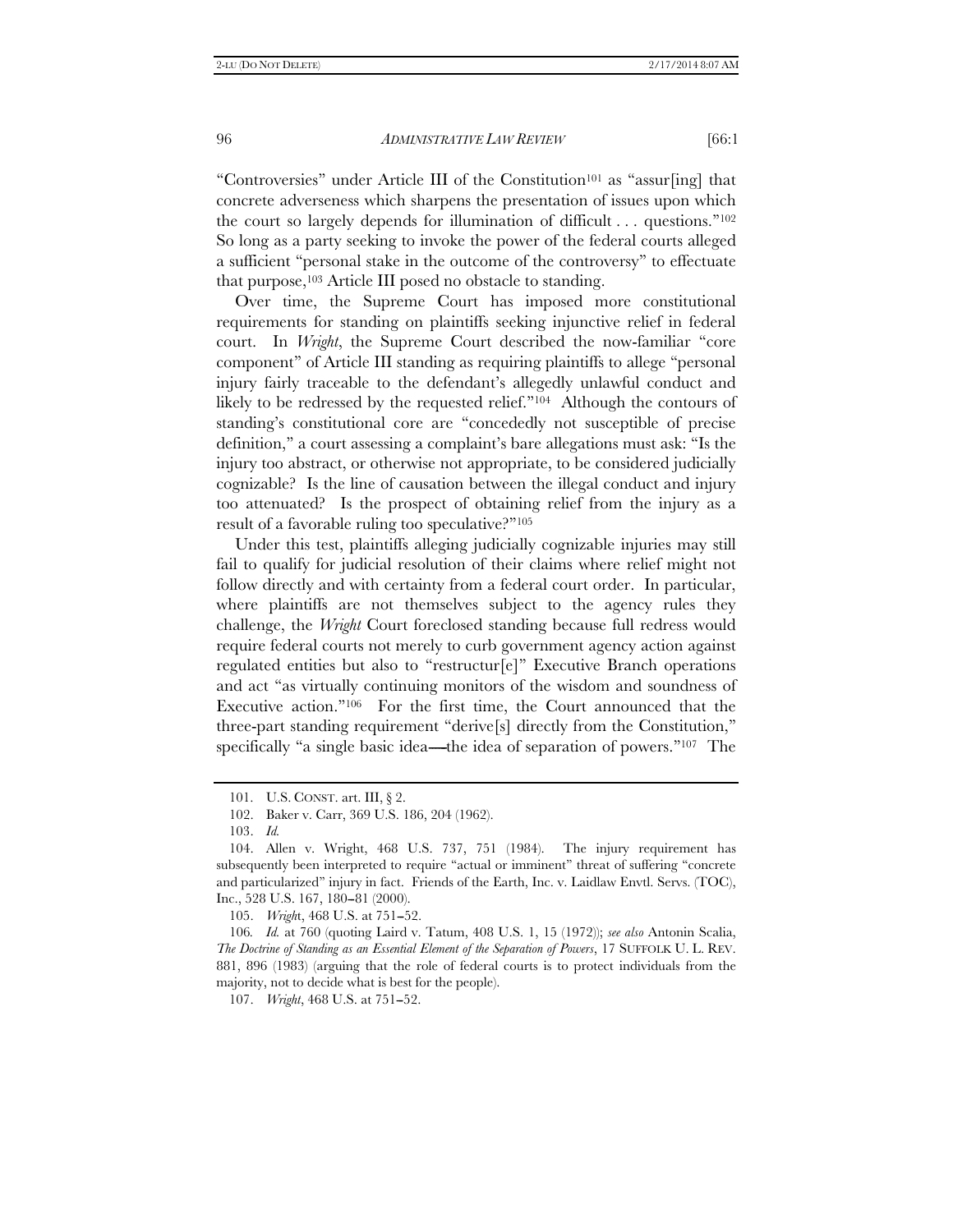*Wright* Court thus transformed Article III's requirement of ''concrete adverseness'' as a practical necessity for quality decisionmaking into a "concern about the proper----and properly limited---role of the courts in a democratic society'' and, consequently, their authority to engage such decisionmaking in the first place.108

Far from maintaining the separation of powers, restrictive standing doctrine absolves federal courts of their unique duty to interpret constitutional mandates and congressional enactments to be carried out by the Executive Branch.109 As a result, the doctrine insulates government action against even congressionally authorized federal court oversight under a range of citizen-suit provisions, including the APA, which entitle any aggrieved party to seek judicial review of federal agency action in order to protect the interests of a broad range of regulatory stakeholders.110

Under current constitutional standing doctrine, parties challenging the economic burdens of regulation routinely have access to federal courts,111 while other regulatory stakeholders face substantial barriers to protecting their rights under regulatory schemes according to legislative design. The Court has repeatedly emphasized that the fact that no plaintiff may exist with standing to litigate a claim is no reason to grant standing to unqualified parties.112 However, a stark asymmetry favoring court access only for certain kinds of federal litigants—for example, private entities challenging increased costs of business instead of other stakeholders who

courts—but of Congress, from which that power originates and emanates," and as ''based . . . on [an] invitation of executive lawlessness'').

110. 5 U.S.C. § 702 (2012).

 <sup>108.</sup> *Id.* at 750 (quoting Warth v. Seldin, 422 U.S. 490, 498 (1975)) (internal quotation marks omitted); *see* Jack M. Beermann, *Common Law and Statute Law in Administrative Law*, 63 ADMIN. L. REV. 1, 18 (2011) (tracing the move from justification based on concern for ''adverseness necessary to make out a constitutional case or controversy'' to concern for ''separation of powers, namely with keeping courts within their proper role in government'').

 <sup>109.</sup> *See* Cass R. Sunstein, *Reviewing Agency Inaction After* Heckler v. Chaney, 52 U. CHI. L. REV. 653, 670 (1985) (arguing that judicial review promotes the separation of powers by ensuring the effectuation of congressional will); *see also* Lujan v. Defenders of Wildlife, 504 U.S. 555,  $601-02$  (1992) (Blackmun, J., dissenting) (criticizing the plurality opinion as an attempt "to transfer power into the hands of the Executive at the expense—not of the

 <sup>111.</sup> Regulated entities, however, are not guaranteed judicial review. Heather Elliott, *The Functions of Standing*, 61 STAN. L. REV. 459, 491-92 (2008); *see* Elliott, *supra* note 17, at 173 n.70 (noting lack of standing for a regulated entity seeking further clarification of Department of Transportation policy in Am. Chemistry Council v. Dep't of Transp., 468 F.3d 810, 815-22 (D.C. Cir. 2006)).

 <sup>112.</sup> *See, e.g.*, Schlesinger v. Reservists Comm. to Stop the War, 418 U.S. 208, 227 (1974) (''The assumption that if respondents have no standing to sue, no one would have standing, is not a reason to find standing.'').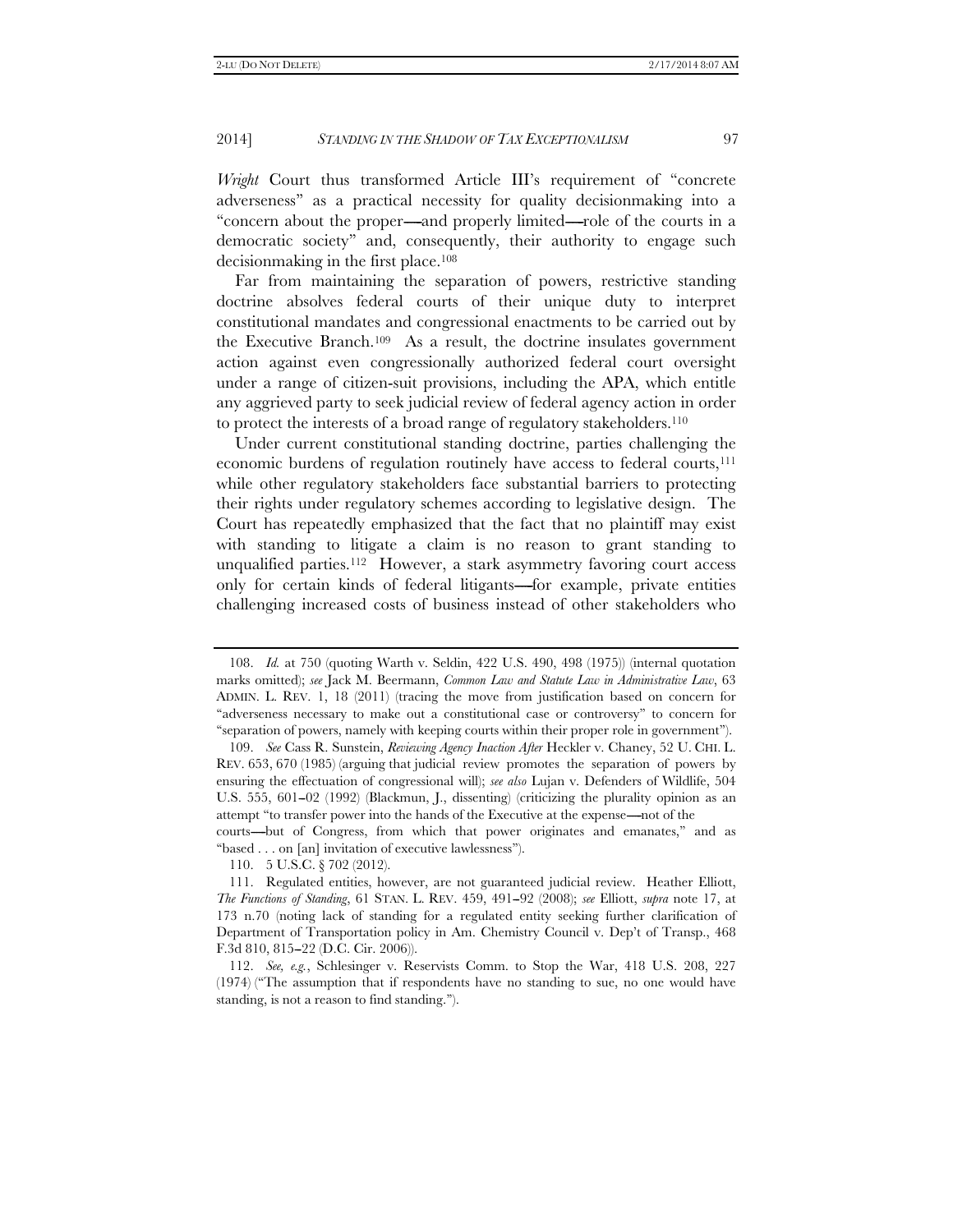lack the financial and political power to influence the regulatory process is more troubling.113 As Professor Bandes observes, ''The usual answer is that the government has the sole interest in enforcing the law, and that it will be assumed to be representing even interest groups who claim their interests are being ignored or misrepresented.''114 Instead, ''those defending pocketbook interests will continue to have ready access to the courts, but those seeking to vindicate the public interest will not.''115

# *B. Prudential Limits on Federal Court Standing*

Plaintiffs' standing to seek judicial review of federal agency action was never questioned in the earliest cases challenging IRS rules governing taxexempt public charities. Hence, in *Green v. Connally*, a 1969 federal class action filed by black families of public schoolchildren in Mississippi, the three-judge district court could simply announce that plaintiffs ''have standing to attack the constitutionality of statutory provisions which they claim provide[] an unconstitutional system of benefits and matching grants that fosters and supports a system of segregated private schools as an alternative available to white students seeking to avoid desegregated public schools.''116 Likewise, in *Eastern Kentucky*, the district court easily granted standing on the basis of existing precedent<sup>117</sup>—a conclusion that the D.C. Circuit upheld in a footnote.118

Yet the plaintiffs' claims in *Eastern Kentucky* and *Wright* did raise particular concerns for federal courts, which have created self-imposed prudential limits on standing in order to promote pragmatic goals such as judicial

 117. E. Ky. Welfare Rights Org. v. Simon, 506 F.2d 1278, 1282 (D.C. Cir. 1974) (citing United States v. Students Challenging Regulatory Agency Procedures, 412 U.S. 669 (1973)).

 <sup>113.</sup> *See, e.g.*, Richard B. Stewart, *The Discontents of Legalism: Interest Group Relations in Administrative Regulation*, 1985 WIS. L. REV. 655, 680 (1985) (''Depriving public interest advocates of their newly-won legal rights while allowing industry to challenge regulations through extensive formal procedures and 'hard look' review would clearly have a lopsided impact.'').

 <sup>114.</sup> Susan Bandes, *Victim Standing*, 1999 UTAH L. REV. 331, 335 (1999).

<sup>115.</sup> Field, *supra* note 69, at 430–31 (protesting agency decisions as "Robin Hood in reverse'—i.e., decisions which give to the few and powerful at the expense of the many and the weak''); *see also* Gene R. Nichol, Jr., *Standing for Privilege: The Failure of Injury Analysis*, 82 B.U. L. REV. 301, 304 (2002) (noting that the injury standard ''systematically favors the powerful over the powerless'').

 <sup>116.</sup> Green v. Kennedy, 309 F. Supp. 1127, 1132. (D.D.C. 1970), *summarily aff'd sub nom.* Coit v. Green, 404 U.S. 997 (1971) (leaving the standing issue raised in certiorari petition unaddressed).

 <sup>118.</sup> *Id.* at 1282 n.6.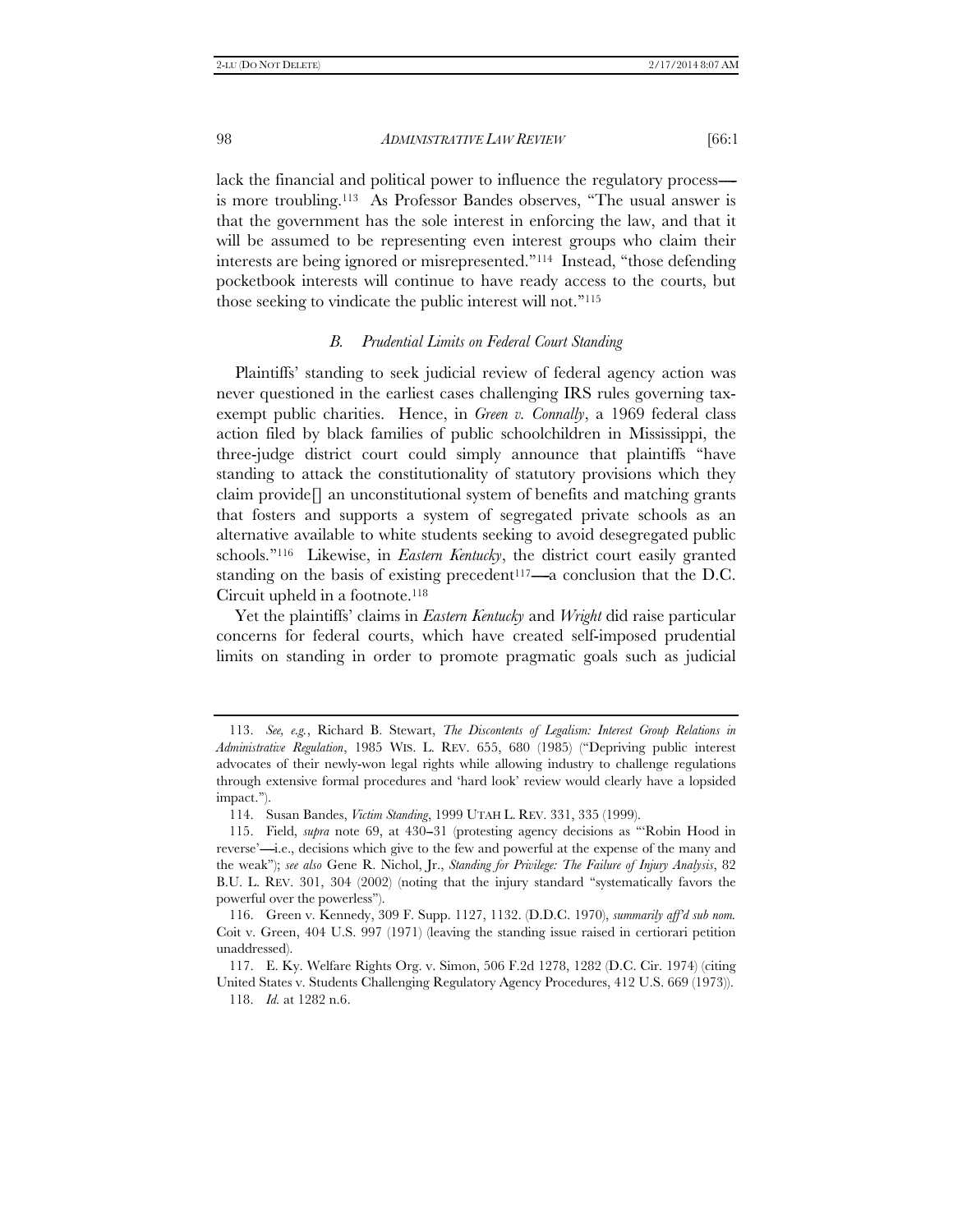efficiency and fairness to nonparties.119 First, in cases arising under the APA, plaintiffs must establish that the "'interest sought to be protected ... [is] arguably within the zone of interests to be protected or regulated''' by the challenged federal law.120 The precise limits of a statute's ''zone of interests'' are difficult to discern, but are to be defined with great leniency.121 In *Eastern Kentucky*'s APA challenge, the D.C. Circuit rejected ''the government's conclusion that [the Internal Revenue] Code provisions'' governing exemption and deductibility of donations to charitable hospitals "are in no way intended to aid" plaintiffs who would be hospital patients were it not for their inability to pay.122 Had the *Wright* plaintiffs proceeded under the APA in addition to the Equal Protection Clause, they might have presented a closer call as families of children prevented from attending fully desegregated public schools due to white flight to tax-exempt private schools.123 Still, the legislative history and purpose of the tax-exemption scheme indicates that it is designed to complement rather than frustrate the provision of existing government services; accordingly, the interests of public schoolchildren in fully desegregated public schools ''arguably fall[]'' within the zone of interests protected by the tax-exemption scheme for private schools.124

Relatedly, because plaintiffs sought to expand obligations imposed by a federal agency on others, they could be characterized as ''third parties not themselves subject to coercive government regulation but affected by regulation of others.''125 As such, they could be viewed as seeking to

 <sup>119.</sup> *See* Bradford C. Mank, *Reading the Standing Tea Leaves in* American Electric Power Co. v. Connecticut, 46 U. RICH. L. REV. 543, 548 (2012) (''[F]ederal courts may impose prudential standing requirements to limit unreasonable demands on limited judicial resources or for other judicial policy reasons.'').

 <sup>120.</sup> Nat'l Credit Union Admin. v. First Nat'l Bank & Trust Co., 522 U.S. 479, 489 (1998). The zone-of-interests inquiry is generally limited to cases under the APA.

 <sup>121.</sup> *Id.* at 492; *see generally* Jonathan R. Siegel, *Zone of Interests*, 92 GEO. L.J. 317, 319, 368 (2004) (recommending finding plaintiffs' interests to be within the zone ''unless Congress, in a statute other than the [APA], prescribes a more restrictive rule'' to ''focus [the Court's] attention on implementing the congressional will'').

 <sup>122.</sup> E. Ky. Welfare Rights Org. v. Schultz, 370 F. Supp. 325, 332--33 (D.D.C. 1973).

 <sup>123.</sup> *See, e.g.*, Monaghan, *supra* note 8, at 254, 256 (observing ''symmetries'' in standing analysis in APA cases and analysis of the private right of action for merely incidental beneficiaries under 42 U.S.C.  $\S$  1983—despite the fact that the APA is theoretically "more liberal'').

 <sup>124.</sup> *Nat'l Credit Union Admin.*, 522 U.S. at 517 (O'Connor, J., dissenting); *see* Match-E-Be-Nash-She-Wish Band of Pottawatomi Indians v. Patchak, 132 S. Ct. 2199, 2210 (2012) (''[W]e have always conspicuously included the word 'arguably' in the test to indicate that the benefit of any doubt goes to the plaintiff.'').

 <sup>125.</sup> Richard B. Stewart, *Standing for Solidarity*, 88 YALE L.J. 1559, 1560 (1979) (book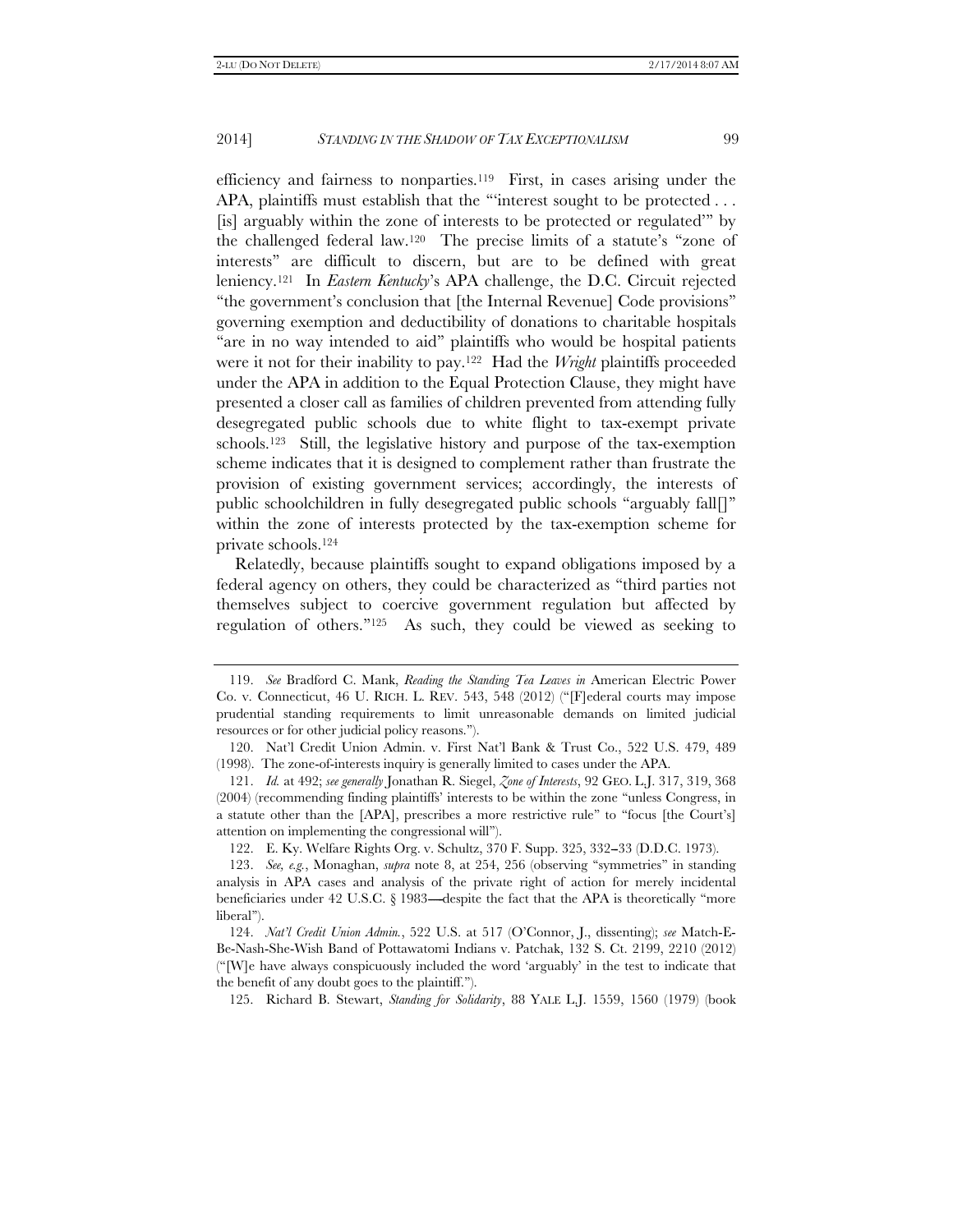vindicate rights only ''collateral'' to those of absent ''primary'' rights holders who choose not to press their own claims.<sup>126</sup> As stakeholders of, yet outsiders to, the regulatory relationship between the IRS and tax-exempt public charities, plaintiffs' allegations of harm from agency rulemaking could be perceived as subordinate to the interests of the private, regulated entities actually subject to those rules. Indeed, Professor, now Circuit Court Judge, Fletcher observed that the ''difficult standing cases are almost always third party standing cases in the sense that the direct interests of the plaintiff are viewed as less important than the interests of non-parties'' who may lack motivation to challenge the status quo.<sup>127</sup> Nonetheless, plaintiffs seeking to vindicate their own ''direct interests'' warrant their own avenue to federal court review without regard to the existence or non-existence of other, higher-priority rights holders. Professor Pfander has described cases like *Eastern Kentucky* and *Wright* as ''derivative'' and as involving a kind of triangulation through the method of an agency-forcing lawsuit, which ''seek[s] to change the behavior of the regulated [entity] by acting through the regulatory agency.''128 By disrupting the traditional, bilateral, private rights model of federal court review,129 the cases raised the prospect of a wider range of litigants empowered to use the courts for reform based on more attenuated chains of causation linking government actions to plaintiffs' injuries. Not only did the cases raise thorny Palsgrafian questions about legal causation and the ''orbit of duty'' owed by government actors to foreseeably harmed parties,130 but they also invoked what has been called the ''spooky'' doctrine of horizontality, which recognizes government responsibility for a broad range of seemingly private orderings.131 To be

review).

 <sup>126.</sup> *See* Henry P. Monaghan, *Third Party Standing*, 84 COLUM. L. REV. 277, 282 (1984) (observing that many third-party interests can be recharacterized as first-party interests); *see also* Susan Bandes, *The Idea of a Case*, 42 STAN. L. REV. 227, 316 (1990). *See generally* Richard H. Fallon, Jr., *As-Applied and Facial Challenges and Third-Party Standing*, 113 HARV. L. REV. 1321 (2000).

 <sup>127.</sup> William A. Fletcher, *The Structure of Standing*, 98 YALE L.J. 221, 246 (1988); *see, e.g.*, Warth v. Seldin, 422 U.S. 490 (1975).

 <sup>128.</sup> James E. Pfander, *Triangulating Standing*, 53 ST. LOUIS U. L.J. 829, 833 (2009) (''Here, the citizens seek to compel the agency to apply a more rigorous standard to the industry, or to enforce the law against a particular firm . . . . Such suits have sometimes been called 'agency-forcing litigation.''').

 <sup>129.</sup> *See generally* Abram Chayes, *Foreword: Public Law Litigation and the Burger Court*, 96 HARV. L. REV. 4 (1982).

 <sup>130.</sup> *See* Steven L. Winter, *The Metaphor of Standing and the Problem of Self-Governance*, 40 STAN. L. REV. 1371, 1379 (1988).

 <sup>131.</sup> *See* Helen Hershkoff, *Horizontality and the ''Spooky'' Doctrines of American Law*, 59 BUFF. L. REV. 455, 456-62 (2011) (citation omitted).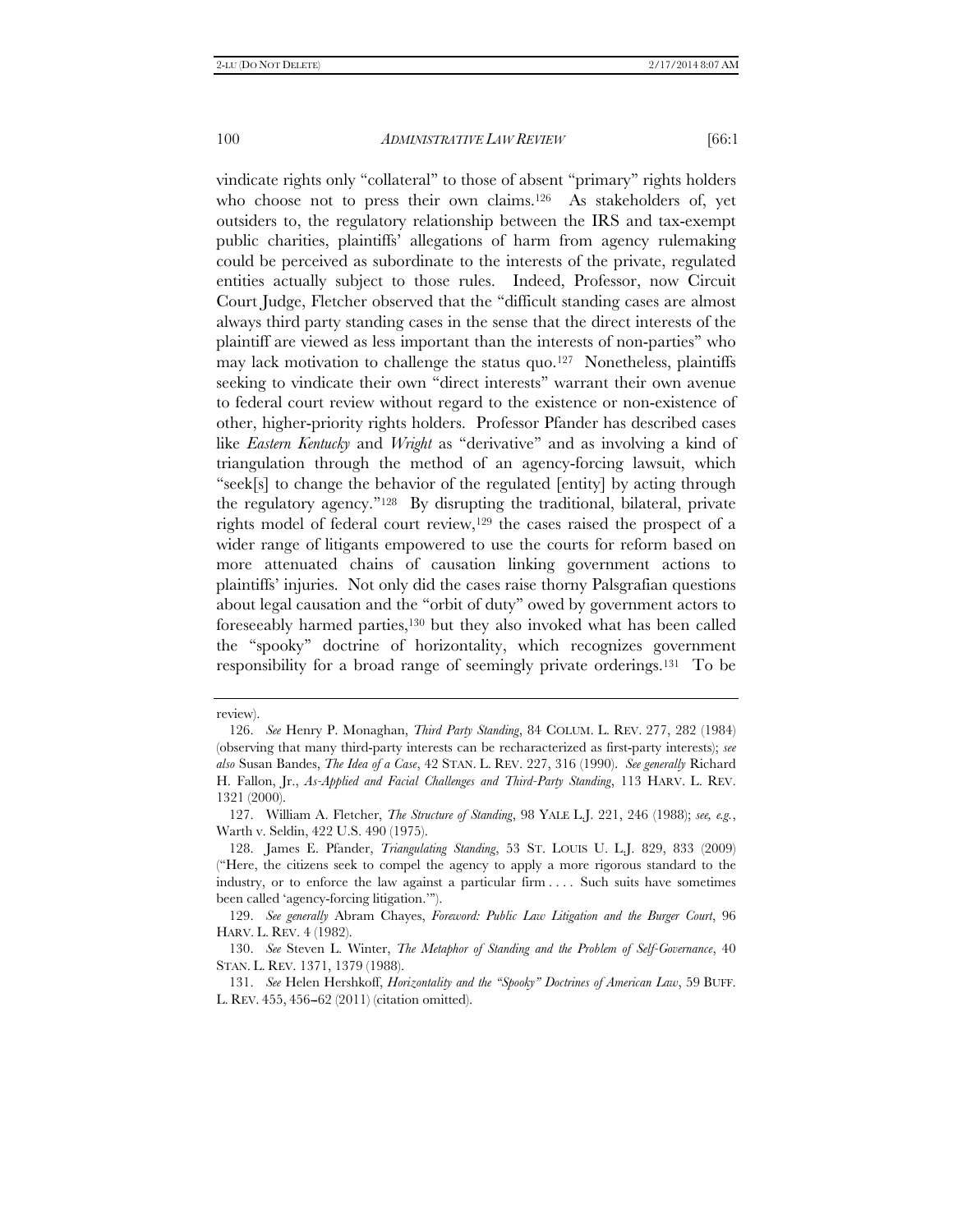sure, by seeking to influence the behavior and decisions of regulated entities through the mechanism of federal agency oversight rather than through ''case-by-case litigation against each allegedly offending school'' or hospital,132 the plaintiffs in *Wright* and *Eastern Kentucky* sought to transform whole sectors of society—but only to the extent allegedly mandated by federal law.

Finally, as parties not themselves subject to regulation who nonetheless sought government accountability in the implementation of regulatory schemes affecting their interests, plaintiffs implicated not only disfavored third-party interests but also generalized grievances, or injuries to "interest[s]...held in common by all members of the public" and therefore insufficiently particularized for judicial cognizance.133 Where an asserted injury boils down to a complaint potentially shared by all members of the public about unfair administration of the laws, courts routinely dismiss such generalized grievances to prevent overuse of the federal courts as ''no more than a vehicle for the vindication of the value interests of concerned bystanders.''134

To avoid the risk of engaging in ''gratuitous adjudications'' of such public rights,135 the Court imposed impossibly strict standards for directness of harm and likelihood of relief at the traceability and redressability stagesfirst as a prudential matter in *Eastern Kentucky*136 and later, in *Wright*,137 based on the same grounds recharacterized as constitutionally required to maintain the separation of powers. As a result, even where regulatory stakeholders establish concrete, particularized injury above and beyond generalized grievances shared by all members of the public, they face significant limits to obtaining government accountability in agency

 <sup>132.</sup> Wright v. Regan, 656 F.2d 820, 836 (D.C. Cir. 1981); *see also* Simon v. E. Ky. Welfare Rights Org., 426 U.S. 26, 41 (1976) (''[N]o hospital is a defendant.'').

<sup>133.</sup> Schlesinger v. Reservists Comm. to Stop the War, 418 U.S. 208, 220–21 (1974) (''[S]tanding to sue may not be predicated upon an interest . . . which is held in common by all members of the public . . . .''); *see* Mank, *supra* note 119, at 548 (observing that the ''Supreme Court has been unclear'' whether a bar on generalized grievances ''is a prudential limitation or a constitutional one''). Even the concrete economic injury suffered by an individual taxpayer through the alleged misallocation of federal revenue rarely, if ever, qualifies as cognizable injury due to the minute and diluted nature of the harm relative to that suffered by other taxpayers. *See* Hein v. Freedom from Religion Found., Inc., 551 U.S. 587, 593 (2007) (limiting taxpayer standing to challenge alleged violations of the Establishment Clause).

 <sup>134.</sup> United States v. Students Challenging Regulatory Agency Procedures, 412 U.S. 669, 687 (1973).

 <sup>135.</sup> *See* Nichol, *supra* note 81, at 657.

<sup>136.</sup> *E. Ky.*, 426 U.S. at 44-45.

 <sup>137.</sup> Allen v. Wright, 468 U.S. 737, 766 (1984).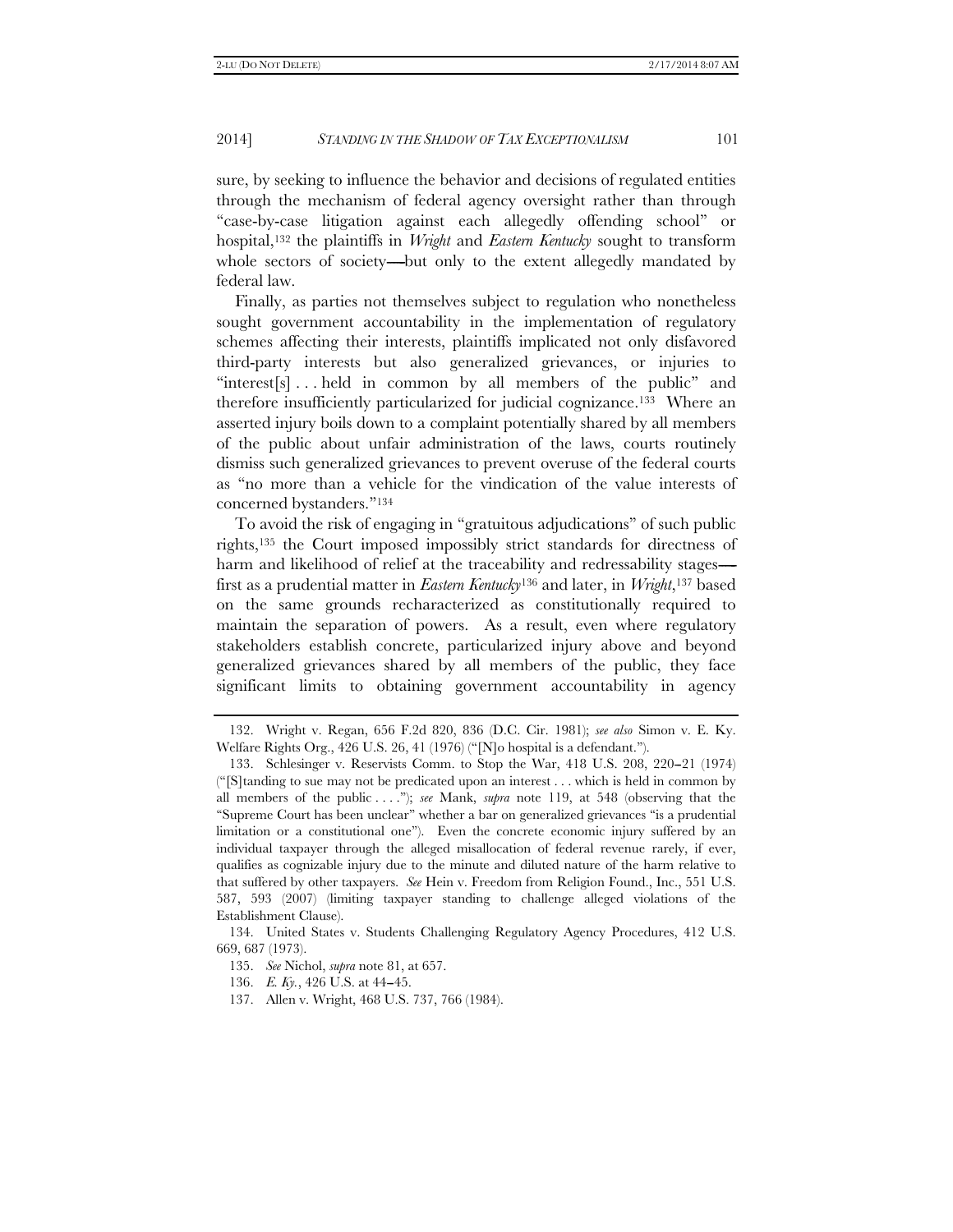decisionmaking in their own right. The Court's transformation of standing doctrine in *Eastern Kentucky* and *Wright* thus elevates prudential concerns to constitutional levels---at the risk of "leav[ing] governmentally caused injuries unredressed.''138

# *C. Tax Exemption for Public Charities as Regulation in Standing Doctrine*

The Court's explicit concerns about excessive intrusion into executive affairs in *Wright* masked a more subtle undercurrent in its reasoning. Crucially, the Court's analysis in each case rested on a mischaracterization of the effects of IRS rulemaking on the behavior and decisions of taxexempt public charities as regulated entities. At each stage of the analysis, the Court confronted the need for government accountability in tax administration but failed to credit the real influence of IRS decisions on a wide range of regulatory stakeholders. The Court thus downplayed the IRS's exclusive role in setting legally binding rules implementing the statutory tax-exemption scheme and instead treated the agency as merely an enforcer of federal mandates it played no role in interpreting. By invoking broad prudential reasons and separation of powers grounds, the Court effectively insulated IRS rulemaking from judicial scrutiny and accountability in all but the most traditional challenges by regulated entities vindicating their own private interests.

# *1. Injury-in-Fact*

On the surface, the plaintiffs in *Eastern Kentucky* and *Wright* evoked a broad, generalized form of injury simply by challenging IRS rules recognizing federal tax-exempt status for public charities under circumstances allegedly in violation of federal statutes and the U.S. Constitution.139 By implementing tax exemption for public charities in contravention of federal mandates, the IRS theoretically offended any and all members of U.S. society with "an interest ... in the effective administration of the tax laws.''140 More specifically, however, in *Wright*,

 <sup>138.</sup> Nichol, *supra* note 81, at 657; *see* DaimlerChrysler Corp. v. Cuno, 547 U.S. 332, 355 (2006) (Ginsburg, J., concurring in part and concurring in the judgment) (''One can accept, as I do, the nonjusticiability of . . . federal and state taxpayer suits in federal court without endorsing as well the limitations on standing later declared in [cases including *Eastern Kentucky* and *Wright*].'').

 <sup>139.</sup> U.S. CONST. amend. XIV, § 1; 5 U.S.C. § 701(a)(2) (2012); IRC § 501(c)(3) (2012); Title VI of the Civil Rights Act of 1964, 42 U.S.C. § 2000d (2006).

 <sup>140.</sup> Wright v. Regan, 656 F.2d 820, 844 (D.C. Cir. 1981) (Tamm, J., dissenting) (alleging stigmatic injury amounts to a generalized grievance: ''What the plaintiffs actually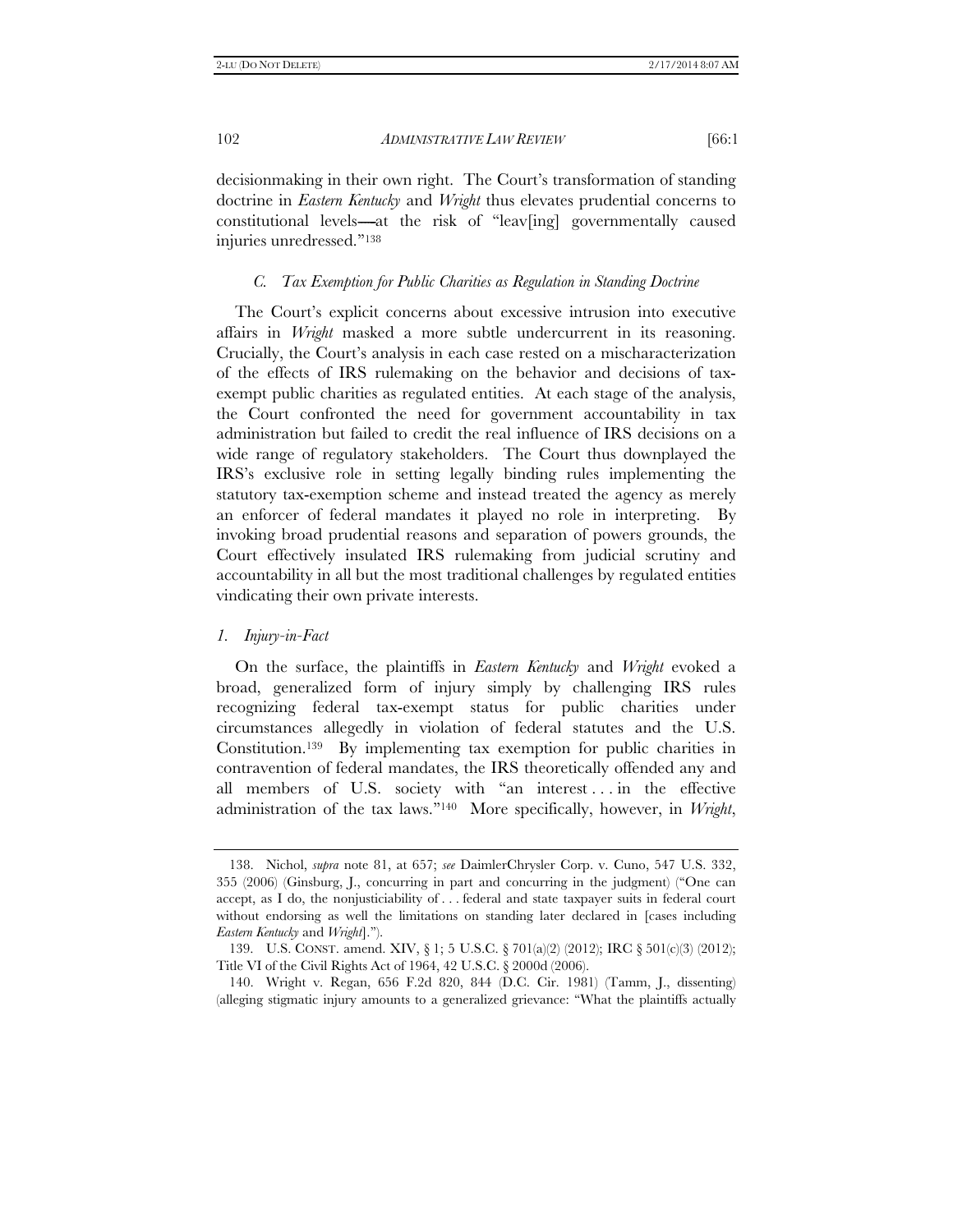the plaintiffs alleged that they bore an especial brunt of the injury because they suffered the stigma of being assigned second-class status based on race through the availability of a "federal stamp of approval"—tax-exempt status-to segregated private schools.<sup>141</sup> Yet the *Wright* plaintiffs denied any personal interest in actually attending any currently segregated private school.<sup>142</sup> Because they were not "personally subject" to the nationwide discriminatory policies they challenged, the Court held their stigmatic injury to be too abstract to meet Article III's minimum requirements.143

By contrast, the plaintiffs in *Eastern Kentucky* did allege—and the Court recognized for purposes of Article III standing—the quintessentially personal injury of the inability to "receiv[e] . . . hospital treatment."<sup>144</sup> Like the *Wright* plaintiffs, however, they did not seek medical care from any particular tax-exempt hospital; rather, their broader grievance remained their decreased chance of obtaining medical care at any hospital in the absence of the charity-care requirement as a condition of tax exemption. As Justice Brennan clarified, concurring in the judgment only in *Eastern Kentucky*, plaintiffs were *not* alleging ''that they have been and will be illegally denied the provision of indigent medical services by the hospitals,''145 but alleged a different, constitutionally sufficient ''injury to their 'opportunity and ability' to receive medical services'' because ''the Internal Revenue Code requires the Government to offer economic inducements to the relevant hospitals only under conditions which are likely to benefit'' them.146

Following Justice Brennan's lead, the *Wright* plaintiffs specifically disavowed any desire to actually receive educational services from taxexempt private schools<sup>147</sup> and explicitly alleged an additional injury in the form of ''their children's diminished ability to receive an education in a racially integrated school.''148 In contrast to the *Wright* plaintiffs' general allegation of stigmatic injury, the Court declared this narrower

challenge here is the *adequacy of agency enforcement procedures*, arguing that the IRS has failed to weave its net of enforcement fine enough to catch all of the private schools that may discriminate on the basis of race'').

 <sup>141.</sup> Joint Appendix at 19, Allen v. Wright, 468 U.S. 737 (1984) (No. 81-757) (citing paragraph 21 of Plaintiffs' Complaint).

 <sup>142.</sup> *Wright*, 468 U.S. at 746.

<sup>143.</sup> *Id.* at 755-56 (finding "abstract stigmatic injur[ies]" insufficient for Article III standing).

 <sup>144.</sup> Simon v. E. Ky. Welfare Rights Org., 426 U.S. 26, 46 (1976).

 <sup>145.</sup> *Id.* at 56.

<sup>146.</sup> *Id.*; *see* Winter, *supra* note 130, at 1470-73.

 <sup>147.</sup> Brief for Respondents at 39, Allen v. Wright, 468 U.S. 737 (1984) (No. 81-757).

 <sup>148.</sup> *Wright*, 468 U.S. at 756.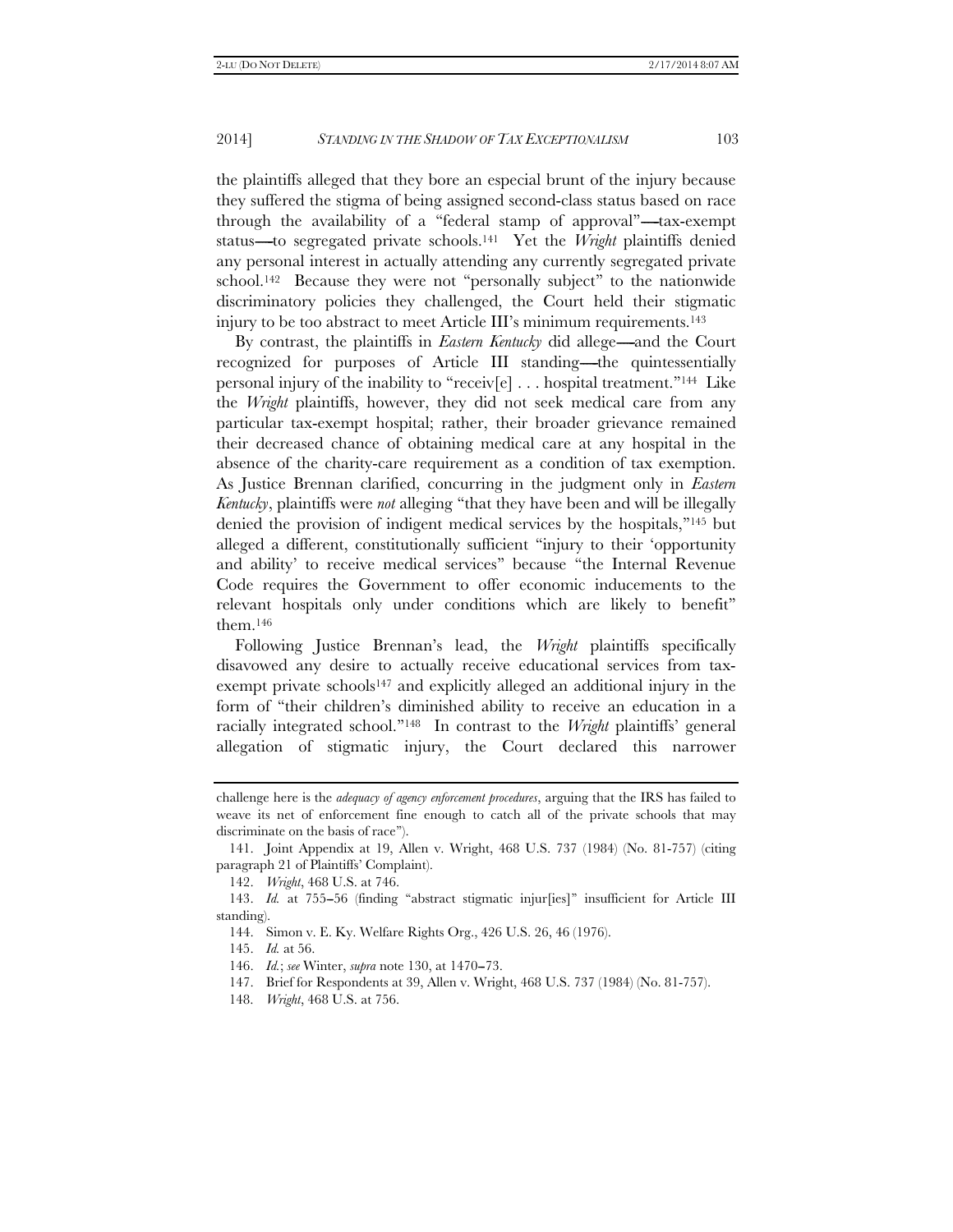characterization of plaintiffs' harm to be, ''beyond any doubt, not only judicially cognizable but . . . one of the most serious injuries recognized in our legal system.''149

Ultimately, the plaintiffs in *Eastern Kentucky* and *Wright* succeeded in demonstrating concrete, particularized harm to themselves that distinguished them from the general population of individuals aggrieved by racial and class disparities in health care and education or, at an even more basic level, by unfair administration of the tax-exemption scheme. In each case, plaintiffs cleared the threshold for particularized injury by alleging straightforward personal harm resulting from the tax-exemption scheme for public charities. Yet the precise characterization of their alleged injuries only served to raise the Court's standards for the traceability and redressability prongs of the standing inquiry based on concerns about judicial authority to intervene in government operations.

#### *2. Traceability*

If, as Professor Chayes argued, what plaintiffs ultimately sought was access to benefits—whether or not provided by tax-exempt entities—in an economic setting that ''accurately reflect[ed]'' the cost-savings of federal tax exemptions and tax-deductible donations as intended by Congress, then the IRS's exclusive role in determining the precise parameters of tax exemption should have sufficed to meet the traceability requirement.<sup>150</sup> The plaintiffs in both *Eastern Kentucky* and *Wright* sought to compel the IRS to adopt rules requiring exempt public charities to change their practices—to plaintiffs' benefit—in order to retain tax-exempt status and eligibility for taxdeductible donations. The *Eastern Kentucky* plaintiffs produced evidence that most tax-exempt hospitals could ill afford to lose deductible donations

 <sup>149.</sup> *Id.* (citing cases ranging from Brown v. Bd. of Educ., 347 U.S. 483 (1954), to the previous term's decision in Bob Jones Univ. v. United States, 461 U.S. 574 (1983)).

 <sup>150.</sup> Gene R. Nichol, Jr., *Rethinking Standing*, 72 CALIF. L. REV. 68, 80 (1984); *see* Chayes, *supra* note 129, at 19 (recharacterizing the injury at issue as ''not the interest in obtaining free medical services at a particular hospital, but in having hospitals' decisions whether to provide free services reflect accurately the incentive structure that Congress established----- presumably based on a judgment that the incentive is sufficient to call forth the desired overall amount of services for indigents'' and concluding that ''Congress must believe that these measures have some efficacy in inducing desired conduct on the part of taxpayers''); *see also* Dellums v. U.S. Nuclear Regulatory Comm'n, 863 F.2d 968, 987 (D.C. Cir. 1988) (Ginsburg, J., dissenting) (''The proper threshold inquiry . . . is whether Congress reasonably predicted that enforcement of the Act as a whole would effect changes sufficient to alleviate petitioners' injuries.'').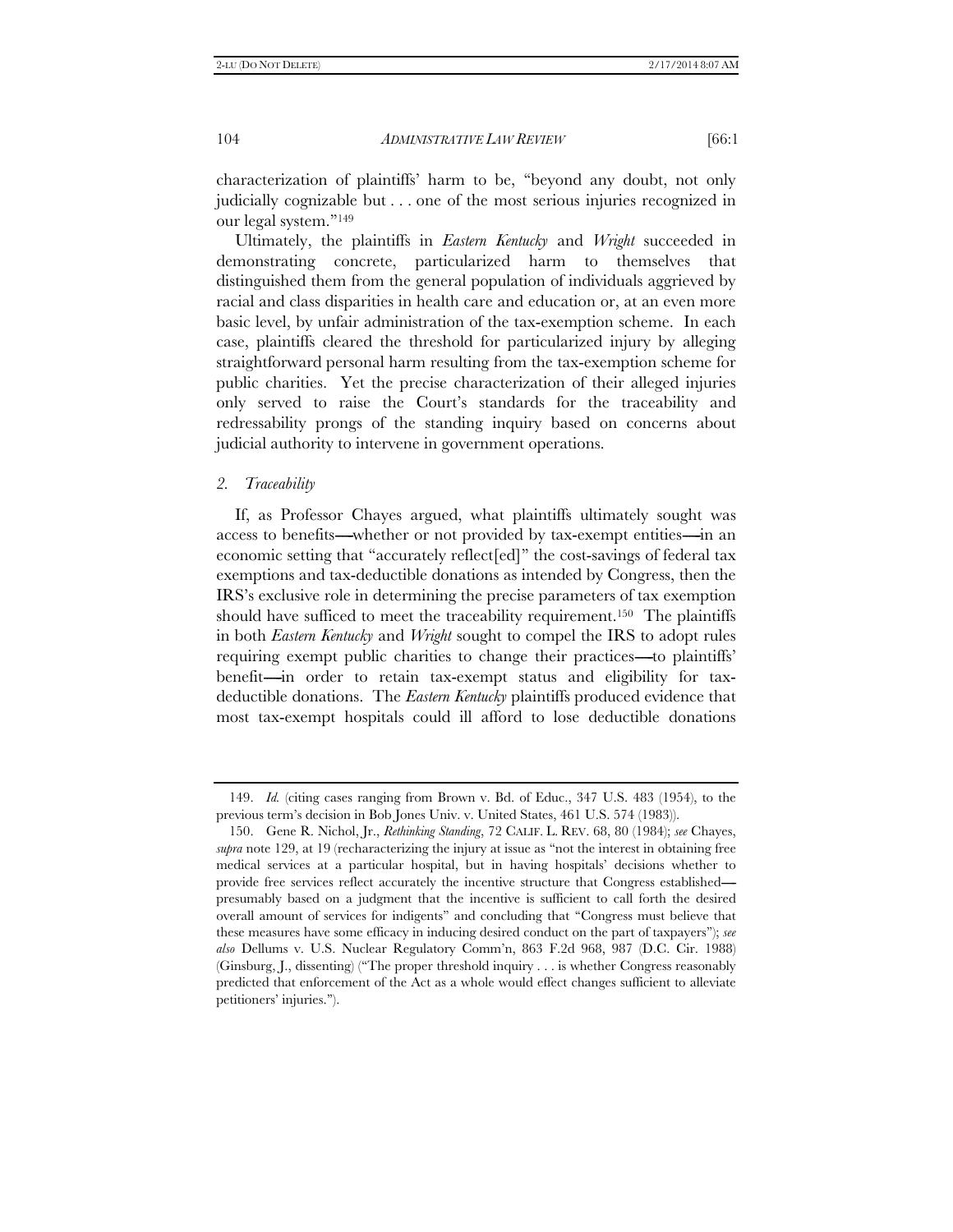based on that status.151 If at least some hospitals reallocated their resources and increased their levels of charity care to prevent that outcome, plaintiffs would necessarily have more options for free medical treatment. Similarly, if racially segregated private schools could no longer depend on the same level of deductible donations based on their status as exempt public charities, the cost of drawing white children away from public schools would increase, raising the likelihood that at least some would end their discriminatory policies or cease to exist.152

Because the *Eastern Kentucky* majority instead described the injury to poor plaintiffs as the actual denial of medical treatment by tax-exempt hospitals, it could then conclude that, ''it is purely speculative whether the denials of service . . . fairly can be traced to [IRS] 'encouragement' or instead result[ed] from decisions made by the hospitals without regard to the tax implications.''153 In short, the Court found that plaintiffs failed to demonstrate traceability because they could not establish that the IRS's change in policy was the but-for cause of their individual service denials.154 When their injury is reframed as a decreased likelihood of obtaining health care in the economic climate Congress intended, however, the IRS's role becomes indispensable, for the IRS alone establishes the tax consequences of all exempt hospitals' charity-care decisions, regardless of whether individual charities ultimately are willing to absorb them.

In *Wright*, the plaintiffs described their injury more accurately as the ''diminished ability to receive an education in a racially integrated school.''155 Yet the Court again failed to find such an injury fairly traceable to IRS decisionmaking without evidence that ''there were enough racially discriminatory private schools receiving tax exemptions in respondents' communities for withdrawal of those exemptions to make an appreciable difference in public school integration."<sup>156</sup> A marginal increase in the

*Id.* at 758. *But see id.* at 775 (Brennan, J., dissenting) (arguing that plaintiffs met the standard

 <sup>151.</sup> *E. Ky.*, 426 U.S. at 43.

 <sup>152.</sup> *Wright*, 468 U.S. at 788 (Stevens, J., dissenting).

<sup>153.</sup> *E. Ky.*, 426 U.S. at 42-43.

<sup>154.</sup> *See* Winter, *supra* note 130, at 1470-71.

 <sup>155.</sup> *Wright*, 468 U.S. at 756.

 <sup>156.</sup> The Court continued:

It is just as speculative whether any given parent of a child attending such a private school would decide to transfer the child to public school as a result of any changes in educational or financial policy made by the private school once it was threatened with loss of tax-exempt status. It is also pure speculation whether, in a particular community, a large enough number of the numerous relevant school officials and parents would reach decisions that collectively would have a significant impact on the racial composition of the public schools.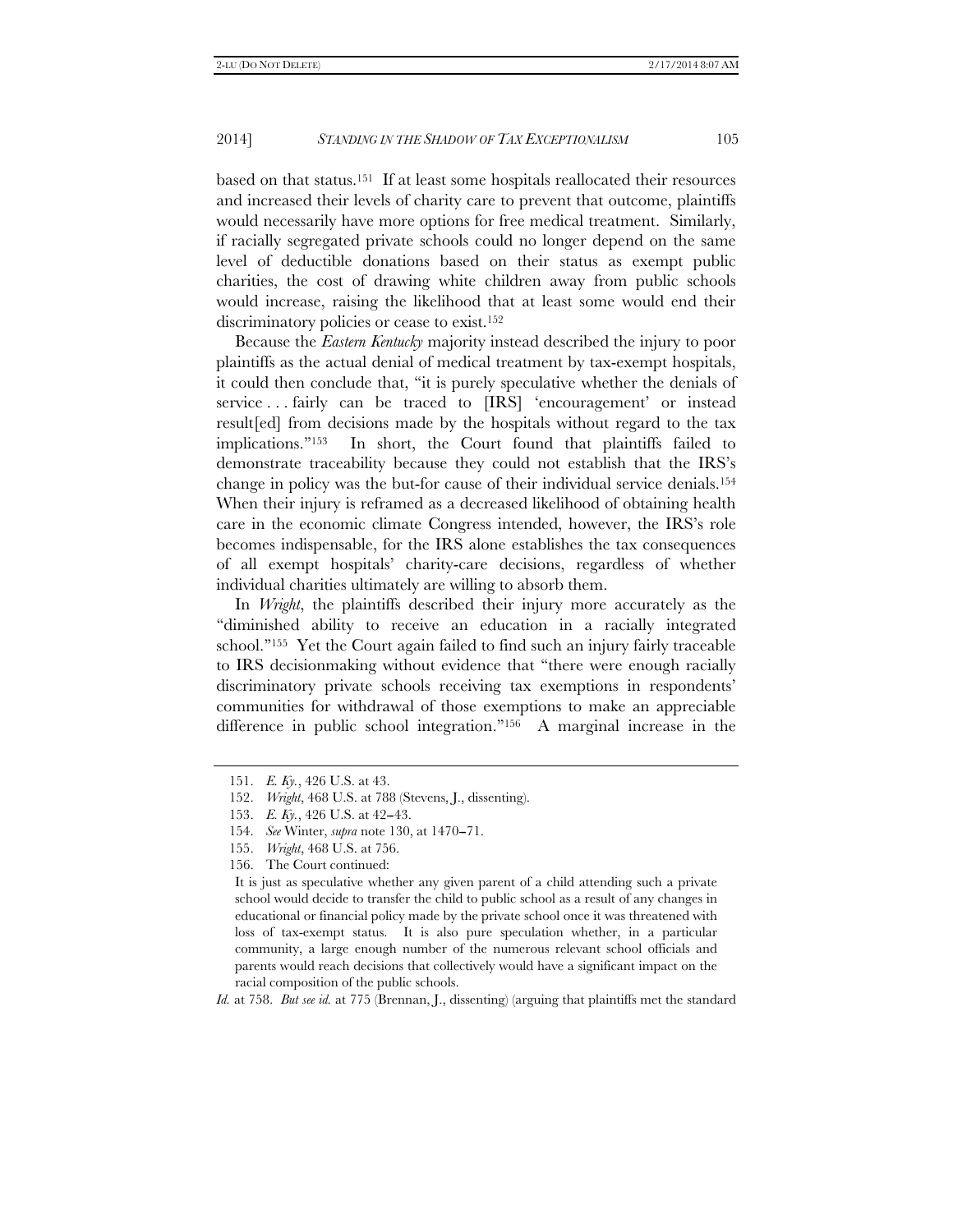likelihood of a desegregated public school district would not suffice. Equally speculative, as under *Eastern Kentucky*, was the question ''whether withdrawal of a tax exemption from any particular school would lead the school to change its policies.''157 The Court thus found that the *Wright* plaintiffs failed to establish even the possibility of a marginal increase in their chances at a desegregated education. In fact, all of the ''speculative'' decisions identified by the Court share one certainty in common: each depends on a decision of the IRS to assign tax costs and consequences as part of the calculus.

Instead of recognizing the agency role in setting minimum requirements for tax-exempt public charities' behavior, the Court in *Eastern Kentucky* and *Wright* treated plaintiffs' claims as attempts to usurp the IRS's individual enforcement decisions despite the fact that their ''own tax liability was not affected.''158 In *Linda R.S. v. Richard D.*,159 decided several years earlier, the Court denied standing to a custodial parent to challenge a criminal prosecutor's child-support enforcement policy of declining to prosecute parents who had never married the custodial parent, in part because criminal prosecution might result only in the noncustodial parent's incarceration rather than the actual payment of child support.160 The Court thus implied that the sole duty of a criminal prosecutor is to make individual decisions to punish noncompliance rather than to set broadly applicable rules and policies that may prospectively influence—and deter the behavior and decisionmaking of those subject to their mandates.

In the tax-exemption context, the Court likewise failed to recognize the IRS's role in not only penalizing noncompliance but also determining the tax costs and benefits that influence public charities' choices. Professor Nichol observes that in both cases the Court "effectively presume[d]," contrary to congressional judgment, ''that private actors are not substantially likely to alter their behavior in order to obtain tax-exempt status.''161 Certainly some might decide that exemption and deductible

 161. Nichol, *supra* note 81, at 656; *see* Women's Equity Action League v. Cavazos, 879 F.2d 880, 885 (D.C. Cir. 1989) (''[F]ederal funding of facilities that engage in proscribed discrimination is in part causative of the perpetuation of such discrimination,

by referring by name to 20 schools in two jurisdictions falling under desegregation orders ''that discriminate on the basis of race and yet continue to benefit illegally from tax-exempt status'').

 <sup>157.</sup> *Id.* at 758.

 <sup>158.</sup> *E. Ky.*, 426 U.S. at 46 (Stewart, J., concurring).

 <sup>159. 410</sup> U.S. 614 (1973).

 <sup>160.</sup> *Id.* at 614--18. *But see* Gomez v. Perez, 409 U.S. 535, 538 (1973) (per curiam) (striking down the same policies under the Equal Protection Clause in a case brought by a married parent).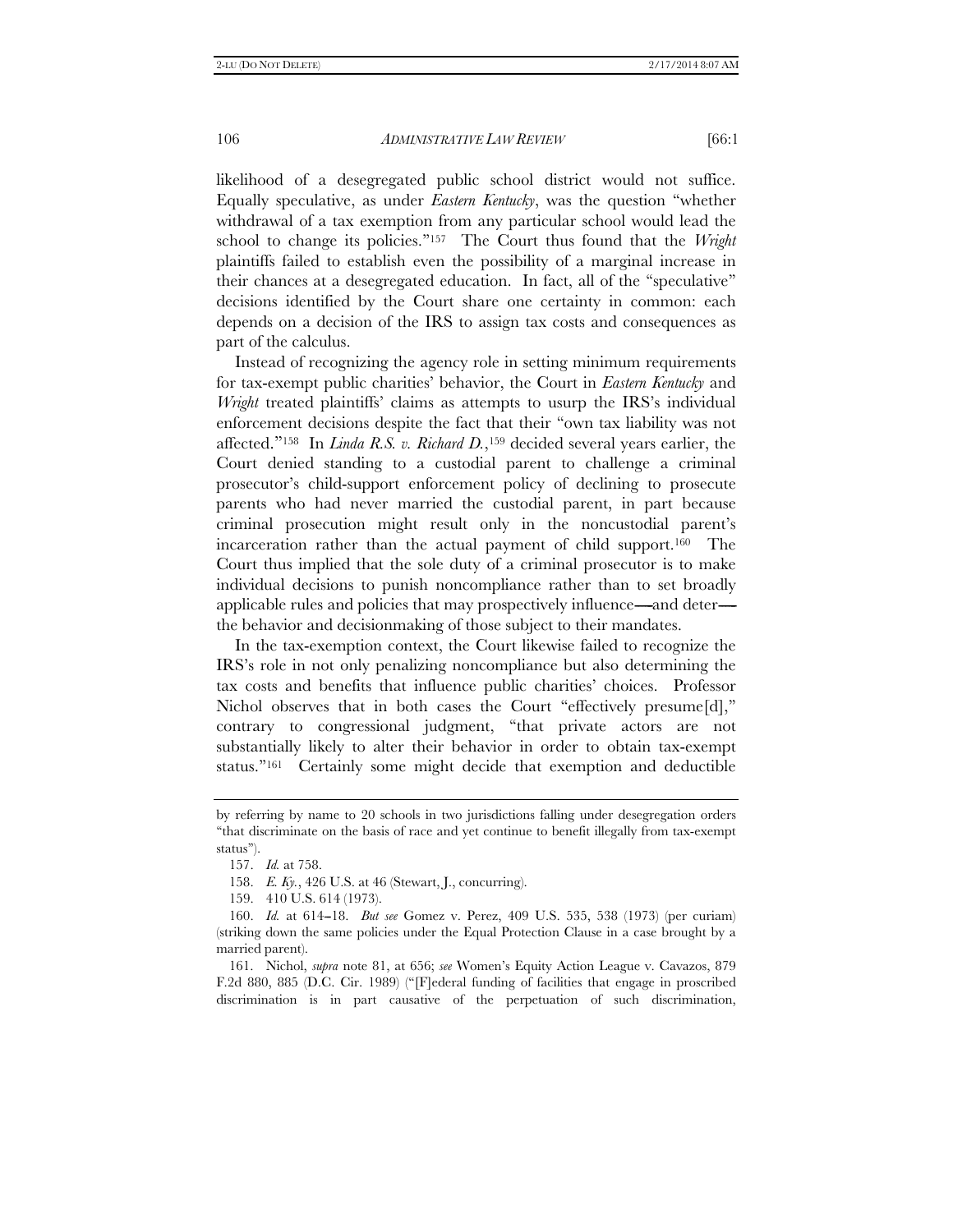contributions are no longer worth the additional constraints.162 However, the decision would be made in a regulatory regime that, if plaintiffs prevailed on the merits, would be corrected to comport with congressional intent and constitutional mandates. Private schools that failed to ''demonstrate that they do not provide racially segregated educational opportunities for white children avoiding attendance in desegregating public school systems'' would be compelled either to make such a demonstration or to accept the risk of being forced to begin paying taxes and receiving only nondeductible donations.163 Hospitals that failed to provide charity care would likewise do so in a reformed regulatory environment posing the risk of revocation and ineligibility for deductible donations for noncompliance, a cost they did not previously have to take into account.

Whether changes in the IRS tax-exemption rules impose quantifiable economic costs exceeding the benefits of exempt status, public charities derive intangible benefits from the ''halo effect'' that surrounds entities exempt from taxation and eligible for deductible donations based on their provision of a public benefit.164 As Professors Hill and Hickman argue, private entities subject to federal regulation in all areas respond both to agency rules that deter or encourage particular behavior as well as to agency efforts at ''persuasion, education, and assistance.''165 Public charities, likewise, base their behavior ''on their assessments of costs and benefits broadly construed, including not only monetary savings and the possibility of legal sanctions, but also extra-legal rewards and sanctions relating to reputation, . . . feelings of virtue and law-abidingness, and other factors.''166 Accordingly, the intangible benefit of charitable tax-exempt status's "halo effect" or "stamp of approval" may be a determining factorif not *the* determining factor—for many public charities' decisionmaking.

The *Eastern Kentucky* Court warned that ''indirectness of injury, while not

and . . . 'initiating federal fund termination proceedings [is] highly effective in gaining compliance with federal antidiscrimination laws.''') (citation omitted).

 <sup>162.</sup> In fact, some might be willing to pay for the privilege of discriminating. *See* Galle, *supra* note 41, at 850 (asserting that the lack of government support can "strengthen $[] \dots$ [members'] own resolve to contribute" to make up the difference).

 <sup>163.</sup> Allen v. Wright, 468 U.S. 737, 769 (1984) (Brennan, J., dissenting).

 <sup>164.</sup> *See* Kristin E. Hickman, *How Did We Get Here Anyway?: Considering the Standing Question in* DaimlerChrysler v. Cuno, 4 GEO. J.L. & PUB. POL'Y 47, 70 (2006) ("[E]mpirical research suggest[s] that tax incentives are more politically symbolic than economically influential.'').

 <sup>165.</sup> Kristin E. Hickman & Claire A. Hill, *Concepts, Categories, and Compliance in the Regulatory State*, 94 MINN. L. REV. 1151, 1160-66 (2010).

 <sup>166.</sup> *See id.* at 1160, 1174 (stating that administrative law generally features ''susceptibility to planning by minimal compliers'').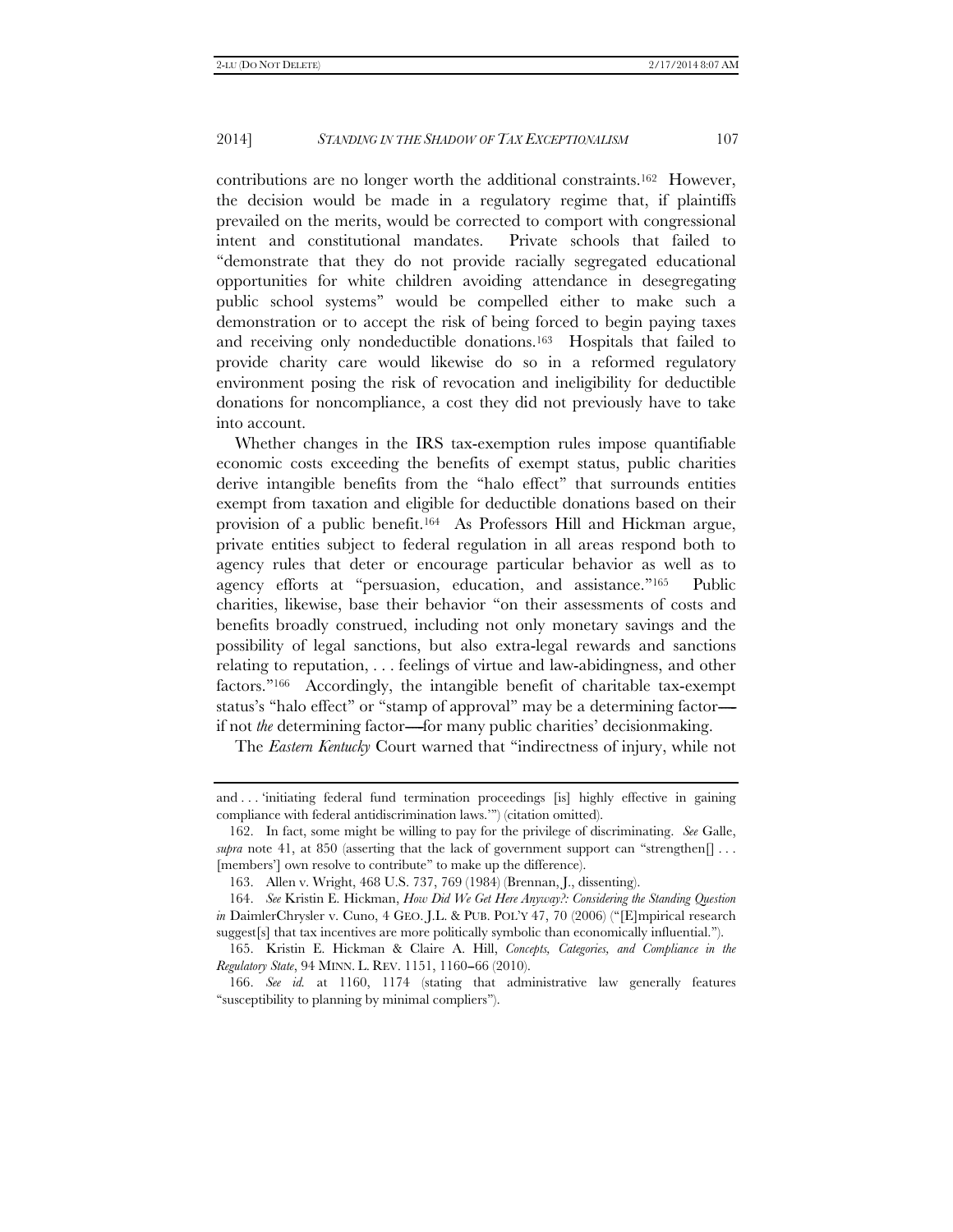necessarily fatal to standing, 'may make it substantially more difficult''' for third parties to the regulatory relationship to meet Article III's minimum requirements.167 In *Wright,* the Court transformed the high bar for standing in such contexts into a constitutional limit. In the Court's view, not only did indirectness of injury limit federal agencies' ability to provide the requisite relief to satisfy traceability, but it also precluded redressability by requiring federal courts to overstep their authority by saddling agencies with affirmative obligations.

#### *3. Redressability*

The Court in *Wright* stressed that redressability analysis is distinct from that of traceability, although where the relief requested is ''simply the cessation of the allegedly illegal conduct,'' the analysis ''is identical.''168 Consequently, the *Eastern Kentucky* majority's redressability analysis concluded, ''the complaint suggests no substantial likelihood that victory in this suit would result in [plaintiffs'] receiving the hospital treatment they desire''169 because, under the Court's traceability analysis, invalidating the IRS's new rule in favor of the IRS's former charity-care requirement might have no effect on exempt hospitals' decisions.<sup>170</sup> However, the Court cited additional concerns regarding affirmative court intervention in government agency action that defeated the *Wright* plaintiffs' claims at the redressability stage. First, because the plaintiffs sought to increase the likelihood of desegregation in public schools by restricting tax exemption for racially segregated private schools, the Court determined that the relief sought could not go far enough and might be futile in the absence of those private schools as parties to the lawsuit.<sup>171</sup> What the plaintiffs sought, however, was not enforcement against specific nonparties not before the court, but a recalibration of the conditions under which any and all private schools could seek tax-exempt status; this could only be effectuated by the IRS through its rule-setting function.

 <sup>167.</sup> Simon v. E. Ky. Welfare Rights Org., 426 U.S. 26, 44--45 (1976) (quoting Warth v. Seldin, 422 U.S. 490, 505 (1975)).

 <sup>168.</sup> *Wright*, 468 U.S. at 759 n.24.

<sup>169.</sup> *E. Ky.*, 426 U.S. at 45-46.

<sup>170.</sup> The "denials of service" they experienced might "result from decisions made by the hospitals without regard to the tax implications." *Id.* at 42–43. However, the question, as Justice Brennan clarified it, was how much factual or probabilistic evidence should be required to determine justiciability. *Id.* at 54-55 (Brennan, J., dissenting).

 <sup>171.</sup> *See Wright*, 468 U.S. at 759; *see also* Richard H. Fallon, Jr., *The Linkage Between*  Justiciability and Remedies-and Their Connections to Substantive Rights, 92 VA. L. REV. 633 (2006) (describing ''practically unacceptable'' or incomplete relief).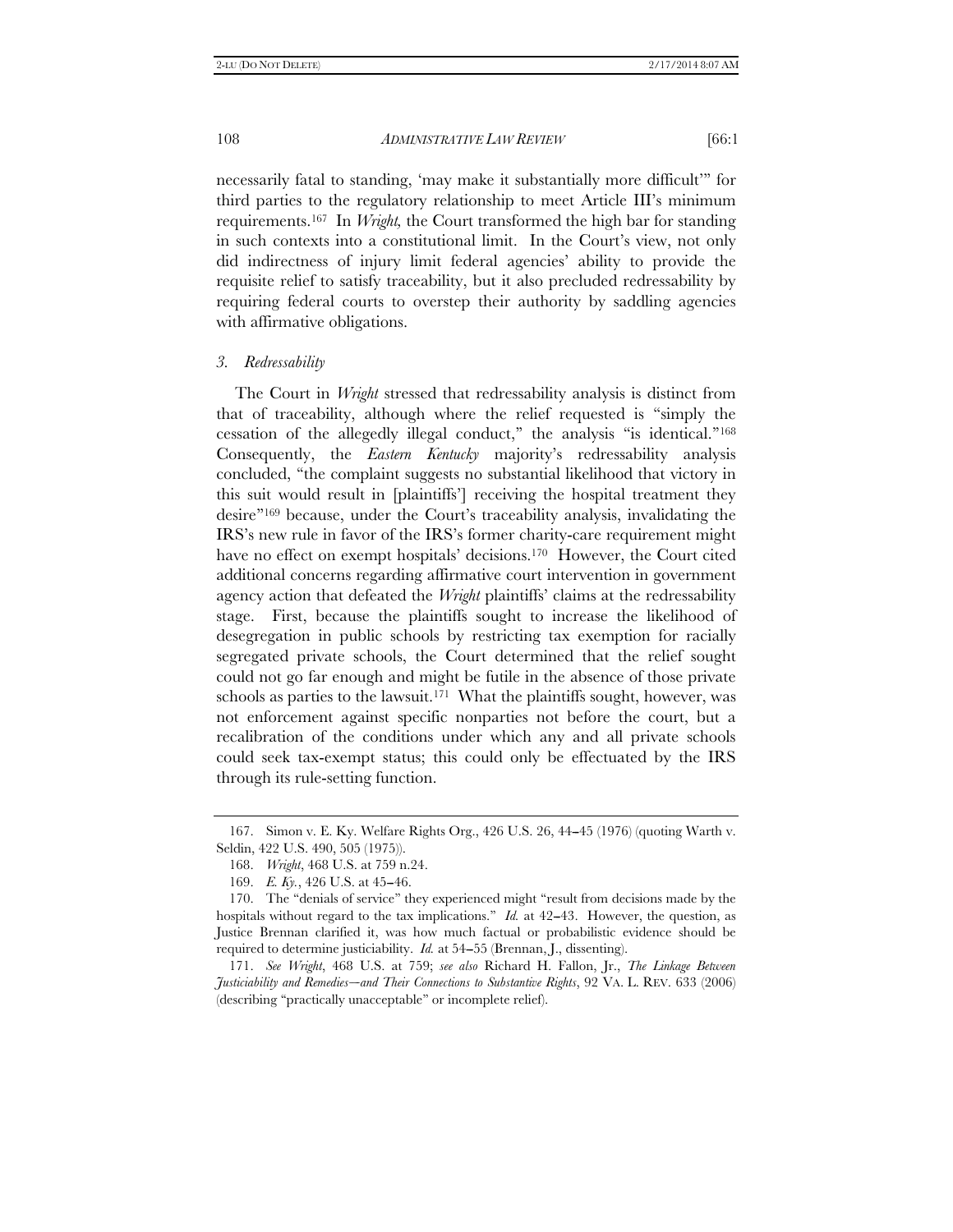At the same time, the *Wright* majority determined that plaintiffs' request for relief sought too much,172 because the *Wright* plaintiffs requested not only declaratory relief ending the IRS's policy extending tax exemption to racially segregated private schools but also injunctive relief mandating that the IRS amend its tax-exemption rules accordingly.173 The balance of the Court's redressability analysis focused on the limits of judicial power to oversee government agency operations. Justice O'Connor's majority opinion explicitly disavowed the federal courts' role ''as virtually continuing monitors of the wisdom and soundness of Executive action.''174 While some egregious circumstances might warrant review, where plaintiffs bring suit "not to enforce specific legal obligations whose violation works a direct harm, but to seek a restructuring of the apparatus established by the Executive Branch to fulfill its legal duties,'' the federal courts are powerless to provide that relief.175

Furthermore, according to Justice O'Connor, in *Wright*, ''the relief requested goes well beyond the violation of law alleged''176 by compelling adoption of measures to eliminate constitutionally permissible de facto segregation from tax-exempt private schools, regardless of whether those schools intentionally discriminated on the basis of race.<sup>177</sup> While the Court strongly rejected the argument that the Equal Protection Clause imposed such "specific legal obligations" on the IRS,<sup>178</sup> the question remains

 <sup>172.</sup> The Court characterized plaintiffs' requested relief as ''substantially similar to the enforcement guidelines promulgated by the IRS itself in 1978 and 1979, before congressional action temporarily stayed, and the agency withdrew, the amended procedures.'' *Wright*, 468 U.S. at 769; *see* 44 Fed. Reg. 9451, 9454 (Feb. 13, 1979) (revising proposed procedure to require schools to engage in ''actions and programs reasonably designed to attract minority students," which may vary from school to school); 43 Fed. Reg. 37,296, 37,298 (Aug. 22, 1978) (proposing revenue procedure requiring ''operation in good faith on a racially nondiscriminatory basis'' based on several factors). For more details on Congress's action preventing the amended procedures from taking effect, see Archie Parnell, *Congressional Interference in Agency Enforcement: The IRS Experience*, 89 YALE L.J. 1360, 1374--75, 1380-86 (1980) (discussing the inappropriate use of appropriations bills to impliedly amend the substantive IRC, thereby freezing the administration of tax law).

 <sup>173.</sup> Brief for Respondents at 48, Allen v. Wright, 468 U.S. 737 (1984) (No. 81-757); *see Wright*, 468 U.S. at 746-47.

 <sup>174.</sup> *Wright*, 468 U.S. at 760 (quoting Laird v. Tatum, 408 U.S. 1, 15 (1972)).

 <sup>175.</sup> *Id.* at 761.

 <sup>176.</sup> *Id.* at 753 n.19 (noting that cases in which plaintiffs seek relief broader than a mere correction of the alleged unlawful conduct demonstrate the need to keep the traceability and redressability prongs of the standing test distinct from each other).

 <sup>177.</sup> *See id.* In *Keyes v. Sch. Dist. No. 1, Denver, Colo.*, however, Justice Douglas noted that the Equal Protection Clause does not distinguish de facto from de jure segregation. *See* 413 U.S. 189, 214--15 (1973) (Douglas, J. concurring).

 <sup>178.</sup> *See also* Sugin, *supra* note 19, at 448 (stating that if the *Bob Jones* Court ''had adopted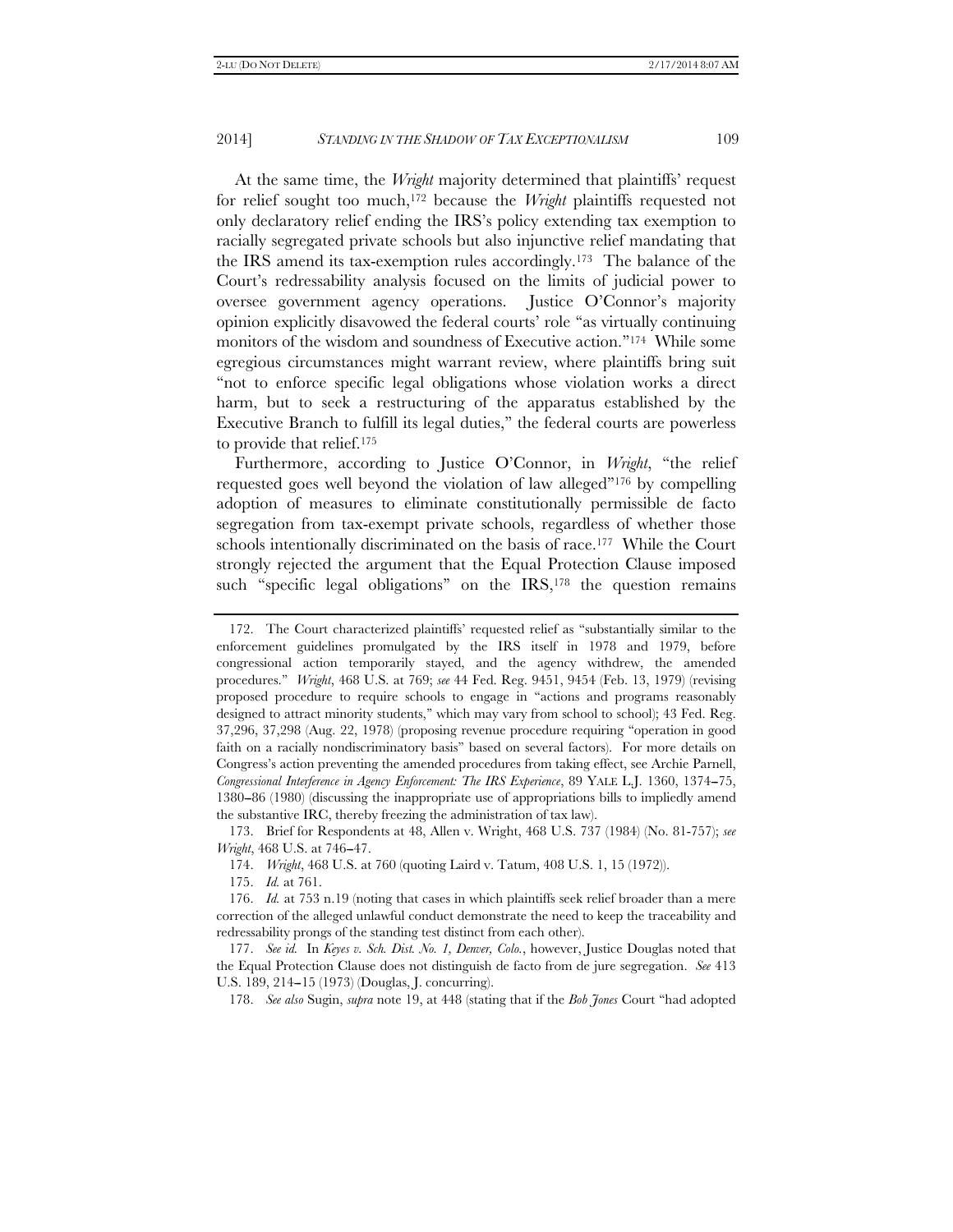whether the requested relief could redress the IRS's alleged independent violations of  $\S 501(c)(3)$ , and whether that statute requires more from exempt public charities under the public policy prohibition announced one term before in *Bob Jones*.179 Only full recognition of how tax-exemption administration operates as a form of federal regulation—and as government agency action subject to congressionally authorized judicial review under the APA—could determine what, precisely, was required to accomplish the statutory goals of the tax-exemption scheme. Yet the Court's restrictive view of the cases as essentially individual enforcement efforts prevented it from treating the tax-exemption scheme as regulation of behavior subject to public accountability. In the absence of that routine administrative framework for analysis, the Court was free to rely on a broad separation of powers rationale not limited to any particular administrative context.

For the Supreme Court, judicial review is precluded by the separation of powers principle in the unique situation where stakeholders of federal regulation challenge agency rules because the necessary relief requires too much scrutiny ''of the wisdom and soundness of Executive action.''180 Yet judicial review remains available where regulated entities seek to reform agency rules to their advantage. As the district court recognized in *Eastern Kentucky*, the need for a judicial check to ensure the legitimacy of federal agency action is not limited to those bearing the burdens of regulation; the fact that an IRS rule does "not produce protesting [tax-exempt entities] eager to challenge its policy and application should not immunize [it] from such a testing where . . . the Code policy it purports to serve has a fundamental purpose of aiding and benefiting .... [people] other than those whose tax returns are immediately affected.''181 The Court's separation of powers concerns are thus exaggerated where regulatory stakeholders seek to enforce federal agency obligations. To the contrary, where such a judicial check is only available to regulated entities, the risk of agency capture arises. Therefore, in tax, as in other administrative contexts, broader standing in federal court remains essential to correct an imbalance in regulatory stakeholder power and enforce congressional mandates in the implementation of regulatory schemes.

the strong version of tax expenditure analysis,'' it would have followed Norwood v. Harrison, 413 U.S. 455 (1973), to strike down funding to segregated schools).

 <sup>179.</sup> *See* Bob Jones Univ. v. United States, 461 U.S. 574, 595--96 (1983).

 <sup>180.</sup> *Wright*, 468 U.S. at 760 (quoting Laird v. Tatum, 408 U.S. 1, 15 (1972)) (internal quotation marks omitted).

 <sup>181.</sup> E. Ky. Welfare Rights Org. v. Shultz, 370 F. Supp. 325, 333 (D.D.C. 1973).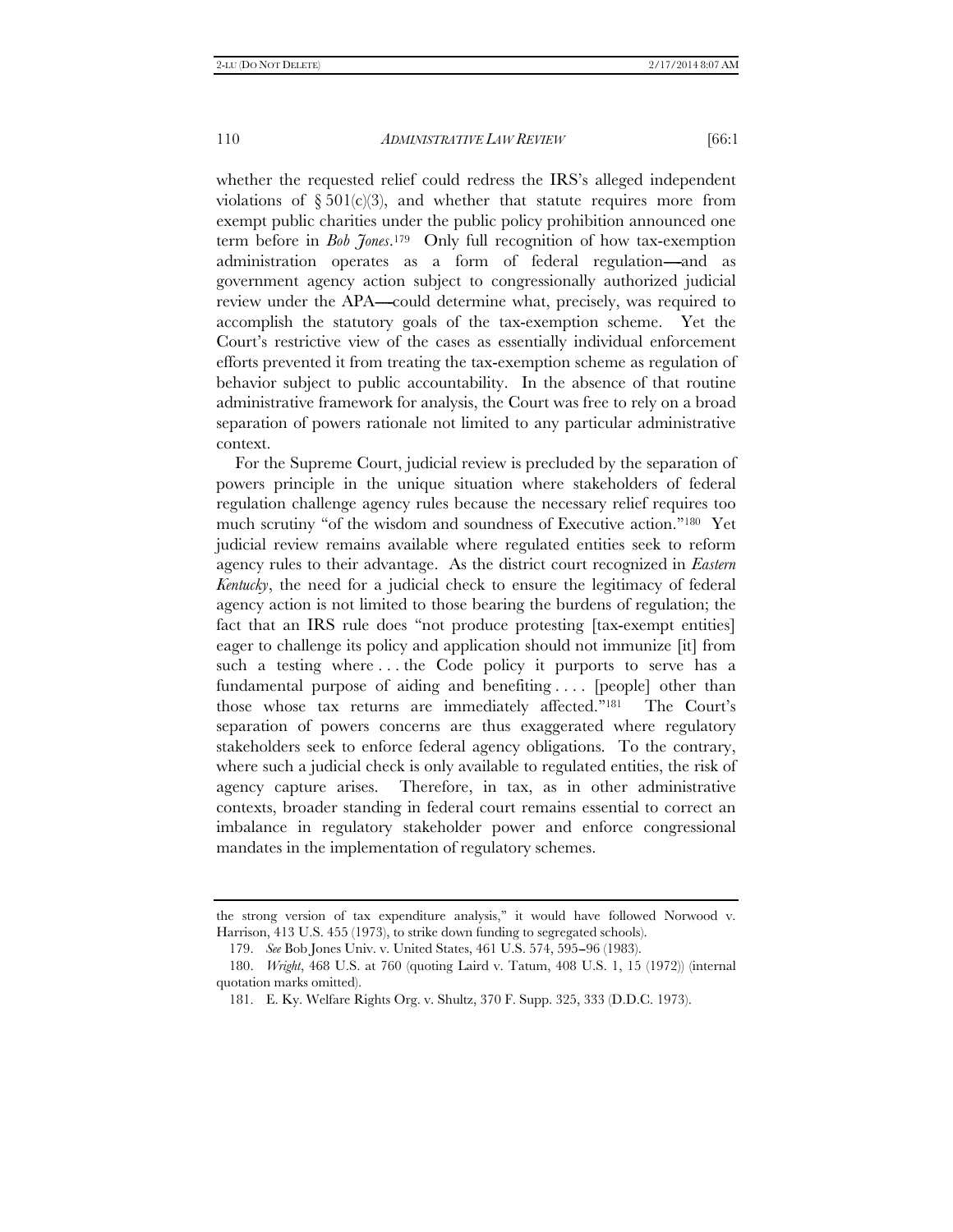III. THE EROSION OF TAX EXCEPTIONALISM IN JUDICIAL REVIEW OF TAX ADMINISTRATION

Critics have assailed the constitutionalization of the traceability and redressability requirements of standing in *Wright* to foreclose federal court challenges of agency rules by regulatory stakeholders alleging particularized, concrete injuries.182 Subsequent cases may have preserved the availability of standing to challenge agency action to holders of informational or procedural rights whose violation affects unrelated concrete interests.183 Where such procedural injuries are alleged, the redressability bar may be set lower so that plaintiffs need not demonstrate that a favorable court decision would necessarily result in a different outcome the second time around, but only that the decisionmaking process would comport with statutory requirements designed to promote transparency and fairness.184 The bar has, however, remained high for regulatory stakeholders challenging substantive agency rules.185

Professor Sunstein has criticized the majority decisions in *Eastern Kentucky* and *Wright* as ''incorrectly decided if they are taken as pure redressability cases'' and dubious to the extent that they ''focus[] on the exercise of discretion by a private [third] party'' to preclude traceability.186 Instead, in keeping with Justice Stewart's short *Eastern Kentucky* concurrence,187 Sunstein distinguishes the decisions ''as a matter of construction of the Internal Revenue Code,''188 because Congress is ''generally not understood

186. Sunstein, *supra* note 61, at 648 n.173, 652 n.183.

188. Sunstein, *supra* note 61, at 649 n.177.

 <sup>182.</sup> *See, e.g.*, Nichol, *supra* note 81, at 655--56; *see also* Sunstein, *supra* note 61, at 615--17.

<sup>183.</sup> *See* Fed. Election Comm'n v. Akins, 524 U.S. 11, 23–26 (1998) (asserting courts can address informational injuries resulting from Federal Election Commission's (FEC's) decisions); Lujan v. Defenders of Wildlife, 504 U.S. 555, 572 n.7 (1992) (plurality opinion) (finding no injury but allowing theoretical possibility of procedural injury under a lower standard); Kimberly N. Brown, *What's Left Standing? FECA Citizen Suits and the Battle for Judicial Review*, 55 KAN. L. REV. 677, 722 (2007) (suggesting that *Akins* be read as "expressly disavowing the causation and redressability prongs of the traditional test for administrative cases, where they have little content, and look primarily to whether Congress created a nonabstract 'injury'—by, for example, conferring a right to information"); *see also* Massachusettes v. EPA, 549 U.S. 497, 520 (2007); *see generally* Sunstein, *supra* note 61.

 <sup>184.</sup> *See* Richard J. Pierce, Jr., *Making Sense of Procedural Injury*, 62 ADMIN. L. REV. 1, 2 n.4 (2010).

 <sup>185.</sup> The bar may also be lower where the regulatory stakeholder is a state. *See Massachusetts v. EPA*, 549 U.S. at 520 n.17.

 <sup>187.</sup> Simon v. E. Ky. Welfare Rights Org., 426 U.S. 26, 46 (1976) (Stewart, J., concurring); *see also* Women's Equity Action League v. Cavazos, 879 F.2d 880, 885 n.3 (D.C. Cir. 1989) (characterizing J. Stewart's ''well-established position'' as an additional reason to distinguish lack of standing in *Wright* and *Eastern Kentucky*).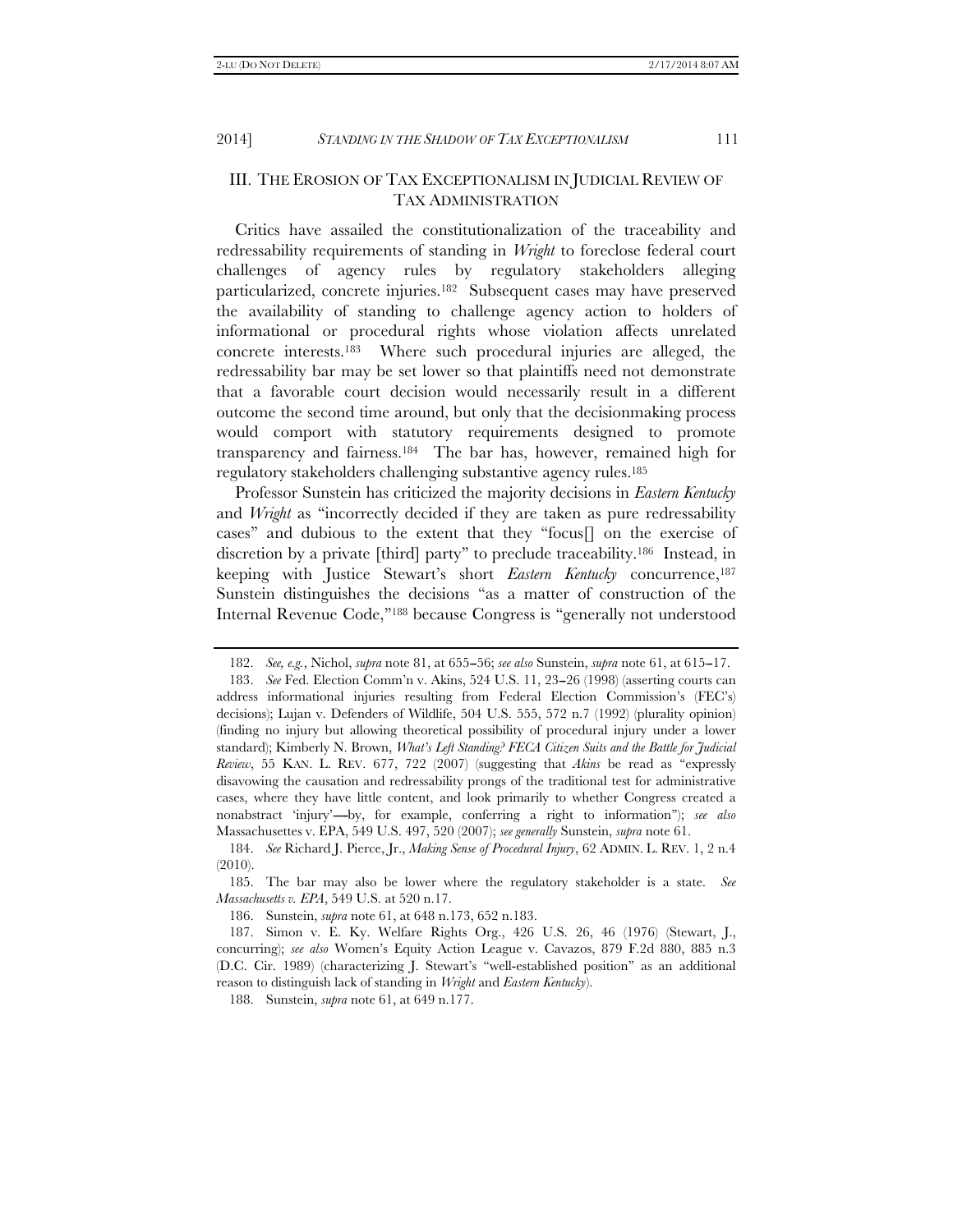to allow one taxpayer to litigate the tax liability of another.''189 Similarly, Professor Stewart has described the opinions as hinging on special ''considerations, admittedly inarticulate, as to the appropriate role of courts in the evolution of tax policy.''190 But it is far from clear why the IRC, in particular, should be interpreted to foreclose such standing. To the contrary, the decision to regulate behavior through taxation rather than direct spending should not insulate such regulation from judicial oversight.

Indeed, even when considered as explicitly exceptional cases, the decisions are unfounded, for federal courts increasingly reject the view that tax matters are exempt from the application of general administrative law principles, supporting judicial review of agency action to promote government accountability.191 To the extent that restrictions on standing for regulatory stakeholders rest on court decisions even partially or implicitly influenced by tax exceptionalism, then, those decisions are suspect. Administrative law principles that support broad access to judicial review of agency action while guarding against judicial overreaching remain vital and increasingly applicable to the tax context. As in other administrative contexts, other limits on judicial authority—most notably, the requirement of final agency action and deference accorded to agency expertise on the merits---assuage concerns about excessive court intervention in government agency affairs under federal separation of powers. Accordingly, there is little to fear and much to gain from extending standing to regulatory stakeholders alleging particularized, concrete injuries through federal regulation to seek judicial review of substantive agency rules—whether in the tax context or in other administrative contexts. Relaxing standing in this way would correct an imbalance of power that limits the influence of important stakeholders in government agency decisionmaking that affects their concrete interests.

#### *A. Tax Exceptionalism in Administrative Law*

In *Eastern Kentucky*, the IRS sought absolute immunity from judicial review of ''determination[s] of general revenue policy'' on the theory ''that the entire history of this country's revenue system . . . manifests a consistent congressional intent to vest exclusive authority for the administration of the tax laws in the Secretary and his duly authorized delegates, subject to

 <sup>189.</sup> *Id.* at 652 n.183.

 <sup>190.</sup> Stewart, *supra* note 125, at 1568.

 <sup>191.</sup> *See infra* Part III.A; *see also* Mayo Found. for Med. Educ. & Research v. United States, 131 S. Ct. 704, 714 (2011).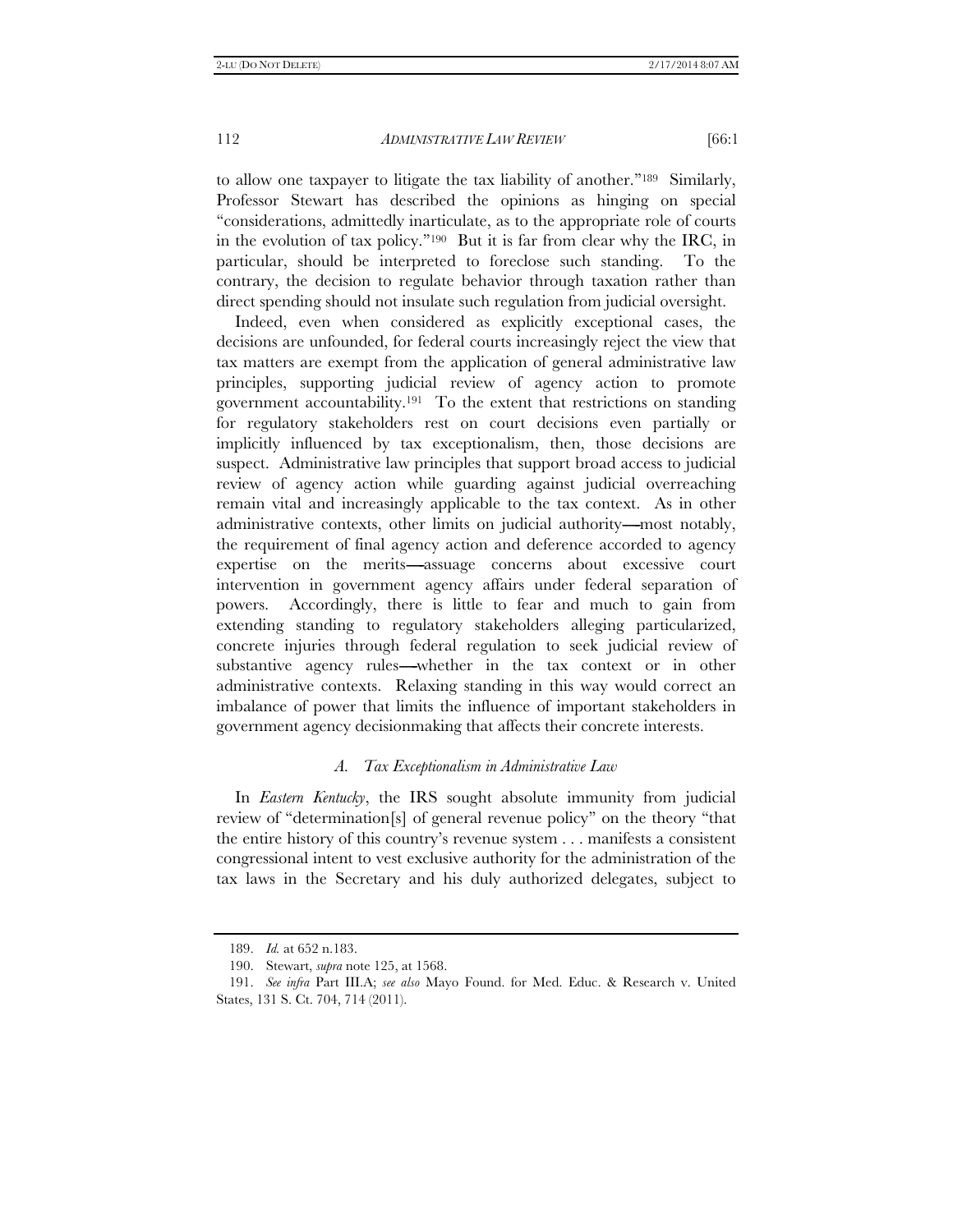oversight by the appropriate committees of Congress itself.''192 While the Court rejected this broad-sweeping argument for immunity, it represents a pervasive theory that tax administration is fundamentally different from other administrative contexts because of its revenue-collecting purpose.193

To be sure, the need for speedy collection of revenue has resulted in distinct legislative procedures that facilitate revenue assessment and collection, but at the expense of transparency and accountability. Tax legislation generally proceeds through a nonpartisan joint tax committee rather than through both a separate subject-matter subcommittee and the appropriations committee.194 Tax provisions are not subject to annual review; rather, once enacted, they often remain embedded in the IRC.195 Finally, tax provisions do not require annual appropriations and are not considered in the creation of the formal federal budget,196 although a separate budget accounts for "tax expenditures" that are the functional equivalent of direct spending.197 As a result of this unique legislative process for revenue enactments, commentators describe the revenue code as lacking overall coherence or clear purpose.198

Certain tax administration procedures explicitly depart from generally applicable procedures for judicial review by congressional command. The (Tax) Anti-Injunction Act (AIA) prohibits ''any person'' from "maintain[ing] in any court" a "suit for the purpose of restraining the

195*. See* Tahk, *supra* note 194, at 88--89 (noting difficulty of eliminating isolated provisions without affecting other parts of the IRC).

 196. *See* Sheldon D. Pollack, *Arenas of Federal Tax Policy*, 135 TAX NOTES 1499, 1503 (2012) (explaining that the tax code offers ''an efficient and attractive tool for distributing particularized economic benefits to constituents'' without drawing the scrutiny of a direct appropriation).

 198. Hickman & Hill, *supra* note 165, at 1177 (stating that tax laws lack coherence and that the IRC's purposes "are merely implied").

 <sup>192.</sup> *E. Ky.*, 426 U.S. at 36; *see, e.g.*, Louisiana v. McAdoo, 234 U.S. 627, 632 (1914) (demonstrating judicial review ''would operate to disturb the whole revenue system of the Government'').

 <sup>193.</sup> *See, e.g.*, Caron, *supra* note 16, at 518--19.

 <sup>194.</sup> *See* Susannah Camic Tahk, *Everything is Tax: Evaluating the Structural Transformation of U.S. Policymaking*, 50 HARV. J. ON LEGIS. 67, 69, 106 (2013) (noting close relationship of the IRS and Congress in drafting tax legislation); *see generally* Edward A. Zelinsky, *Efficiency and Income Taxes: The Rehabilitation of Tax Incentives*, 64 TEX. L. REV. 973 (1986) (stating that the tax agency remains insulated from interest-group influence because so many interest groups compete for its attention).

 <sup>197.</sup> Congressional Budget and Impoundment Control Act of 1974, Pub. L. No. 93- 344 § 3(a)(3), 88 Stat. 297, 299 (codified as amended at 2 U.S.C. § 622(3) (2012)) (requiring reporting of ''revenue losses attributable to provisions of the Federal tax laws which allow a special exclusion, exemption, or deduction from gross income or which provide a special credit, a preferential rate of tax, or a deferral of tax liability'').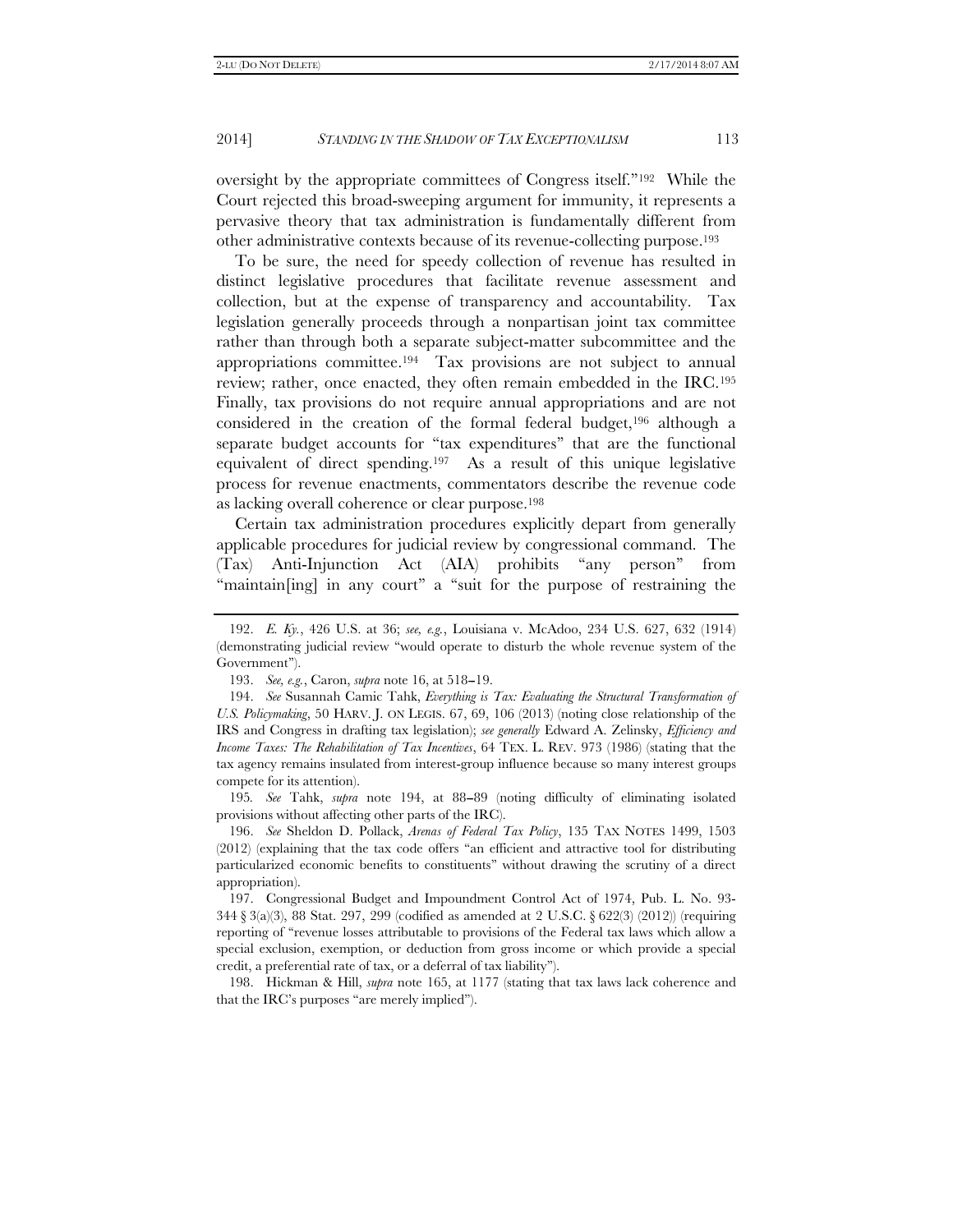assessment or collection of any tax.''199 Similarly, the Declaratory Judgment Act (DJA) precludes suit for declaratory relief ''with respect to Federal taxes."<sup>200</sup> Both Acts may "protect<sup>[]</sup> . . . the Government's need to assess and collect taxes as expeditiously as possible with a minimum of preenforcement judicial interference."<sup>201</sup> Accordingly, taxpayers seeking relief against the burdens of revenue rules must generally wait to raise their claims in a post-enforcement deficiency action or refund suit. Nonetheless, where Congress seeks to promote particular regulatory goals over efficient revenue collection, it has acted to render the AIA and DJA inapplicable.202

Aside from specific congressional enactments, the IRS's role in the swift and efficient collection of revenue should not detract from its equally important role in protecting stakeholder interests in the implementation of revenue rules that affect them. As Professor Sugin argues, ''The increasing importance of the tax law as one of the few vessels that can still be legitimately filled with federal policy places pressure on the traditionally insular perspective of tax policy.''203 While tax administrators may be somewhat insulated from interest group influence, they may not be sufficiently attuned to the interests of a broad range of regulatory stakeholders. Tax regulation forms part of a ''larger political and social structure'' in need of transparency and accountability to the public.204 Professor Hickman argues that ''Contemporary U.S. tax administrative practices [instead] have shifted [the] balance more toward efficiency and flexibility'' by weakening procedural protections for regulatory stakeholders in agency decisionmaking ''in developing the laws that govern taxpayer

 <sup>199.</sup> IRC § 7421(a) (2012).

 <sup>200. 28</sup> U.S.C. § 2201(a) (2012). In Cohen v. United States, 650 F.3d 717, 728 (D.C. Cir. 2011) (en banc), the D.C. Circuit reconfirmed the holding of *Eastern Kentucky* (never reviewed by the Supreme Court) that the Anti-Injunction Act's and Declaratory Judgment Act's limits on equitable relief are "coterminous" and "narrow<sup>[]</sup>." Furthermore, both Acts are inapplicable where plaintiffs, ''rather than attempting to negate the levy of a tax, ... seek[] to force the Government to impose a tax," because in such cases "the Government is [not] faced with any threat to the actual assessment or collection of the taxes to which it deems itself entitled.'' E. Ky. Welfare Rights Org. v. Simon, 506 F.2d 1278, 1284 (D.C. Cir. 1974), *rev'd on other grounds*, 426 U.S. 26 (1976).

 <sup>201.</sup> *E. Ky.*, 506 F.2d at 1284 (quoting Bob Jones Univ. v. Simon, 416 U.S. 725, 736  $(1974)$ .

 <sup>202.</sup> *See* Nat'l Fed'n of Indep. Bus. v. Sebelius, 132 S. Ct. 2566 (2012) (holding that the individual mandate to purchase health insurance subject to penalty enforced through the IRC is not a ''tax'' for purposes of the Anti-Injunction Act); *see also* Cohen v. United States, 578 F.3d 1 (D.C. Cir. 2009) (permitting pre-enforcement suit for Byzantine procedure where liability not at issue).

 <sup>203.</sup> Sugin, *supra* note 19, at 474.

 <sup>204.</sup> *Id*. at 474 n.302 (discussing John Stuart Mill).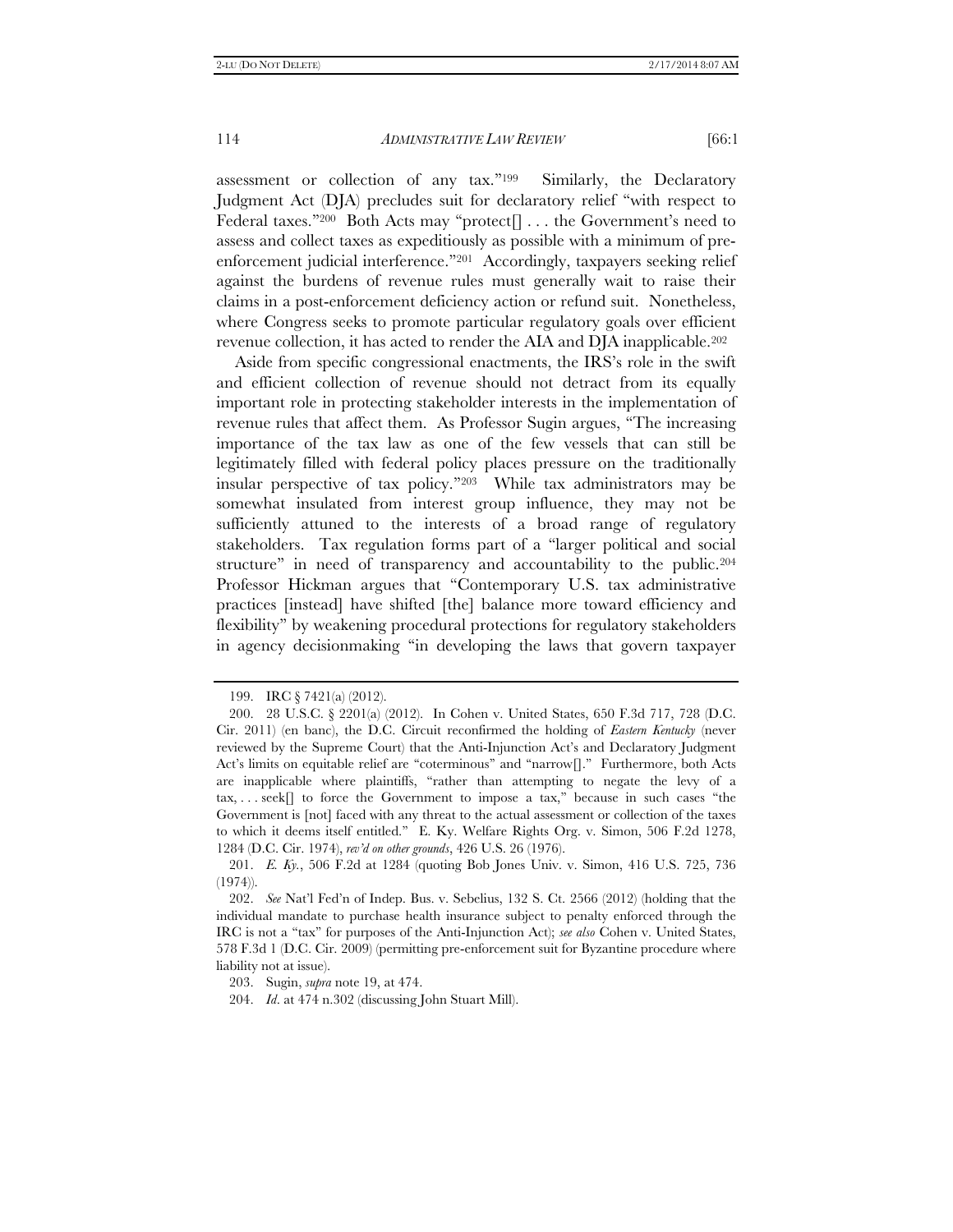behavior,'' thereby insulating revenue rules from political or judicial oversight.205

The IRS is particularly notorious for issuing numerous rules and guidance documents that govern taxpayer behavior while bypassing the procedural protections of the APA that require agency consideration of public input by invoking the statutory exception to notice-and-comment rulemaking for ''interpretative rules, general statements of policy, or rules of agency organization, procedure, or practice.''206 While full stakeholder participation in IRS rulemaking may not always be required or advisable,207 overreliance on such rules on the theory that they are "nonlegislative"----even where they operate to legally bind regulated entities---may exacerbate power and informational imbalances among stakeholders.208 While the IRS sometimes voluntarily invites public comments on proposed rules prior to adoption,209 without the promise of public notice or a considered response to any feedback received,210 the interests or viewpoints of non-expert stakeholders may be crowded out by those of better-represented and better-informed regulated entities who have experience with tax administration.211 Even where the agency does initiate notice-and-comment rulemaking, many regulatory stakeholders may be difficult to identify and mobilize in advance of any harmful impact.<sup>212</sup>

210. 5 U.S.C. § 553(b).

 <sup>205.</sup> Kristin E. Hickman, *The Promise and the Reality of U.S. Tax Administration*, *in* THE DELICATE BALANCE: TAX, DISCRETION AND THE RULE OF LAW 39, 62 (Chris Evans et al. eds., 2011); *see also* Book, *supra* note 7, at 766 (''As the tax system has evolved into a complex dynamic with functions that extend far beyond revenue collection, the need for heightened expedience that often accompanies agencies wishing to bypass procedural checks is less compelling.'').

 <sup>206. 5</sup> U.S.C. § 553(b)(3)(A) (2012); *see* Kristin E. Hickman, *Coloring Outside the Lines: Examining Treasury's (Lack of) Compliance with Administrative Procedure Act Rulemaking Requirements*, 82 NOTRE DAME L. REV. 1727, 1728-31 (2007).

 <sup>207.</sup> For example, ''when the agency for good cause finds . . . that notice and public procedure thereon are impracticable, unnecessary, or contrary to the public interest.'' 5 U.S.C. § 553(b)(3)(B); *see* Beermann, *supra* note 108, at 27 (''[J]udicial activism in administrative law has been criticized . . . for contributing to the 'ossification' of rulemaking . . . .'').

 <sup>208.</sup> Hickman, *supra* note 205, at 53 (''[T]he IRS routinely issues a collection of guidance documents that are only marginally less legally binding [than notice-and-comment regulations] but that the agency nevertheless rarely submits for public comment.'').

<sup>209.</sup> *See, e.g*., IRS Notice 2011-52, 2011-30 I.R.B.

 <sup>211.</sup> This result also crowds out less sophisticated taxpayers. *See* Book, *supra* note 7, at 767-68.

 <sup>212.</sup> Even the notice-and-comment process can undervalue the voices of the public. *See* Mendelson, *supra* note 100, at 1380 (stating that agencies should "engage comments on the value-laden questions more seriously, including the comments of lay persons submitted in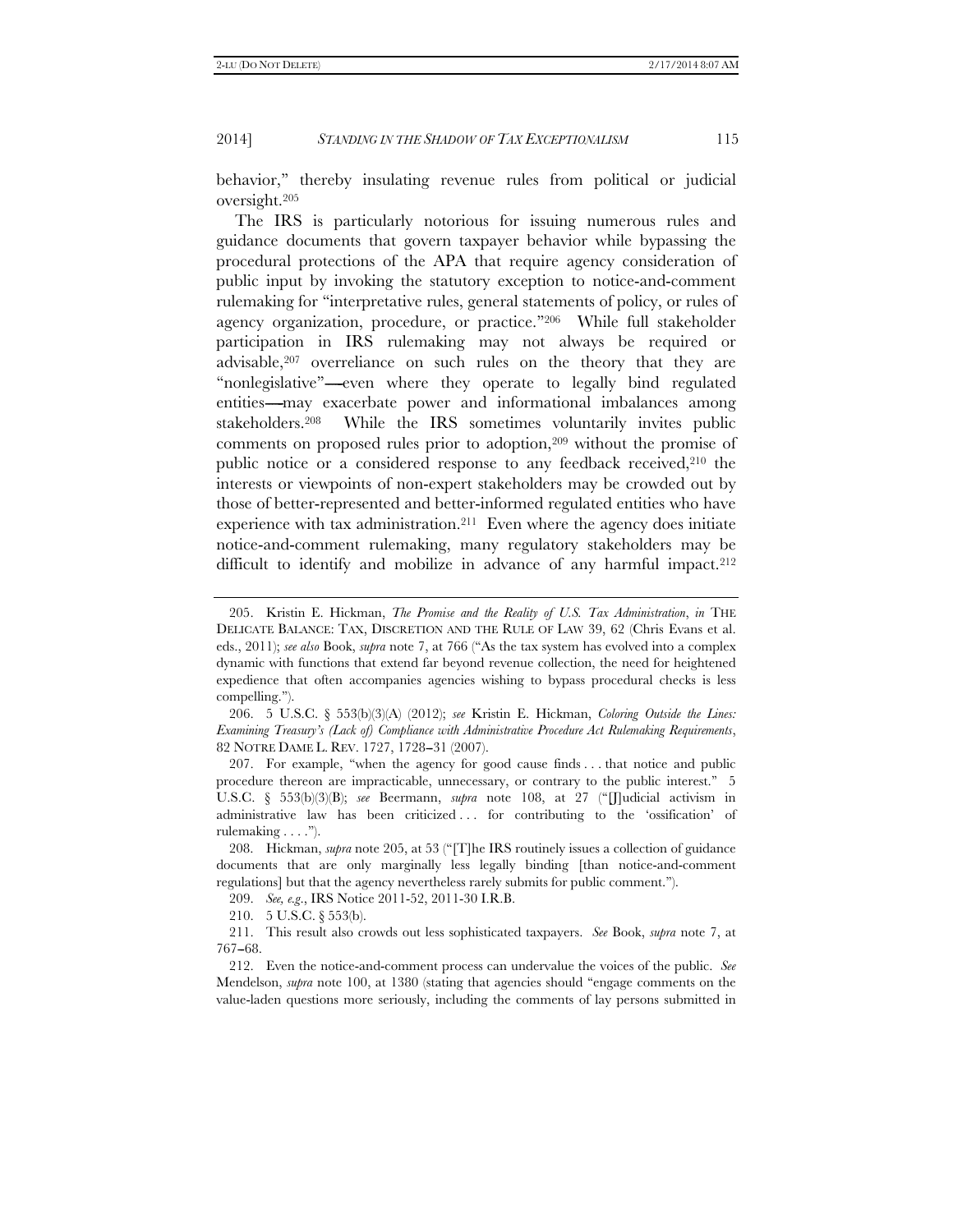Agency failure to adhere to the APA's notice-and-comment requirements raises risks that important stakeholder voices will be undervalued in agency decisionmaking and unable to seek judicial review of either the rulemaking process or the substantive outcome of resulting rules.

Like most federal agencies, the IRS is also statutorily required to receive petitions for rulemaking and to respond with reasons if it declines to initiate notice-and-comment proceedings.213 However, it is not clear whether the statutory mandate requires the agency to explain a decision not to issue any other form of guidance, such as revenue rulings or notices, as well.214 Nor does the statute impose any particular timeframe within which the IRS must respond to petitions.215 Accordingly, like other agencies, the IRS may engage in ''foot-dragging'' in carrying out its statutory obligation to implement federal mandates, including under the public-charities exemption scheme.<sup>216</sup> Procedural protections---including judicial review of agency action—are thus required as much in tax administration as in other contexts to protect the interests of stakeholders who lack the political, financial, informational, or other resources to influence agency or legislative decisionmaking.

Related to the tax exceptionalist view of tax administration as being solely about unimpeded revenue collection is the view that revenue collection involves only the *post hoc* enforcement of pre-existing tax rules against individual taxpayers. Justice Stevens expressed some sympathy for the view that the IRS was entitled to prosecutorial discretion in enforcement decisions even as he dissented in the rulemaking challenge in *Wright*: "The Executive requires latitude to decide how best to enforce the law, and in general the Court may well be correct that the exercise of that

large numbers''); Wagner, *supra* note 100, at 1325 (describing how ''the excessive use of information and related information costs'' by ''well-financed interest groups'' may result in ''information capture'' as a way ''of gaining control over regulatory decisionmaking in informal rulemakings'').

 <sup>213.</sup> *See* 5 U.S.C. § 553(e) (requiring agencies to accept petitions for rulemaking); *id*.  $\S 555(e)$  (requiring agencies to respond to petitions made "in connection with any agency proceeding"). The IRS must give such petitions "careful consideration." Treas. Reg. § 601.601(c) (subject to exceptions not relevant here); *see also* Sean Croston, *The Petition Is Mightier than the Sword: Rediscovering an Old Weapon in the Battles over ''Regulation Through Guidance''*, 63 ADMIN. L. REV. 381, 399 (2011) (predicting more petitions and attempts at judicial review).

<sup>214.</sup> *See* Simon v. E. Ky. Welfare Rights Org., 426 U.S. 26, 50–51 (1976) (Brennan, J., concurring) (suggesting that plaintiffs should have submitted such a petition for rulemaking).

 <sup>215.</sup> *See* Michael D. Sant'Ambrogio, *Agency Delays: How a Principle-Agent Approach Can Inform Judicial and Executive Branch Review of Agency Foot-Dragging*, 79 GEO. WASH. L. REV. 1381 (2011) (exploring the causes and consequences of agency delays and inaction).

 <sup>216.</sup> *See id*. at 1383--85.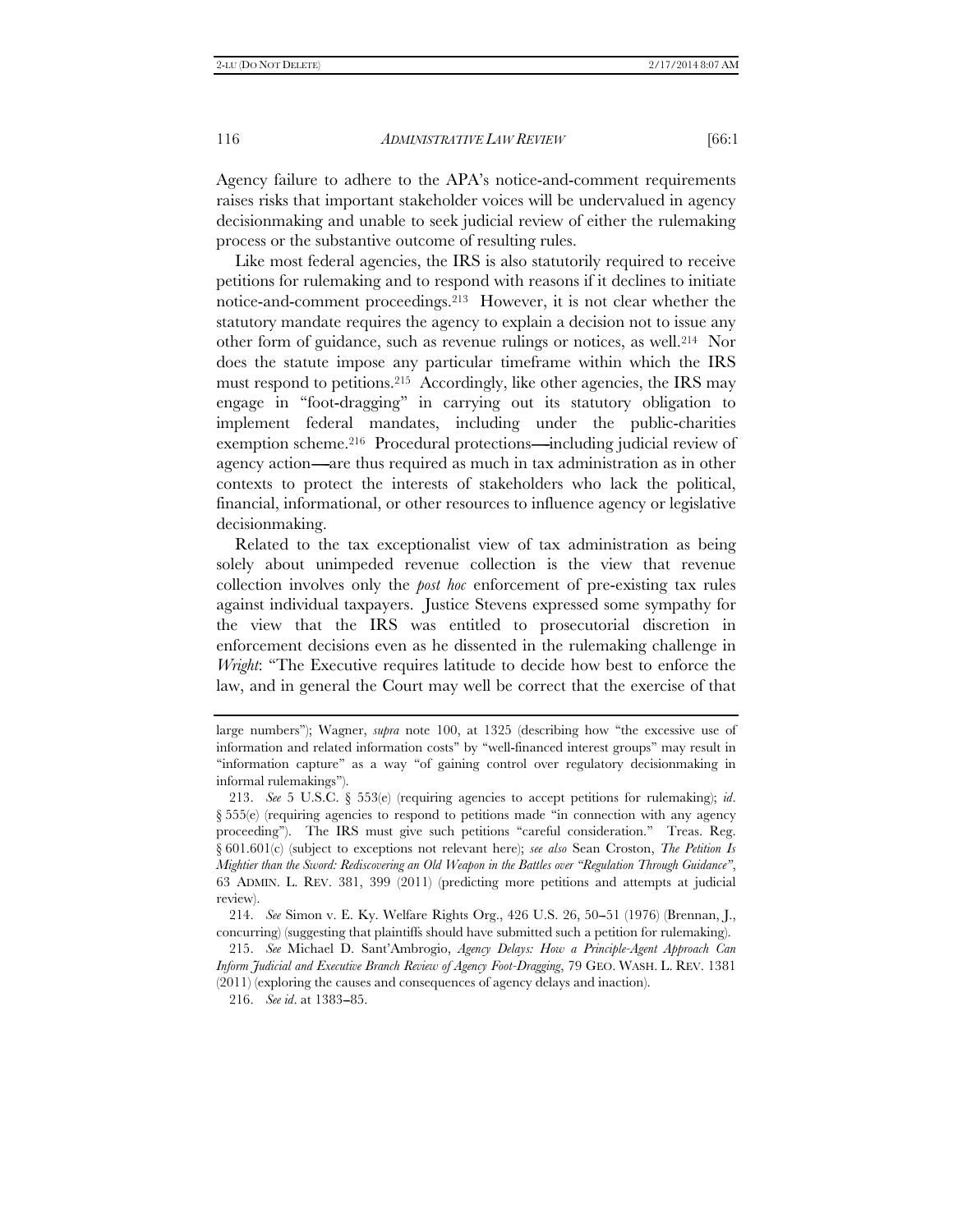## discretion, *especially in the tax context*, is unchallengeable.<sup>"217</sup>

Although the majorities in *Eastern Kentucky* and *Wright* did not explicitly rely on the tax-specific context of each plaintiffs' claims as a reason to deny standing,218 tax exceptionalism nevertheless colored the Court's analyses of each prong of the standing inquiry as it ignored the vital role of the IRS in going beyond its prosecutorial role to regulate prospectively the behavior and decisions of public charities and their donors. In effect, the Court declined to treat public-charities regulation as a working administrative scheme with substantial economic incentives and practical impact on exempt entities' organization and operations.

Yet in policing the outer bounds of proper revenue collection, the IRS necessarily establishes prospective rules and standards for compliance that give content to statutory mandates reflecting important public values $219$  with important consequences for other stakeholders. In 2011, in *Mayo Foundation for Medical Education and Research v. United States*, the Supreme Court clearly rejected an exception to general administrative law principles for tax matters and recognized the agency's vital role not only in collecting revenue from individual taxpayers but also in promulgating broadly applicable regulations implementing legislative mandates: ''Filling gaps in the Internal Revenue Code plainly requires the Treasury Department to make interpretive choices for statutory implementation at least as complex as the ones other agencies must make in administering their statutes."<sup>220</sup> Plaintiffs in *Eastern Kentucky* and *Wright* challenged agency action in statutory implementation rather than individual enforcement decisions. Accordingly, as in other administrative contexts, as the *Mayo* Court recognized, no special rules should apply in tax cases to alter the existing balance among the federal branches in subjecting executive action to oversight while respecting agency needs for autonomy and flexibility.

The rejection of ''tax exceptionalism'' signals federal courts' recognition of the need, as in other administrative contexts, to safeguard stakeholder interests in the formation of broadly applicable revenue rules through crucial administrative procedural protections—including judicial review of agency action.221 Today, general administrative law principles increasingly

 <sup>217.</sup> Allen v. Wright, 468 U.S. 737, 793 (1984) (Stevens, J., dissenting) (emphasis added).

 <sup>218.</sup> *See supra* Part II.C.

<sup>219.</sup> *See* Lemos, *supra* note 62, at 701-04 (distinguishing between individual enforcement authority and rulemaking).

 <sup>220.</sup> Mayo Found. for Med. Educ. & Research v. United States, 131 S. Ct. 704, 713 (2011).

 <sup>221.</sup> *See, e.g.*, *id.* (rejecting tax exceptionalism and instead applying *Chevron* deference); Cohen v. United States, 650 F.3d 717, 733--34 (D.C. Cir. 2011) (en banc) (authorizing a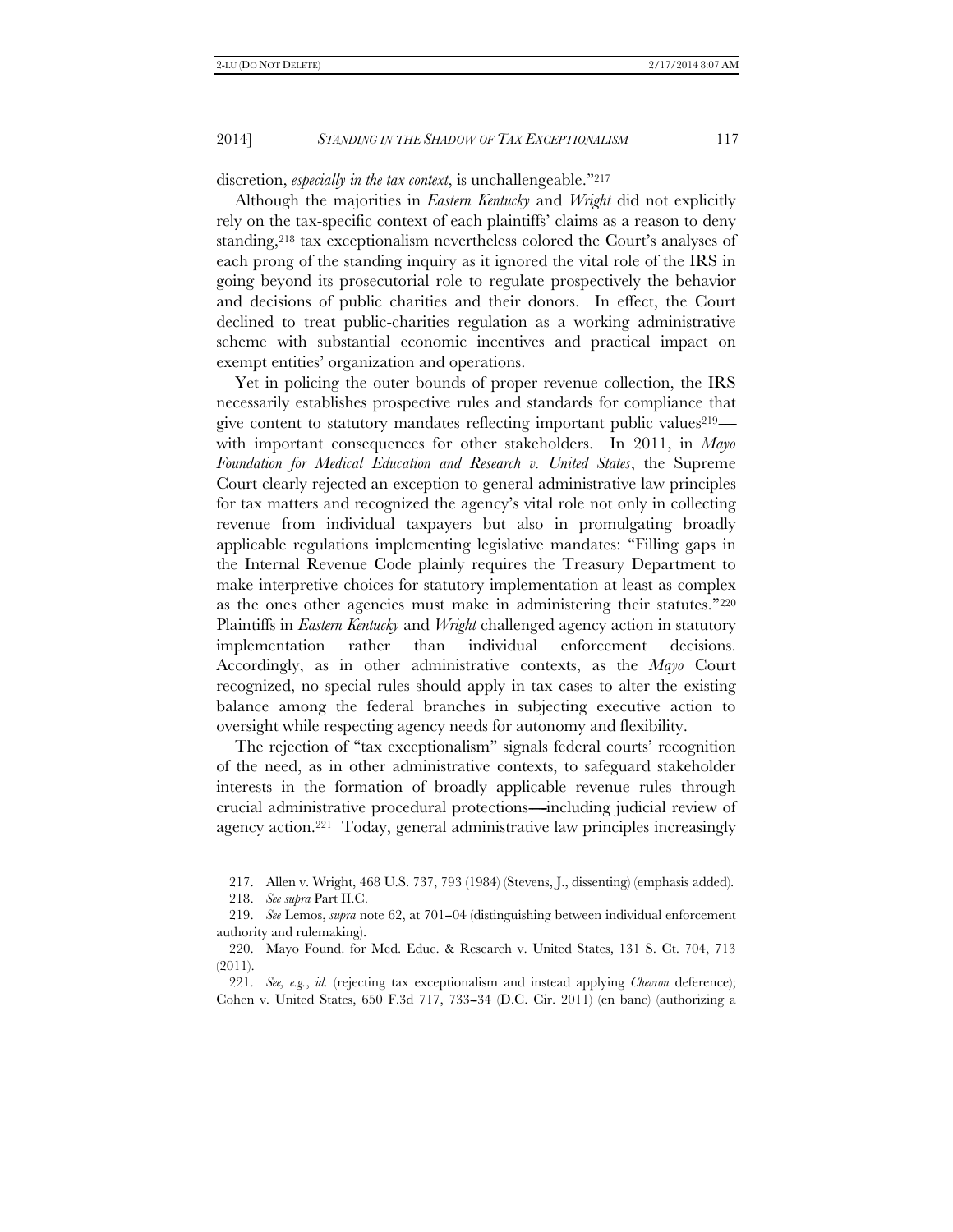apply in the tax context to expand access to federal court review while balancing separation of powers concerns—albeit in cases in which plaintiffs with clear standing as taxpayers subject to liability seek to challenge IRS revenue rules.222 This balance of federal powers appropriately recognizes a limited role for federal courts in ensuring government accountability through oversight of agency rulemaking, as well as the need for agency flexibility and discretion in carrying out statutorily delegated duties.223 By contrast, restrictive standing doctrine rests on dubious and increasingly rejected tax exceptions to the general rule supporting limited judicial review of federal agency action. Expanding judicial review for regulatory stakeholders challenging federal government agency action would promote, rather than disrupt, separation of powers by recognizing substantial agency discretion in the implementation of legislative mandates while preventing federal agencies from insulating themselves entirely from judicial oversight.224

## *B. Balancing Judicial Review and Deference to Agency Decisionmaking*

## *1. Finality of Agency Action and Non-Action*

Agency action is presumptively subject to judicial review.225 Nevertheless, the APA restricts judicial review to ''final'' agency action and precludes review entirely where ''statutes preclude judicial review'' or "agency action is committed to agency discretion by law."226 Agency "non-

procedural challenge to final agency action).

 <sup>222.</sup> *Mayo*, 131 S. Ct. at 713; *Cohen*, 650 F.3d at 726 (rejecting the IRS view of ''a world in which no challenge to its actions is ever outside the closed loop of its taxing authority'').

 <sup>223.</sup> *See* 5 U.S.C. § 701(a)(2) (2012).

 <sup>224.</sup> Brown, *supra* note 183, at 729 (noting ''highly deferential standards of review'' on the merits address separation of powers concerns animating restrictive standing doctrine); Mark Seidenfeld, Chevron*'s Foundation*, 86 NOTRE DAME L. REV. 273, 311 (2011) (describing *Chevron* as ''a doctrine of judicial self-restraint under the courts' Article III responsibilities''); *see also* Richard Murphy, *Abandoning Standing: Trading a Rule of Access for a Rule of Deference*, 60 ADMIN. L. REV. 943, 949 (2008) (''[A] rule of judicial deference . . . could provide a better means for ensuring proper separation of judicial and political powers than constitutional standing's contentious, injury-based limits on judicial access.'').

 <sup>225.</sup> *See* Citizens to Preserve Overton Park, Inc. v. Volpe, 401 U.S. 402, 410 (1971) (presumption may be rebutted); Abbott Labs. v. Gardner, 387 U.S. 136, 140 (1967) (''[J]udicial review of a final agency action by an aggrieved person will not be cut off unless there is persuasive reason to believe that such was the purpose of Congress.'').

 <sup>226. 5</sup> U.S.C. §§ 701(a), 704; *see Abbott Labs*, 387 U.S. at 148 (stating that the judicial doctrine of ripeness also limits premature review of challenges to agency actions); *see also* IRC § 7421(a) (2012); 28 U.S.C. § 2201(a) (2012).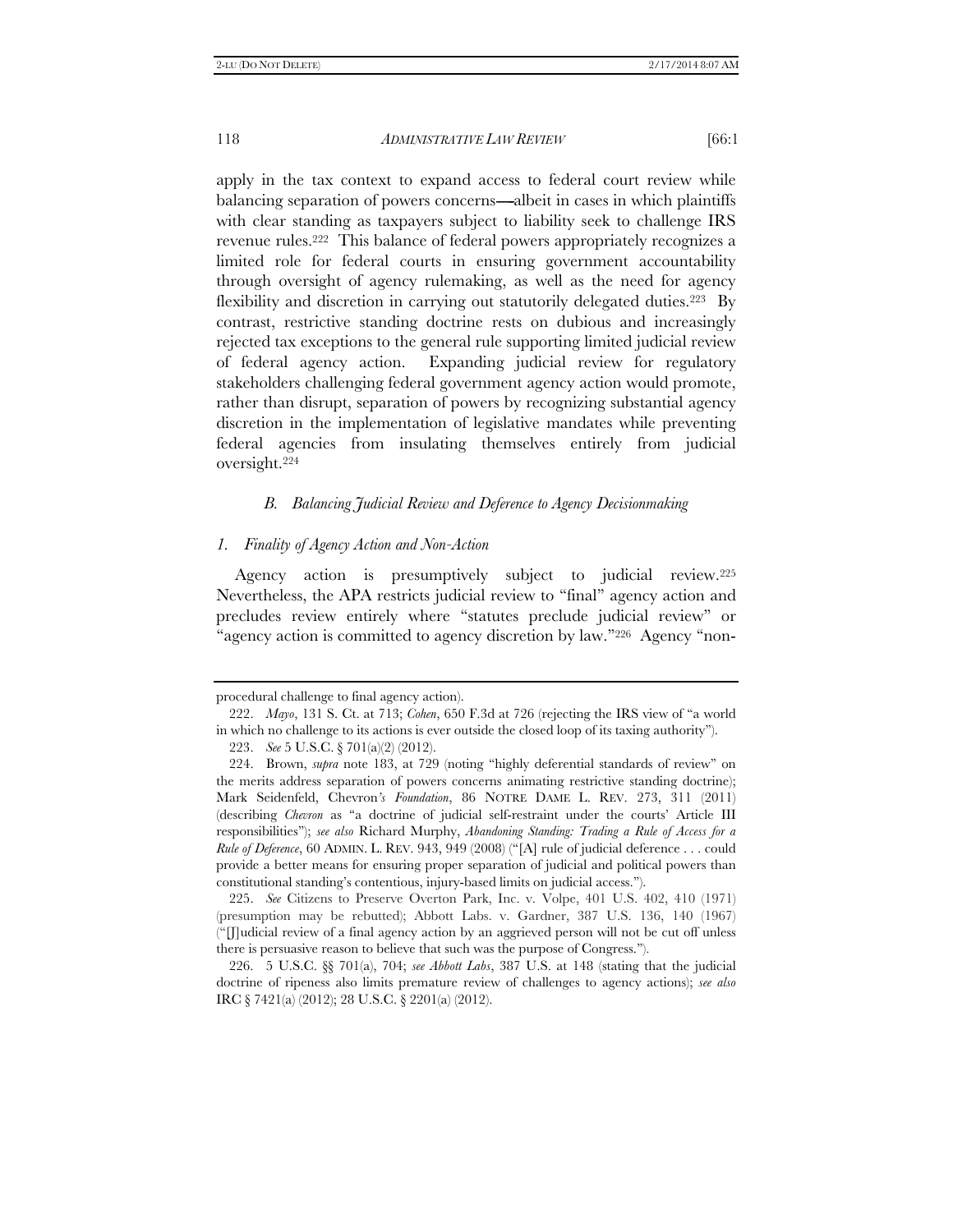action'' is, in theory, also reviewable;227 under principles supporting unfettered prosecutorial discretion, agency declinations of enforcement action are ordinarily not reviewable,<sup>228</sup> but agency decisions to forego issuance of rules in implementing a regulatory scheme remain subject to judicial oversight.229 Nonetheless, federal courts have declined to exercise their authority to ''compel agency action [unless it has been] unlawfully withheld or unreasonably delayed."<sup>230</sup> Courts thus defer to agency decisions regarding the allocation of their own resources based on different rulemaking priorities.231

Such restrictions on reviewability reflect concerns that litigants will usurp federal courts to engage in ''a kind of private conscription of public resources . . . that undermines a fully democratic effort . . . to allocate . . . limited [agency] resources to the most serious problems.<sup>"232</sup> Such concerns regarding private citizens' ability to steer agency enforcement priorities are familiar. Still, agency decisions to forego issuance of rules or guidance of any kind may amount to an abdication of statutory obligations warranting judicial review.233

Even where an agency has affirmatively issued rules implementing statutory mandates, it may employ rulemaking procedures that involve little public participation or oversight. The IRS establishes numerous rules governing tax-exempt public charities, but much of its guidance exists in the form of revenue rulings and revenue procedures issued without public notice-and-comment procedures under the APA's statutory exception for

230. 5 U.S.C. § 706(1).

 <sup>227.</sup> *See* 5 U.S.C. § 704.

 <sup>228.</sup> Heckler v. Chaney, 470 U.S. 821, 832 (1985) (concluding that ''an agency's decision not to take enforcement action should be presumed immune from judicial review'' as "'committed to agency discretion'" under  $\S 701(a)(2)$ ).

 <sup>229.</sup> *See* Massachusetts v. EPA, 549 U.S. 497, 527 (2007) (recognizing that while agencies have broad discretion in deciding how to allocate resources, ''[r]efusals to promulgate rules are . . . susceptible to judicial review"); *cf.* Norton v. S. Utah Wilderness Alliance, 542 U.S. 55, 64-65 (2004) (limiting judicial review to "agency fail[ure] to take a *discrete* agency action that it is *required to take*''). *But see* Bressman, *supra* note 13, at 1709 (noting that ''specific failures to enforce'' require more scrutiny than rulemaking to guard against arbitrariness than failures to ''comply . . . with broad congressional directives'' or attempts to "compel agencies to reduce general statutory standards to specific prohibitions or requirements'').

<sup>231.</sup> *See Norton*, 542 U.S. at 62–66 (deferring to agency resource allocation decision where agency had no clear statutory mandate).

 <sup>232.</sup> Sunstein, *supra* note 61, at 631 (footnote omitted).

 <sup>233.</sup> *See* Monte A. Jackel, *Is There Anything Wrong with the Guidance Process?*, 132 TAX NOTES 935, 936 (2011) (documenting the problem of retroactive, unsupportable, and politically motivated tax guidance).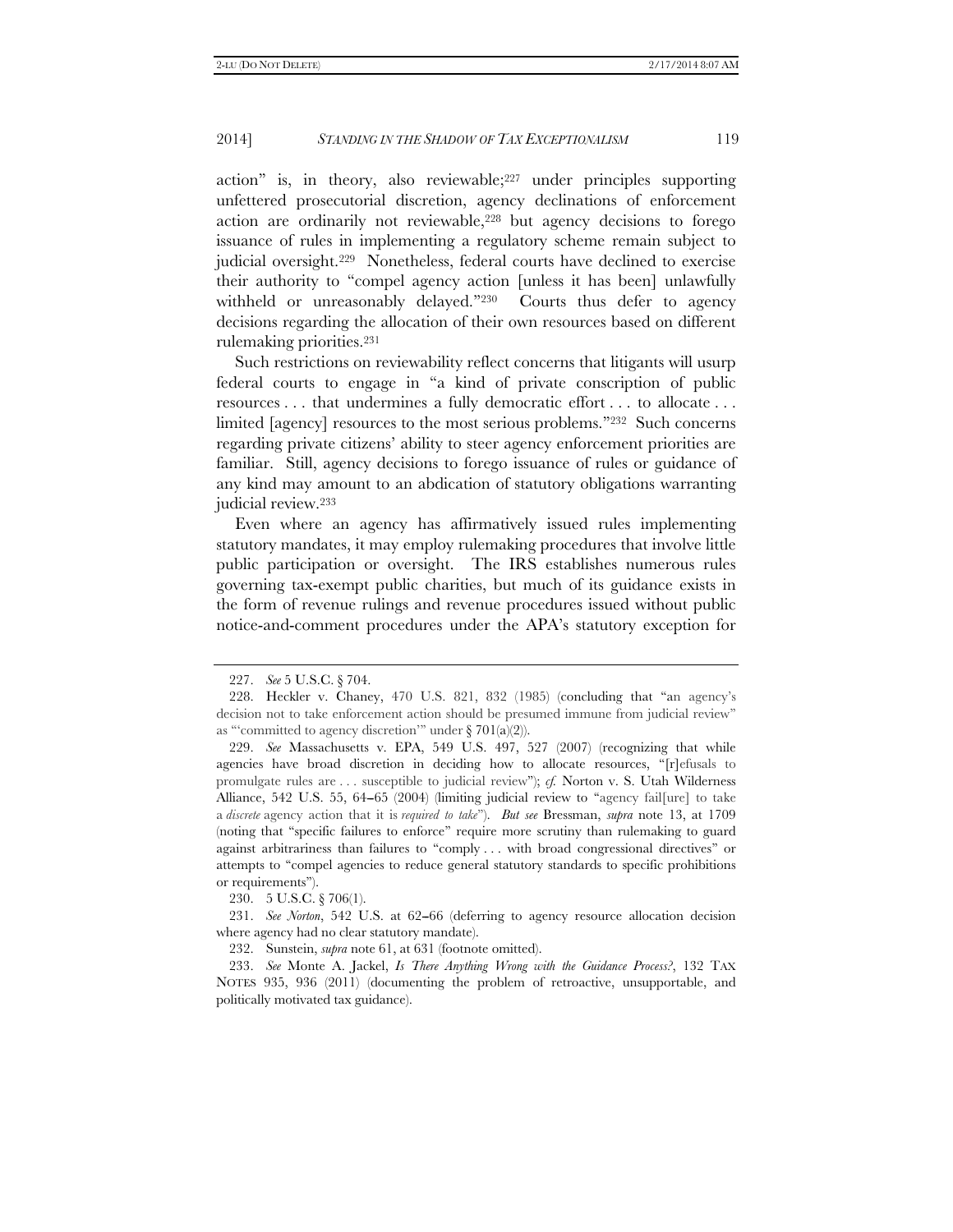''interpretive'' rules.234 The plaintiffs in *Eastern Kentucky* conceded before the D.C. Circuit that the revenue ruling they challenged ''ha[d] no independent binding effect,'' which rendered it unreviewable as a final agency action or, as Justice Brennan argued in his concurrence in the judgment, unripe.235 Without judicial scrutiny, the IRS's designation of rules as "interpretive"---and therefore exempt from public notice-andcomment requirements—could insulate entire regulatory schemes from judicial review.236

Recently, however, in *Cohen v. United States*, the D.C. Circuit held an IRS "notice" issued without public notice-and-comment procedures to be a ''final agency action'' reviewable under the APA after determining that the notice altered legal rights and was intended to be binding.237 The court found that a notice outlining allegedly inadequate procedures for taxpayers seeking a refund of excise taxes (which the agency conceded were unlawfully collected) represented ''the consummation'' of agency decisionmaking and had binding legal consequences.238 Notably, public charities may also be subject to legal consequences—including denial or revocation of agency recognition of tax-exempt status------for noncompliance with revenue rules issued without public notice-and-comment procedures, such as the revenue ruling and revenue procedures at issue in *Eastern Kentucky* and *Wright*.239 By confirming in *Cohen* the finality and therefore the reviewability of a potentially broad range of informal agency guidances not rising to the level of a notice-and-comment regulation, the D.C. Circuit refused to permit the IRS to insulate itself against judicial scrutiny through its characterization of such rules as ''interpretive'' and exempt from the APA's notice-and-comment procedures.<sup>240</sup> In doing so, the court

 <sup>234.</sup> *See* 5 U.S.C. § 553(b)(3)(A).

 <sup>235.</sup> E. Ky. Welfare Rights Org. v. Simon, 506 F.2d 1278, 1290 (D.C. Cir. 1974); *see* Dixon v. United States, 381 U.S. 68, 73 (1965) (informal guidance lacks the "force of law").

 <sup>236.</sup> *See, e.g.*, M. Elizabeth Magill, *Agency Choice of Policymaking Form*, 71 U. CHI. L. REV. 1383, 1412, 1446 (2004) (identifying concern ''that the agency will be allowed to act 'strategically' in choosing its policymaking form'').

<sup>237.</sup> Cohen v. United States, 578 F.3d 1, 6-12 (D.C. Cir. 2009), *reh'g en banc granted in part, opinion vacated in part*, 599 F.3d 652 (D.C. Cir. 2010), *on reh'g en banc rev'd in part*, 650 F.3d 717 (D.C. Cir. 2011) (en banc), *and remanded to In re* Long-Distance Tel. Serv. Fed. Excise Tax Refund Litig., 853 F. Supp. 2d 138, 142--43 (D.D.C. 2012) (holding on remand that a legally binding IRS Notice required notice-and-comment rulemaking).

 <sup>238.</sup> *Cohen*, 578 F.3d at 6*.*

 <sup>239.</sup> *See, e.g.*, Bob Jones Univ. v. United States, 461 U.S. 574 (1983) (upholding revocation of tax-exempt status pursuant to revenue ruling); Big Mama Rag, Inc. v. United States, 631 F.2d 1030 (D.C. Cir. 1980) (reversing rejection of tax-exempt status pursuant to unconstitutionally vague revenue procedure).

 <sup>240.</sup> *Cohen*, 578 F.3d at 8, 12.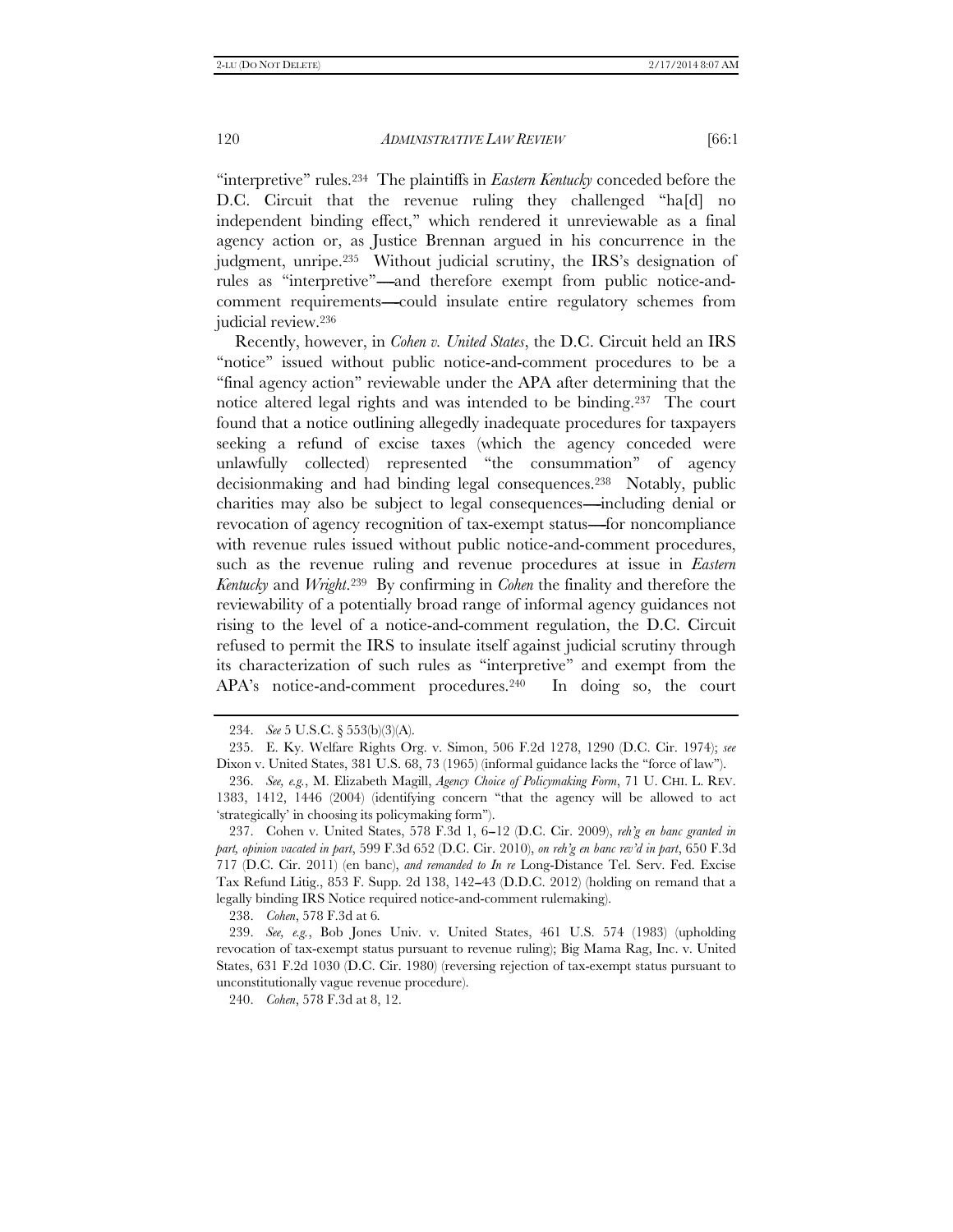confirmed the applicability of the general presumption of judicial review for a broad range of tax administration rules.<sup>241</sup> Reviewability doctrine thus assuages separation of powers concerns by subjecting legally binding agency implementation of statutory mandates to judicial scrutiny except in circumstances in which Congress has left discrete resource allocation and rulemaking priorities to agency discretion. A similar accommodation occurs in judicial review of agency decisionmaking on the merits.

# *2. Delegation and Deference to Agency Interpretations of Statutory Mandates*

Courts exercising judicial review of agency action play a crucial role in ''ensuring that agencies have engaged in reasoned decisionmaking'' by determining ''whether [a] decision was based on a consideration of the relevant factors and whether there has been a clear error of judgment."<sup>242</sup> Judicial oversight of government action is particularly important where it is carried out not by politically accountable elected representatives but by unelected appointees of the executive.243 Accordingly, under *Chevron* and related doctrines,244 courts reviewing the validity of agency rules must take into account the intent of Congress to cede power through the enactment of ambiguous statutes, thereby delegating regulatory authority—and discretion----to agencies to fill in the gaps by promulgating rules that have "the force of law."<sup>245</sup> Where Congress so acts, courts must accord deference to agency rules so long as those rules reasonably interpret statutory mandates; such deference recognizes an agency's comparatively expert judgment in the regulatory matters entrusted to it by Congress.<sup>246</sup>

 <sup>241.</sup> *See* Mark Seidenfeld, *Substituting Substantive for Procedural Review of Guidance Documents*, 90 TEX. L. REV. 331, 394 (2011) (advocating ''mak[ing] guidance documents substantively reviewable when they are issued'' to ''encourage agencies to solicit input even from stakeholders outside the issue networks affected'').

 <sup>242.</sup> Judulang v. Holder, 132 S. Ct. 476, 484 (2011) (quoting Motor Vehicle Mfrs. Ass'n of U.S. v. State Farm Mut. Auto. Ins. Co., 463 U.S. 29, 43 (1983)) (internal quotations omitted).

 <sup>243.</sup> *See* Eric Berger, *Individual Rights, Judicial Deference, and Administrative Law Norms in Constitutional Decision Making*, 91 B.U. L. REV. 2029, 2032 (2011) (discussing constitutional claims against agency actors).

 <sup>244.</sup> *See generally* Christensen v. Harris Cnty., 529 U.S. 576 (2000); Connor N. Raso & William N. Eskridge, Jr., Chevron *as a Canon, Not a Precedent: An Empirical Study of What Motivates Justices in Agency Deference Cases*, 110 COLUM. L. REV. 1727 (2010) (characterizing *Chevron* as a canon of statutory interpretation).

 <sup>245.</sup> United States v. Mead Corp., 533 U.S. 218, 226--27 (2001); *see* Chevron U.S.A. Inc. v. Natural Res. Def. Council, Inc., 467 U.S. 837, 864 (1984).

 <sup>246.</sup> *See* Richard J. Pierce, Jr. & Joshua Weiss, *An Empirical Study of Judicial Review of Agency Interpretations of Agency Rules*, 63 ADMIN. L. REV. 515, 517 (2011) (observing that deference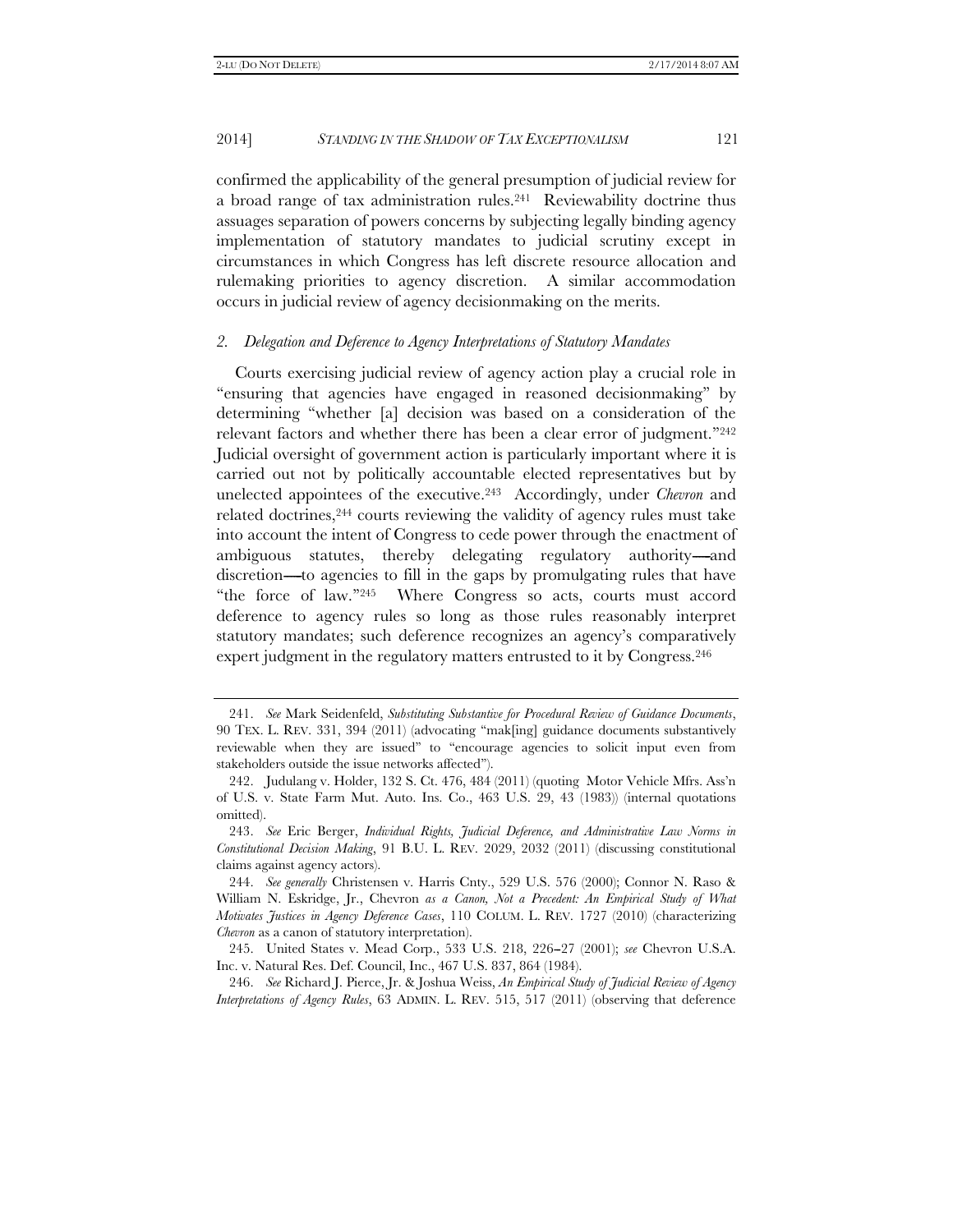As Professor Biber observes, limits on justiciability—including restrictions on when agency action or inaction becomes reviewable and on which regulatory stakeholders have standing to seek review-effectively operate as a form of absolute deference to agency decisionmaking.247 Judicial review of agency rules on the merits, then, even under highly deferential standards, better promotes the separation of powers by permitting judicial oversight, however limited, of rulemaking by agency officials otherwise not directly accountable to the public.

In *Mayo*, a unanimous Supreme Court stated: ''We see no reason why our review of tax regulations should not be guided by agency expertise pursuant to *Chevron* to the same extent as our review of other regulations.''248 Accordingly, courts reviewing revenue rules must engage in the same inquiry—no less complicated for being familiar—into the degree to which Congress intended an IRS rule implementing a statutory mandate itself to "carry the force of law,"<sup>249</sup> and consequently, the degree of deference to which the agency's interpretation is entitled.250

To the extent Congress duly delegates the implementation of tax-code mandates fully to the IRS, agency rules exercising that authority with ''the force of law'' are entitled to strong deference by the courts.251 By contrast,

 247. *See* Eric Biber, *Two Sides of the Same Coin: Judicial Review of Administrative Agency Action and Inaction*, 26 VA. ENVTL. L.J. 461 (2008).

 248. Mayo Found. for Med. Educ. & Research v. United States, 131 S. Ct. 704, 713 (2011).

249. *See Mead Corp.*, 533 U.S. at 221; Hickman, *supra* note 67, at 255, 264–65; *see also* Marie Sapirie, *DOJ Won't Push* Chevron *Deference for Revenue Rulings*, 131 TAX NOTES 674 (2011) (reporting that the Department of Justice will not seek *Chevron* deference unless tax rules have undergone notice-and-comment rulemaking).

250. *Mayo Found.*, 131 S. Ct. at 711 ("[W]e may not disturb an agency rule unless it is arbitrary or capricious in substance, or manifestly contrary to statute.'' (quoting Household Credit Services, Inc. v. Pfennig, 541 U.S. 232, 242 (2004)) (internal quotation marks omitted)); *Mead Corp.*, 533 U.S. at 226-27.

 251. The question whether such informal guidance documents may have the ''force of law'' for purposes of *Chevron* deference without also being ''legally binding'' for purposes of triggering notice-and-comment rulemaking remains unsettled. Professor Hickman points out that taxpayers may be subject to penalty for noncompliance with informal guidance as much as with notice-and-comment regulations, strongly suggesting that informal guidance must undergo such rulemaking procedures. *See* Kristin E. Hickman, *Unpacking the Force of Law*, 66 VAND. L. REV. 465, 529 (2013) (concluding that informal IRS guidance documents ''carry the force and effect of law, are legislative rules necessitating APA notice and comment (and are invalid to the extent that they lack those procedures),'' and warrant *Chevron* deference).

may be warranted in light of the "expertise-based comparative institutional advantage" of agencies, and ''the goal of maximizing national uniformity in implementing national statutes'').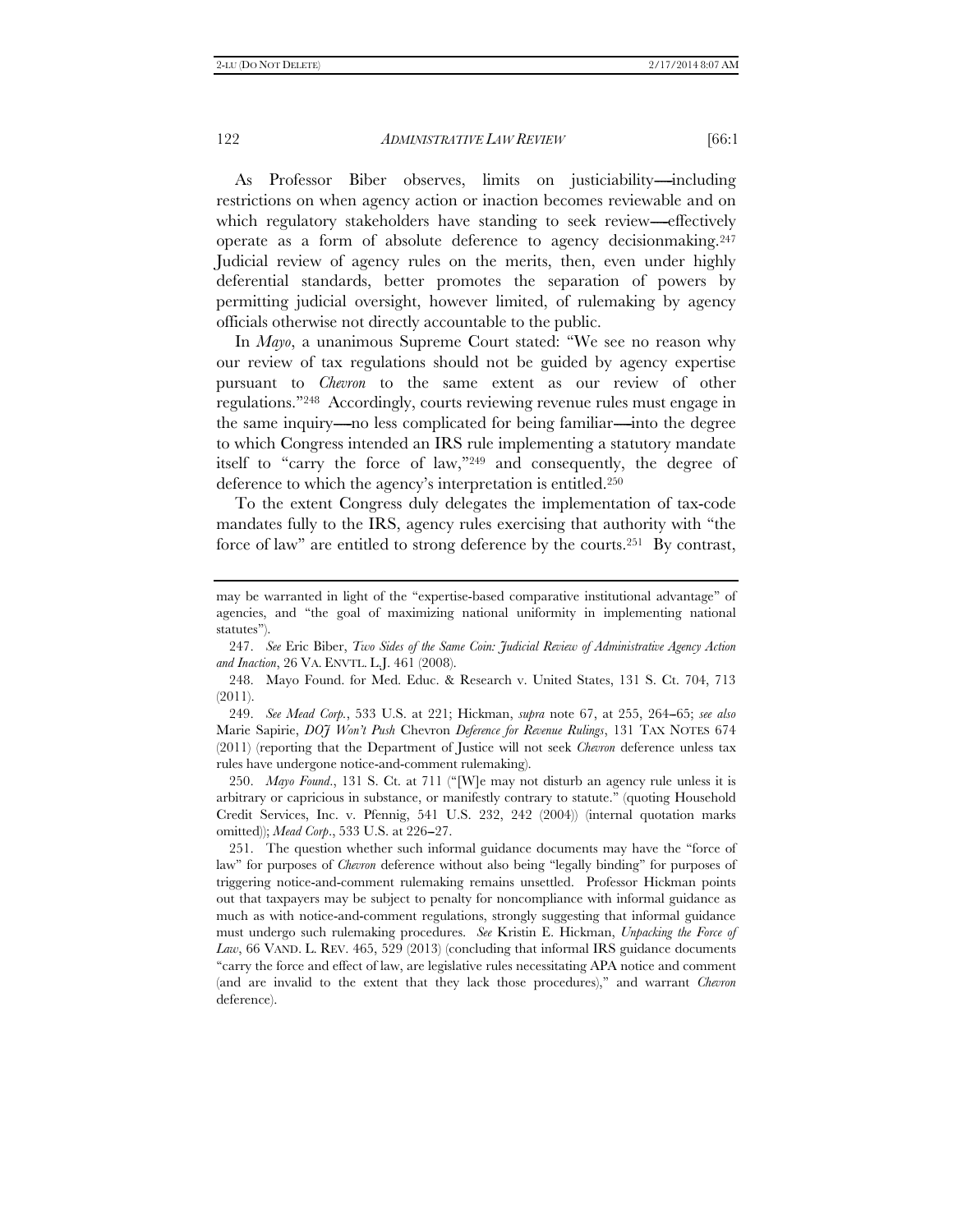where—as in the public charities context—the IRS chooses to regulate largely through guidances, including revenue rulings, revenue procedures, Notices, private letter rulings, and technical-advice memoranda that may not carry "the force of law,"<sup>252</sup> such rules may be entitled to deference only to the extent that they demonstrate the ''power to persuade'' based on factors announced in *Skidmore v. Swift & Co*.253 Among these factors are ''the thoroughness evident in [the agency's] consideration, the validity of its

 253. 323 U.S. 134, 140 (1944); *see also* United States v. Mead Corp., 533 U.S 218, 228, 235 (2001) (evaluating ''the degree of the agency's care, its consistency, formality, and relative expertness, and . . . the persuasiveness of the agency's position''; ''thoroughness, logic, and expertness, and] its fit with prior interpretations''). In *National Muffler Dealers Association v. United States*, the Court

440 U.S. 472, 477 (1979) (citations omitted).

 <sup>252.</sup> Since many revenue policies applicable to public charities interpret one of the agency's own regulations, Treas. Reg.  $\S$  1.501(c)(3)-1, they may arguably be entitled to nearly absolute deference under Auer v. Robbins, 519 U.S. 452 (1997). However, to the extent the regulation merely parrots the statutory language in IRC  $\S 501(c)(3)$ , such absolute deference may be unwarranted. *See* Gonzales v. Oregon, 546 U.S. 243 (2006); Kevin M. Stack, *Interpreting Regulations*, 111 MICH. L. REV. 355, 363 (2012) (advocating a ''purposive approach'' that determines ''whether the interpretation is (1) permitted by the regulation's text and (2) consistent with the regulation's purposes, as set forth in the statement of basis and purpose and the regulation's text'').

determin[ed] whether a particular regulation carrie[d] out the congressional mandate in a proper manner . . . [by assessing] whether [a] regulation harmonizes with the plain language of the statute, its origin, and its purpose[;] ... [whether] it is a substantially contemporaneous construction of the statute by those presumed to have been aware of congressional intent[;]... the manner in which [the regulation] evolved $[\cdot]$ ... the length of time the regulation has been in effect $[\cdot]$  the reliance placed on it[;] the consistency of the Commissioner's interpretation[;] and the degree of scrutiny Congress has devoted to the regulation during subsequent re-enactments of the statute.

It is unclear the extent to which *Skidmore* differs from the alternate standard of *National Muffler* (and, indeed, how much *Skidmore* varies from *Chevron*). *See* Kristin E. Hickman & Matthew D. Krueger, *In Search of the Modern* Skidmore *Standard*, 107 COLUM. L. REV. 1235, 1241--42 (2007) (arguing that despite some differences, courts will likely look to legislative purpose and harmony under any standard); Andrew Pruitt, *Judicial Deference to Retroactive Interpretative Treasury Regulations*, 79 GEO. WASH. L. REV. 1558, 1562 (2011) (favoring *National Muffler* for retroactive tax regulations that have undergone notice-and-comment rulemaking). *But see* David Zaring, *Rule by Reasonableness*, 63 ADMIN. L. REV. 525, 527, 560 (2011) (finding that courts rule in favor of agency interpretation in approximately 70% of cases and will ''ultimately embrace a reasonableness standard of review and reject the complexity of the current set of standards''). Professor Hickman and Matthew D. Krueger argue that courts reviewing agency rules should apply varying degrees of strong, weak, or intermediate ''deference that [are] tailored in accordance to contextual factors,'' with ''agency expertise and the avoidance of arbitrariness'' operating as the ''guiding principles'' for the inquiry. Hickman & Krueger, *supra*, at 1309-10.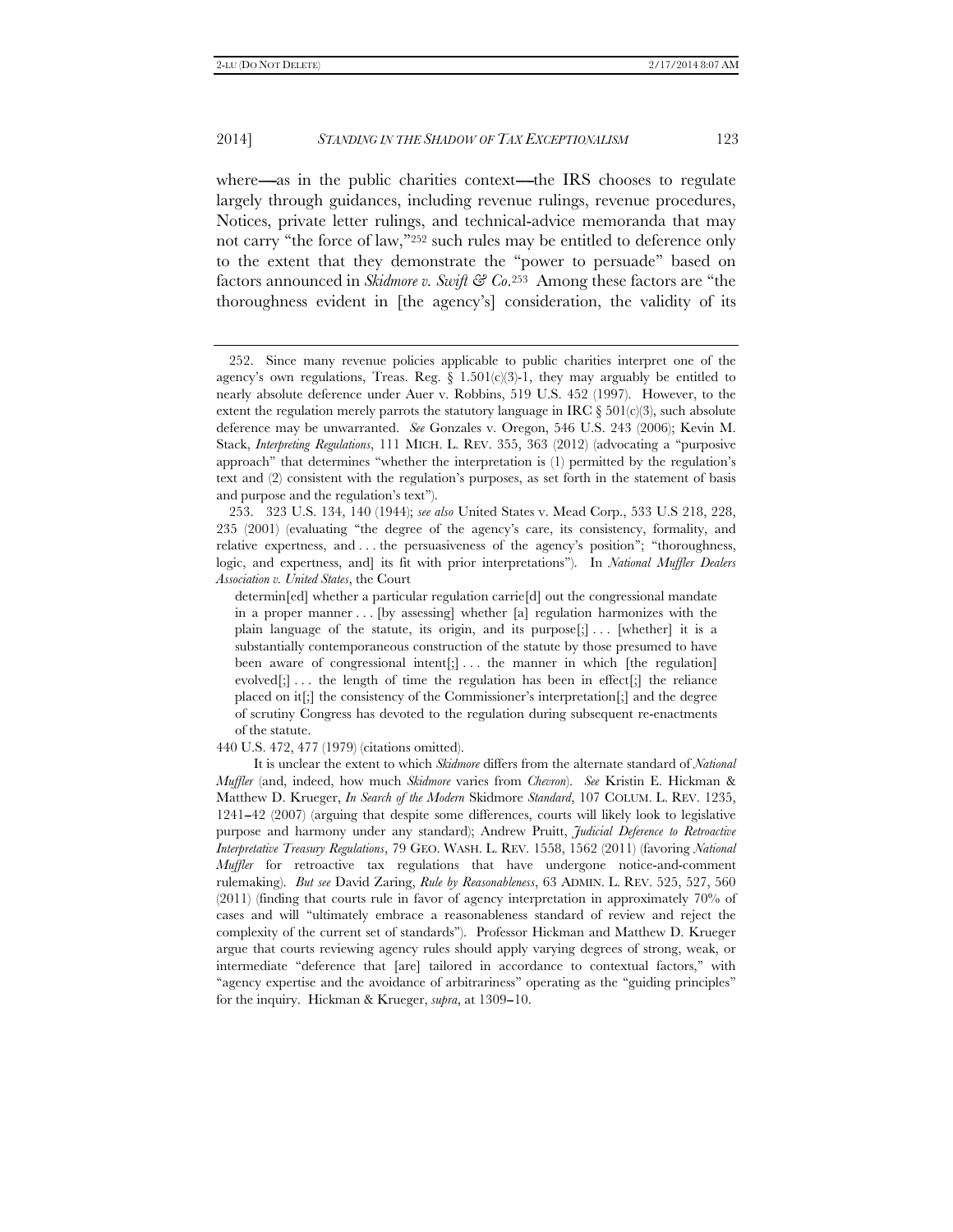reasoning, [and] its consistency with earlier and later pronouncements.''254

Under *Skidmore*, courts may weigh a variety of factors; in practice, courts may differ in the relative weight they assign to each factor. For example, courts may ''credit'' agency interpretations ''that are likely to be politically neutral, that may have lasted through a number of political changes."255 This level of judicial inquiry, Professor Strauss contends, ''respects the complex relationship amongst the legislature, executive, and judiciary.''256 At the same time, respect for agency expertise often requires recognition that even longstanding policies are subject to change for valid reasons.257 Ultimately, in determining the range of permissible interpretations, ''Among the matters indispensable for [a court] to consider . . . are the meanings attributed to [the statute] by prior (administrative) interpreters, their stability, and the possibly superior body of information'' available to agency experts tasked with implementing a regulatory scheme.258

By raising such factors in the context of tax administration—even as they predated the modern *Chevron* framework—*Eastern Kentucky* and *Wright* presented familiar rulemaking challenges fully within the federal courts' competence and scope of authority. Before the Supreme Court denied standing in *Eastern Kentucky*, the lower courts considering the merits disagreed on the validity of the IRS policy rescinding the hospital charitycare requirement; each, however, gave heavy weight to legislative hints regarding the agency's change in tax-exemption policy.259 After the district

 258. Strauss, *supra* note 255, at 1156; *see also* Richard W. Murphy, *Judicial Deference, Agency Commitment, and Force of Law*, 66 OHIO ST. L.J. 1013, 1017 (2005) (recognizing ''the force of law"—and justification for deference—where agency interpretation is longstanding or was reached after a rulemaking process evincing agency investment in and commitment to the resulting interpretation).

 259. E. Ky. Welfare Rights Org. v. Shultz, 370 F. Supp. 325, 336 (D.D.C. 1973). The Court cited *Fribourg Navigation Co. v. Comm'r*, 383 U.S. 272 (1966), decided a few years before *National Muffler*, where, ''[i]n reaching its determination, cognizance was taken and great weight was given to the fact that for many years the IRS had followed a fundamentally

 <sup>254.</sup> *Skidmore*, 323 U.S. at 140; *see also Mead Corp.*, 533 U.S. 218.

<sup>255.</sup> Peter L. Strauss, *'Deference'' Is Too Confusing--Let's Call Them* "Chevron Space" and *''*Skidmore *Weight''*, 112 COLUM. L. REV. 1143, 1147 (2012). *But see* Judulang v. Holder, 132 S. Ct. 476, 488 (2011) (''Arbitrary agency action becomes no less so by simple dint of repetition. . . . And longstanding capriciousness receives no special exemption from the  $APA.$ ").

 <sup>256.</sup> Strauss, *supra* note 255, at 1147.

 <sup>257.</sup> Some federal circuits require changes in agency interpretations to be made through notice-and-comment rulemaking. *See, e.g.*, Ala. Prof'l Hunters Ass'n v. FAA, 177 F.3d 1030, 1034 (D.C. Cir. 1999) (''When an agency has given its regulation a definitive interpretation, and later significantly revises that interpretation, the agency has in effect amended its rule, something it may not accomplish without notice and comment.'').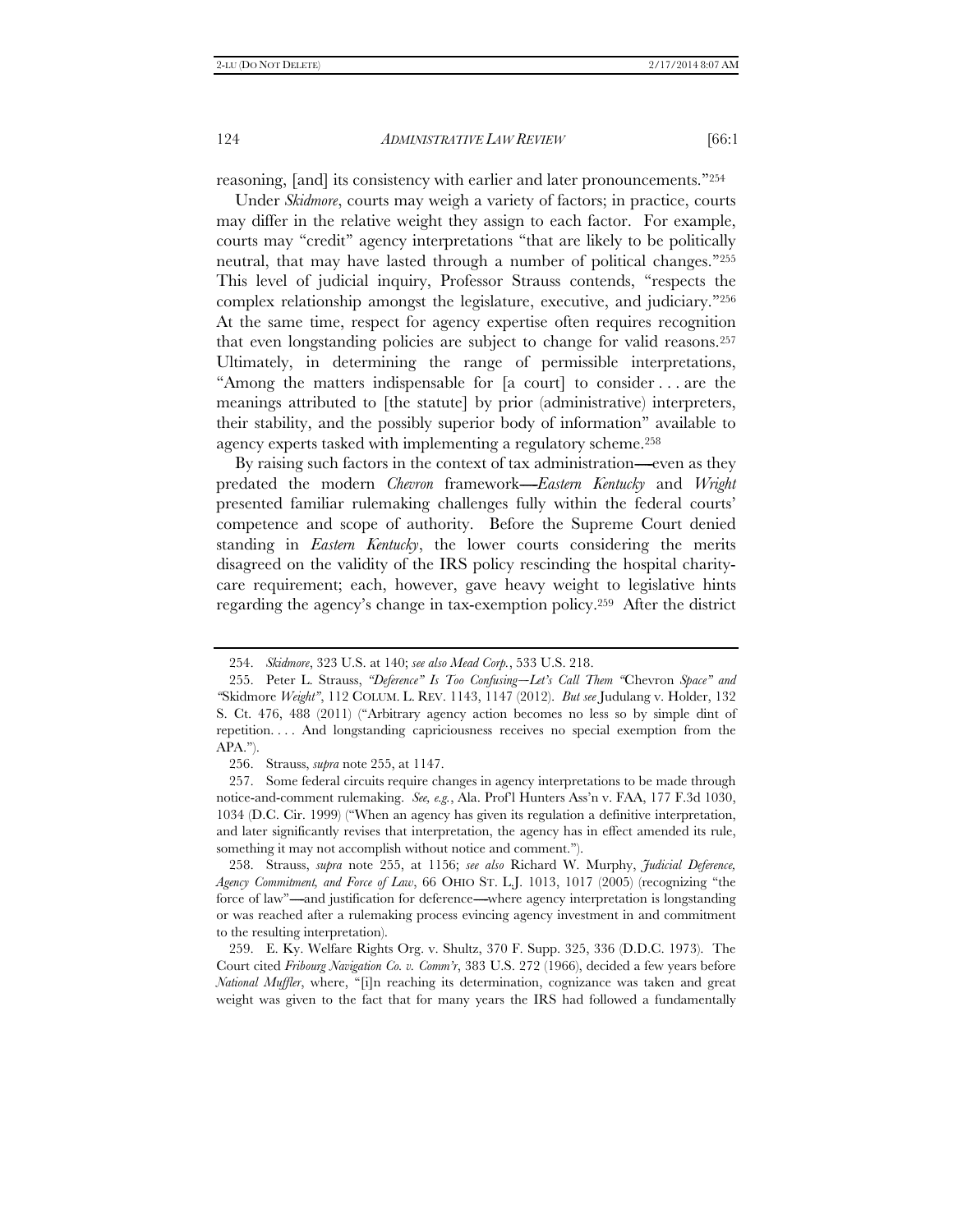court in *Eastern Kentucky* ''focus[ed] upon and [gave] careful consideration to the relevant judicial, legislative and administrative history'' of Revenue Ruling 69-545, it found the IRS's reversal of policy to be illegitimate given the consistent practice of courts and the agency in requiring tax-exempt hospitals to provide charity care.<sup>260</sup> In addition, the district court gave significant weight to the fact that Congress had indicated in conference reports that relief to the poor was a minimum requirement for exempt hospitals.<sup>261</sup> However, the D.C. Circuit reversed on the basis that the congressional materials were equivocal; at least one House Report stated that the legal definition of ''charitable'' should control instead of the popular connotation requiring relief to the poor.262 In addition, in light of ''the changed health care situation in the country as a result of Medicare, Medicaid and other government programs, of which the [IRS] was cognizant,'' the Court of Appeals found no abuse of discretion in the elimination of the charity-care requirement.263

In *Wright*, the D.C. Circuit remanded for consideration on the merits after reversing the district court's dismissal for lack of standing.264 When the suit was again dismissed by the Supreme Court, the federal courts lost the opportunity to decide whether the Constitution or the IRC required more than mere adoption and certification of a nonracially discriminatory policy by private, tax-exempt schools—or whether *Chevron*, decided in the same term, required any particular level of deference to the IRS's current rule. Still, the Court had just decided *Bob Jones* in the previous term;265 there, the Court read a public policy limitation developed in the common law of charitable trusts into  $\S 501(c)(3)$ , to find racial discrimination in private schools to violate ''fundamental national public policy'' as announced by each of the three federal branches.266 The Court further noted that the agency, for its part, was authorized to identify such policy based on its expertise: ''In an area as complex as the tax system, the agency Congress vests with administrative responsibility must be able to exercise its

different policy which had been solidified by court as well as congressional approval." *E. Ky.*, 370 F. Supp. at 336.

 <sup>260.</sup> *Id.* at 325, 336 (footnote omitted).

 <sup>261.</sup> *Id.* at 332.

<sup>262.</sup> *See* Valentine, *supra* note 54, at 1005-06.

 <sup>263.</sup> E. Ky. Welfare Rights Org. v. Simon, 506 F.2d 1278, 1291 (D.C. Cir. 1974).

 <sup>264.</sup> Wright v. Regan, 656 F.2d. 820, 837--38 (D.C. Cir. 1981). The court also rejected the district court's conclusion that Congress had effectively precluded review by prospectively defunding future agency enforcement of the policies plaintiffs sought.

 <sup>265.</sup> Bob Jones Univ. v. United States, 461 U.S. 574, 596 (1983).

 <sup>266.</sup> *Id.* at 593.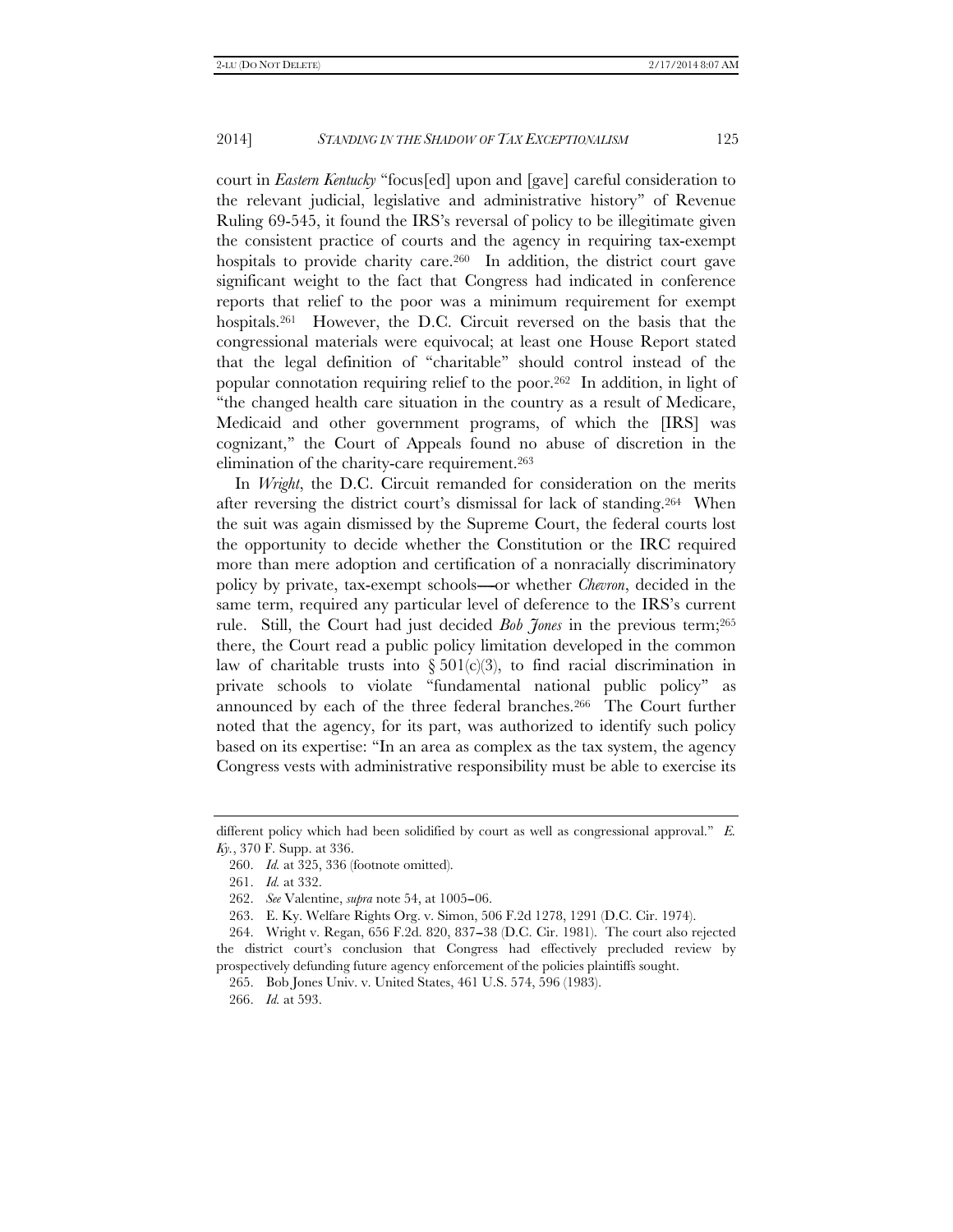authority to meet changing conditions and new problems.''267 The Court later cited this language to support its application of *Chevron* deference to tax regulations in *Mayo*.268 Without explicitly deferring to either agency delegation or discretion, then, the *Bob Jones* decision rested in part on factors indicating both the exercise of agency expertise in implementing evolving norms and legislative intent or, more particularly, legislative acquiescence validating the IRS's nondiscrimination policy.269

Agency interpretations of statutes arising in the tax—or tax-exempt public charities-context are just as likely as in other administrative contexts to trigger what Professor Eskridge and Lauren E. Baer describe as judicial ''deploy[ment of] ongoing legislative history to support statutory interpretations.''270 Such efforts have arisen ''in cases where the Court was assimilating agency understandings of statutes that had generated ongoing exchanges between the agency and Congress."271 While federal courts may seek to avoid wading into such exchanges—and the Supreme Court vigorously resisted doing so in *Wright*----their oversight role may be most warranted in such situations, where both agency and legislature decline to employ more publicly accountable means for fixing the meaning of revenue rules, such as legislative amendment or notice-and-comment rulemaking.272 Whether justified as a matter of statutory construction or through scrutiny of factors demonstrating the persuasiveness or reasonableness of the

 <sup>267.</sup> *Id.* at 596.

 <sup>268.</sup> Mayo Found. for Med. Educ. & Research v. United States, 131 S. Ct. 704, 714 (2011).

 <sup>269.</sup> *See* Sugin, *supra* note 19, at 444 (''Commentators have argued that because of its special nature, the tax law lends itself to a different method of interpretation than other statutes; the Code's internal logic and coherence may be more important than the original intent of Congress in the day-to-day interpretation of tax statutes.'') (footnote omitted). This view ''treats tax policy as dependent only upon the internal structure and coherence of the tax law.'' *Id.* at 474.

 <sup>270.</sup> William N. Eskridge, Jr. & Lauren E. Baer, *The Continuum of Deference: Supreme Court Treatment of Agency Statutory Interpretations from* Chevron *to* Hamdan, 96 GEO. L.J. 1083, 1197 (2008).

<sup>271</sup>*. Id*. Prior to *Mayo*, Professor Eskridge described *Bob Jones* as ''following'' the IRS's interpretation of the IRC ''based upon congressional acquiescence in [a] controversial agency interpretation.'' *Id*. at 1197 n.368.

 <sup>272.</sup> *See* Cass R. Sunstein, *Interpreting Statutes in the Regulatory State*, 103 HARV. L. REV. 405 (1989) (discussing statutory interpretation as construing legislation to protect historically marginalized groups); Andre L. Smith, *Race, Law, and the Free Market: A Critical Law and Economics Conception of Racism as Asymmetrical Market Failure*, 4 GEO J.L. & MOD. CRITICAL RACE PERSP. 39, 41, 50 (2012) (arguing that under *Bob Jones*, ''Congress expects judges to consider the effect statutes have on racial equality'' and ''did not intend for tax exemption to support or worsen racial subordination'').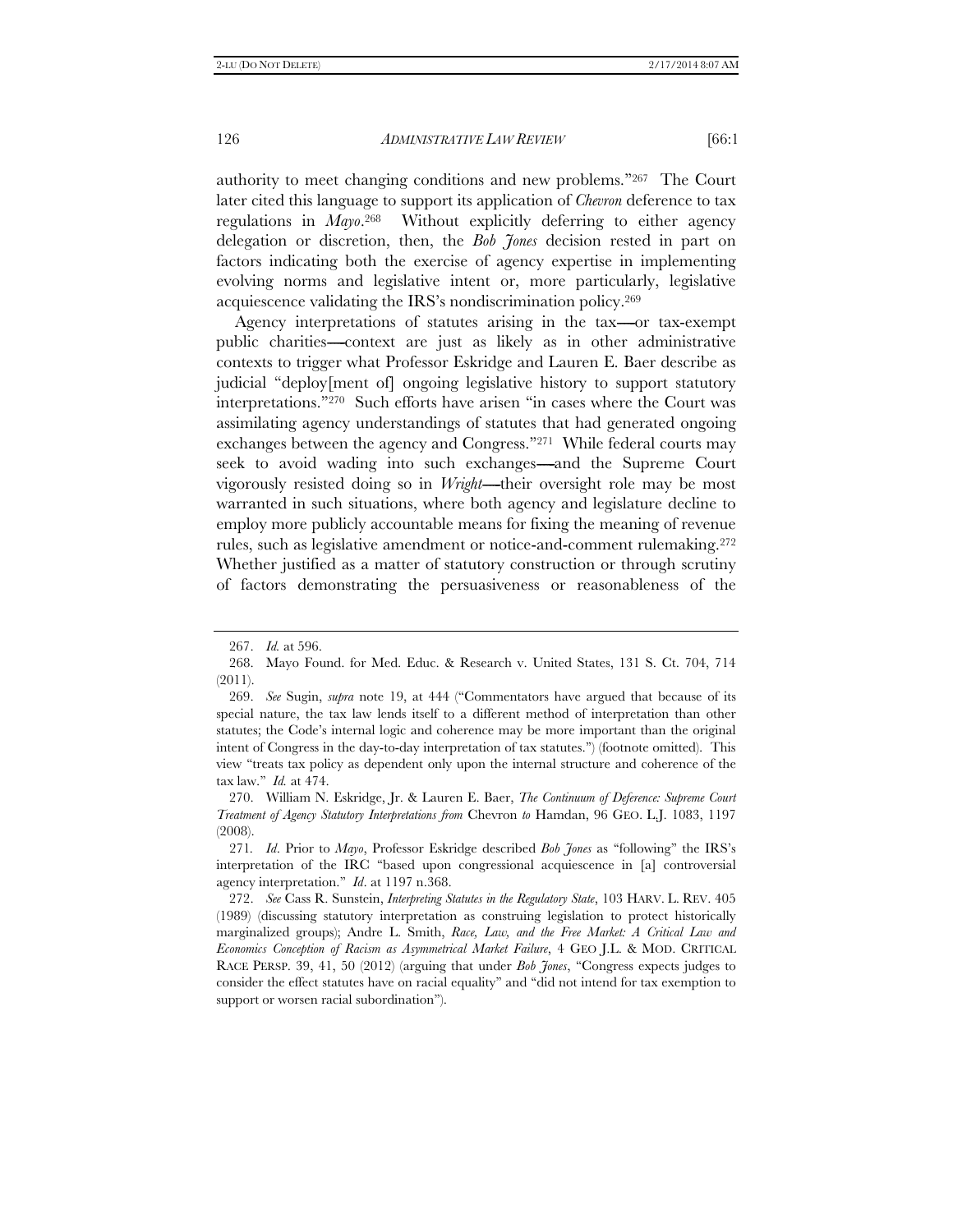agency's own decisionmaking process and rationale, such judicial determinations adequately accommodate federal courts' obligation to enforce congressional mandates and delegations to agencies without wholly insulating agency action from judicial review.

Importantly, such analysis does not require an exception from general administrative law principles governing judicial review of agency action on the merits. To the contrary, federal courts are particularly well-equipped to balance the risks of arbitrary decisionmaking against agency expertise deserving of deference in tax as in other contexts.273 After *Mayo*, courts have no reason to exempt tax administration from general administrative law principles. With *Chevron* deference fully available in the tax administration context, revenue rules with the force of law merit judicial deference except where wholly unreasonable or contrary to a clear statutory command. Even rules that are subject to a more searching inquiry permitting courts to assess factors evincing legislative intent, the thoroughness of agency deliberations, and the interactions between the two may pass muster where agency decisionmaking processes and outcomes comport generally with legislative design. While more searching review of the substantive legitimacy of agency rules may not necessarily result in a different outcome,<sup>274</sup> at a minimum, the process of judicial review of IRS rules on the merits within the *Chevron*/*Skidmore* framework extends general principles applicable in other regulatory contexts—due respect for agency expertise balanced against the need to guard against the risk of arbitrary agency action<sup>275</sup>—to the context of tax administration.

Because tax rules, like other forms of regulation, may affect the individualized, concrete interests of stakeholders who are not themselves regulated entities, the same principles support expanded standing for such regulatory stakeholders to challenge substantive federal agency rules. While *Eastern Kentucky* and *Wright* limited standing for such plaintiffs, both cases rest on flawed analysis of the regulatory tax-exemption scheme that reflects an eroding tax-exceptionalist perspective. Recent developments

<sup>273.</sup> See Hickman & Krueger, *supra* note 253, at 1309-10 (advocating for balance between policing arbitrariness and deferring to agency expertise).

 <sup>274.</sup> More searching review may not even result in appreciably higher rates of litigation. *See* Rob Atkinson, *Unsettled Standing: Who (Else) Should Enforce the Duties of Charitable Fiduciaries?*, 23 J. CORP. L. 655, 693 (1998) (finding that collective-action problems will prevent a flood of litigation, as most will prefer to be free riders on others' litigation efforts); Brown, *supra* note 183, at 729 (rejecting concerns about flood of litigation).

 <sup>275.</sup> *See* Brown, *supra* note 183 (advocating context-sensitive inquiry); *see also* Pruitt, *supra* note 253 (suggesting regulations promulgated under notice-and-comment rulemaking may even warrant more scrutiny where such rules have retroactive effect).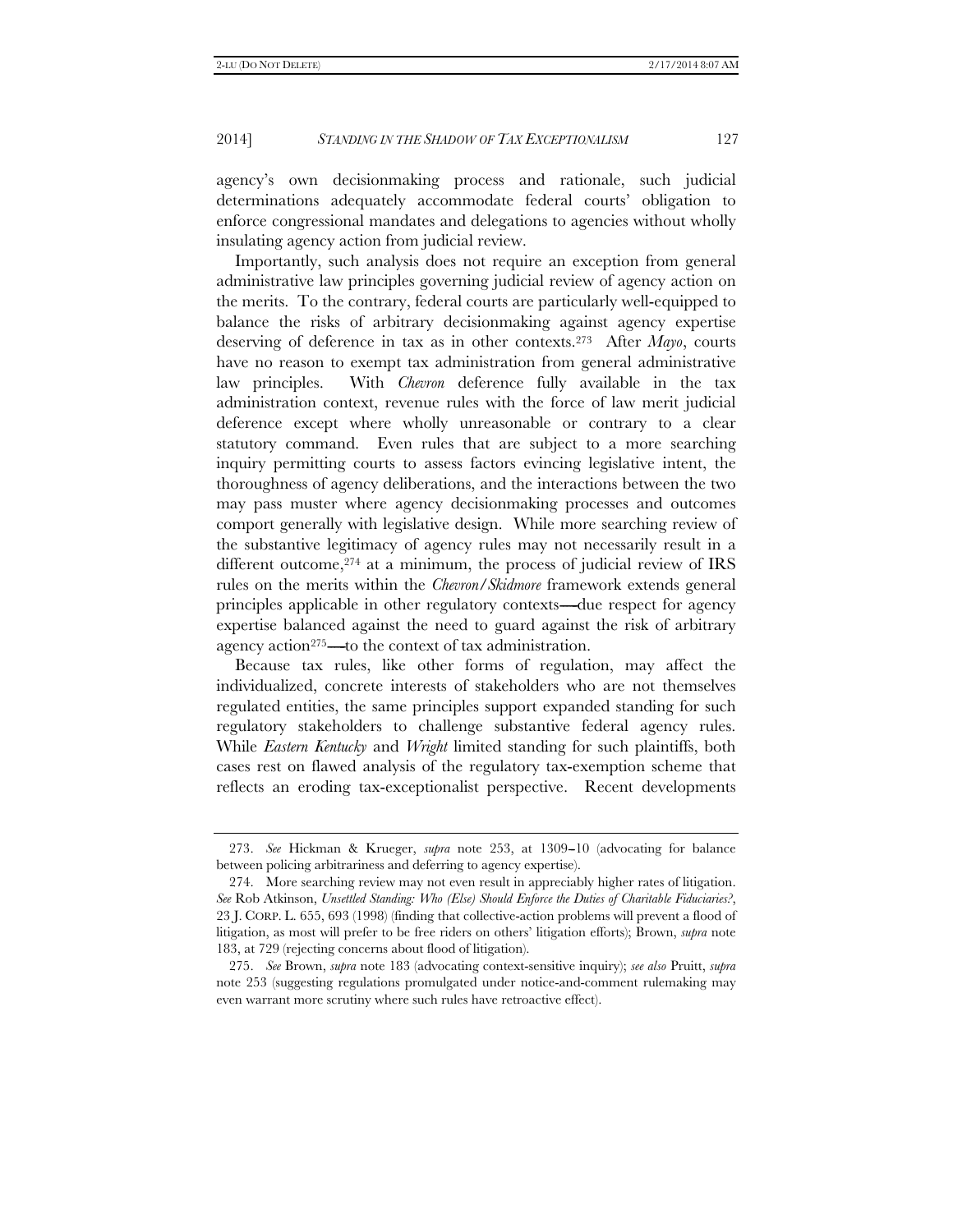confirming the application of general administrative law principles in the tax context further destabilize the already shaky foundation for such a restrictive standing doctrine. As in other administrative contexts, the presumption of reviewability of federal agency action and deference to agency discretion on the merits respects rather than offends the separation of powers. In the revenue context, as elsewhere, broader standing for regulatory stakeholders to seek judicial review of harmful agency action would promote rather than frustrate the appropriate balance of federal powers and reasoned agency rulemaking.

# **CONCLUSION**

The IRS wields tremendous power and potential to oversee the provision of diverse public benefits by vital social institutions through regulation of tax-exempt public charities under the IRC. Like other administrative agencies that must take into account the interests of a variety of stakeholders, the IRS faces the challenge of balancing sector autonomy and pluralism against a clear obligation to limit tax exemption for public charities to statutorily authorized entities. In carrying out its statutory mandate, the IRS—again, like other agencies tasked with regulating social and economic behavior—necessarily gives effect to public values protected by the exemption scheme according to legislative design and constitutional commands.

As one of the most visible contexts in which tax rules regulate behavior with consequences for a broad range of other stakeholders, tax exemption for public charities naturally invited attempts at judicial oversight in *Eastern Kentucky* and *Wright*. Yet the Court's tax-exceptionalist focus on revenue collection and, relatedly, on individual agency actions to enforce taxpayer compliance, effectively insulated the agency from general administrative law principles supporting judicial review. Instead of crediting the influence of agency rules on a wide range of stakeholders and acknowledging the agency's role in setting such broadly applicable rules, the Court resorted to general prudential and constitutional grounds to limit standing by regulatory outsiders to challenge and influence agency decisionmaking.

In contrast to the Court's tax-exceptionalist view, IRS administration of revenue rules operates as a form of regulation that raises or lowers the costs---both economic and intangible---of public charities' activities to ensure a benefit to the public. Accordingly, neither prudential concerns about regulatory stakeholders as outsiders to the tax regulatory relationship nor broad separation of powers concerns regarding judicial oversight of government agency action justify limitations on standing for regulatory stakeholders in tax or other administrative arenas. Rather, as increasingly recognized by federal courts, general administrative law principles apply in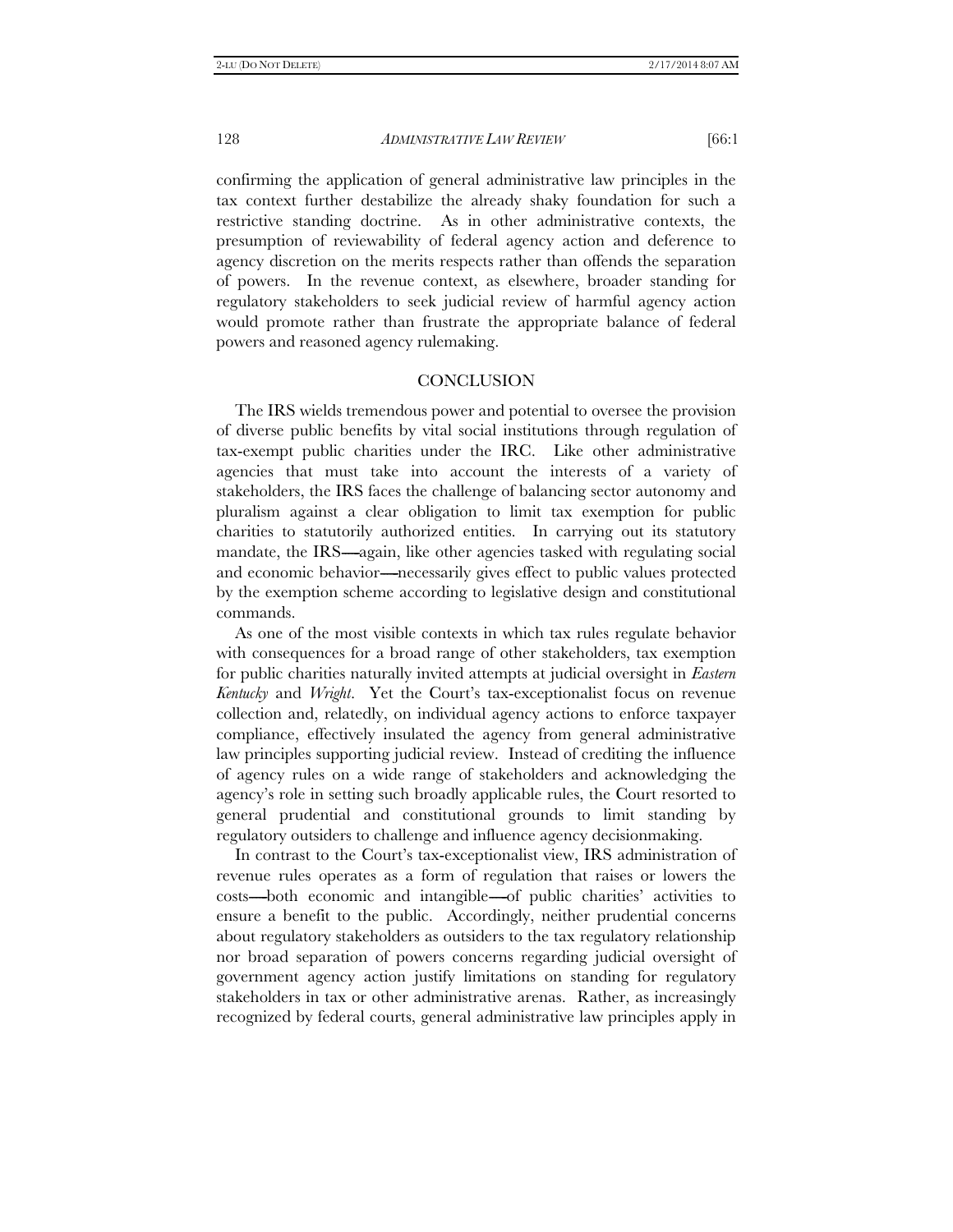the revenue context, as in other contexts, to cabin court intervention in executive affairs by respecting agency expertise and flexibility while also ensuring government accountability by guarding against arbitrary agency decisionmaking.

Contemporary commentators give short shrift to judicial review instigated by regulatory stakeholders as a viable----or even desirable--option for overseeing IRS implementation of tax exemption for public charities.276 Some conclude that the discretion of expert agency decisionmakers or voluntary self-regulation by public charities suffices to protect the interests of those affected by regulation of exempt entities.<sup>277</sup> To the contrary, under well-established principles that apply as much in the tax context as in other regulatory frameworks, both regulated entities and other regulatory stakeholders warrant access to federal court to challenge agency decisions that adversely impact their interests---whether by imposing regulatory burdens or by frustrating the intended protections and benefits of regulatory schemes. In particular, where the stakeholders seeking to enforce regulatory mandates are historically marginalized, economically disadvantaged, or otherwise politically disempowered, access to federal court may be an essential form of leverage through which to influence agency decisionmaking. By denying standing to such stakeholders despite their constitutionally sufficient injuries in *Eastern Kentucky* and *Wright*, the Supreme Court weakened a crucial check on agency discretion as well as agency capture by regulated entities routinely entitled to seek judicial review of regulatory burdens.

As in other administrative contexts, judicial review by a broad range of stakeholders of public charities exemptions remains an essential but missing component of private citizen oversight of IRS administration.278 Such stakeholders warrant their own route to federal court oversight of

 <sup>276.</sup> *See* Kevin A. Coyle, Comment, *Standing of Third Parties to Challenge Administrative Agency Actions*, 76 CALIF. L. REV. 1061 (1988); *see generally* Atkinson, *supra* note 274, at 684--85 n.146.

 <sup>277.</sup> *See, e.g.*, Evelyn Brody & John Tyler, *How Public is Private Philanthropy? Separating Reality from Myth* (2d ed. 2012), *available at* http://www.philanthropyroundtable.org/

guidebook/how\_public\_is\_private\_philanthropy\_2nd\_edition/philanthropic\_freedom/; Galle, *supra* note 41; Lloyd Hitoshi Mayer & Brendan M. Wilson, *Regulating Charities in the Twenty-First Century: An Institutional Choice Analysis*, 85 CHI.-KENT L. REV. 479 (2010); Rodrigues, *supra* note 42, at 1264–65 (observing that nonprofit form constrains public charities through formation of a social identity that enables them to execute their mission in a way that for-profit entities cannot); Marcus S. Owens, *Charity Oversight: An Alternative Approach* (Hauser Ctr. for Nonprofit Orgs., Harvard Univ., Working Paper No. 33.4, 2006) (positing self-regulatory framework for nonprofit entities akin to a securities exchange).

 <sup>278.</sup> *See, e.g.*, Coplan, *supra* note 10 (exploring the Petition Clause as basis for organizational standing in the environmental context).